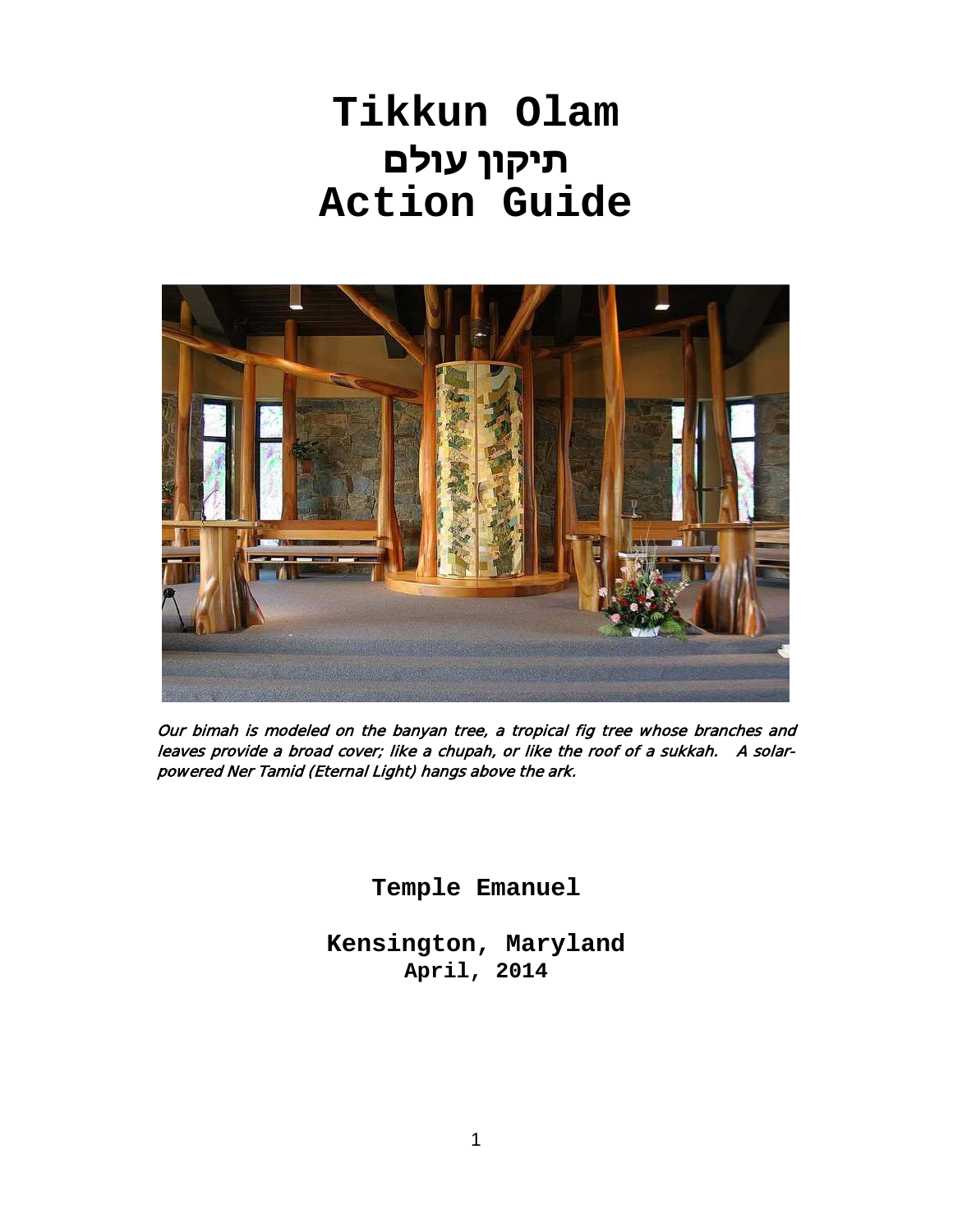## **Dedicated to Rabbi Warren G. Stone**

### **To Honor his Twenty-Fifth Anniversary as our Rabbi**

#### ACKNOWLEDGMENTS

We would like to express our sincere appreciation to all those, named and unnamed, who have participated in the **Tikkun Olam** efforts of Temple Emanuel of Maryland over many years. These include present and past members of the Green Shalom Team, the Green Team, the Community Social Action Council and the Global Mitzvah Team.

Special acknowledgement to those who helped compile, edit, proofread, and reproduce the original Green Shalom Action Guide which was compiled in 2006 to celebrate Rabbi Stone's Chai anniversary at Temple Emanuel: bj Altschul, Lee Epstein, Helene Grant, Eve Kornhauser, Diane Raphael, Ben Rosenthal, Dian Seidel, Al Grant, De Herman and Rabbi Warren Stone.

Bill Neches, Al Grant, Dian Seidel - Green Team

Ian DeWaal, Joe Berkowitz, David Fishback - Community Social Action Council

Stan Fagen, Caroline DeWaal - Global Mitzvah Team

This guide was printed by Ecoprint of Silver Spring, MD, an environmentally friendly, carbon neutral company. Printing used recycled materials and electricity generated by wind power.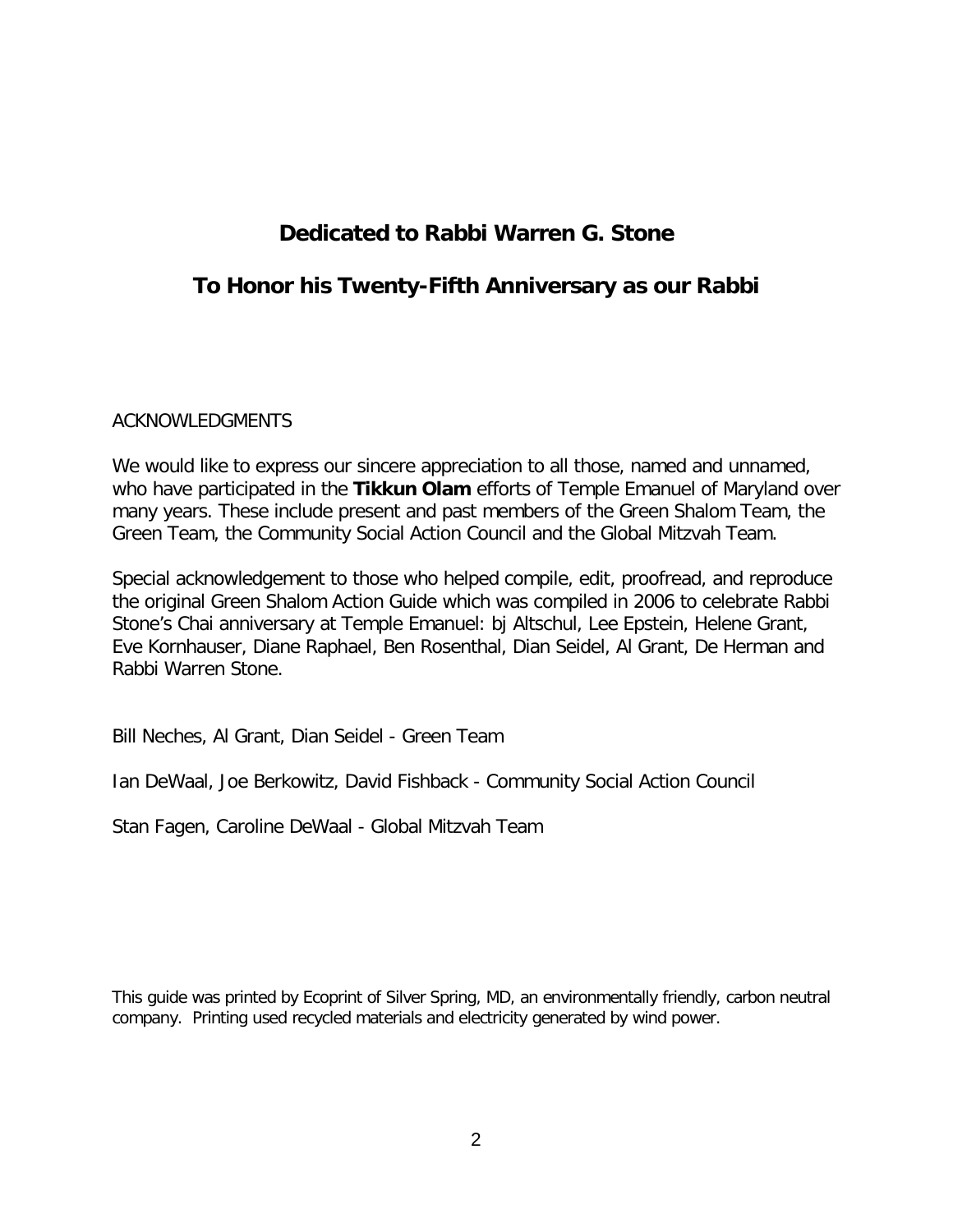### TABLE OF CONTENTS

|                                                 | Page 2  |
|-------------------------------------------------|---------|
|                                                 | Page 3  |
|                                                 | Page 4  |
| Dedication and Rabbi Stone's Chronology  Page 5 |         |
|                                                 | Page 9  |
|                                                 | Page 12 |
|                                                 | Page 15 |
| Global Mitzvah Inspirational Readings  Page 18  |         |
|                                                 | Page 21 |
|                                                 | Page 24 |
|                                                 | Page 26 |

## **Tikkun Olam Actions**

Temple Emanuel Environmental Policy Statement…… Page 45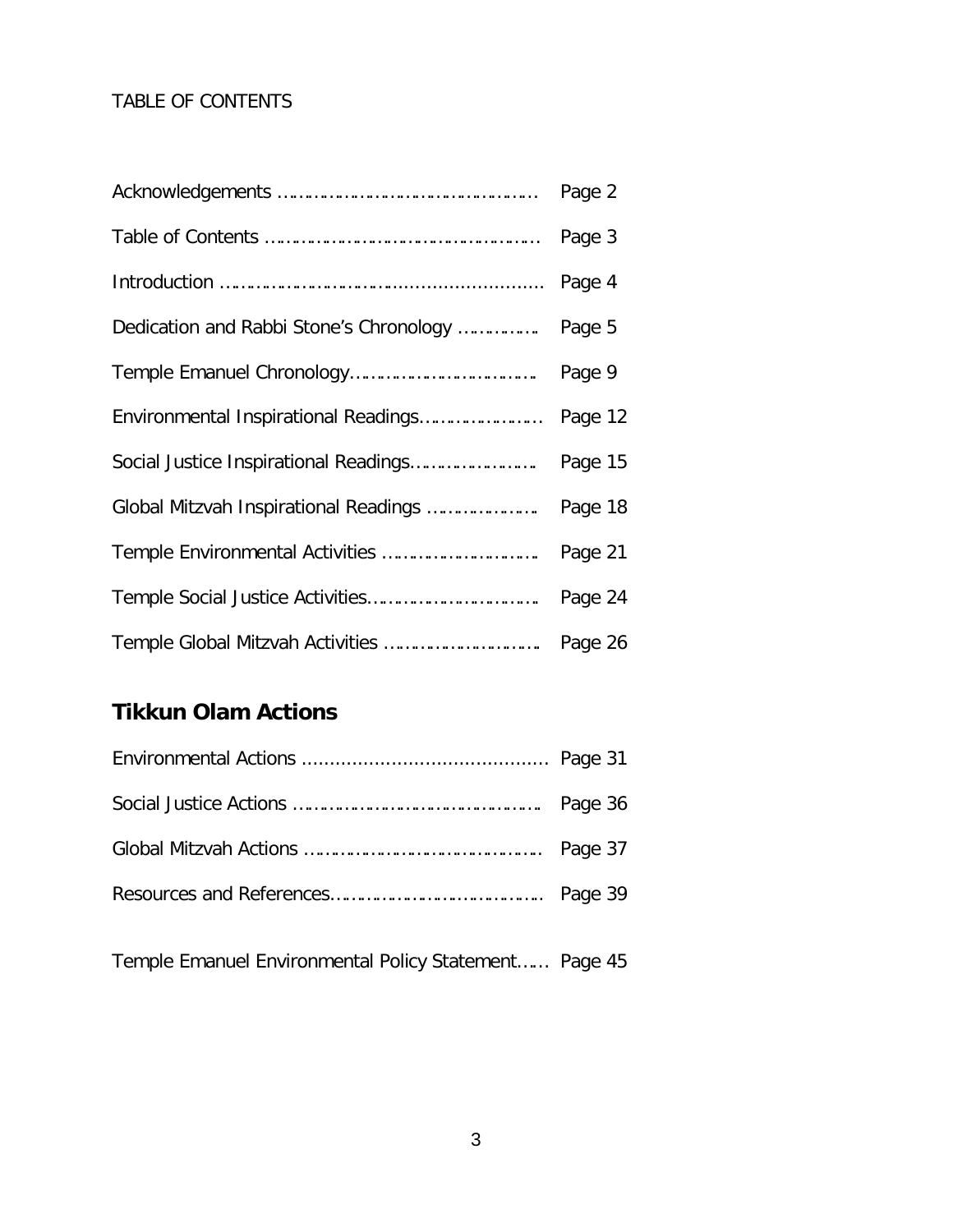### **Introduction**

When God created the first human beings, God led them around the Garden of Eden and said: "Behold and excellent are all of the works that I have created. For your sake I have created them all. See to it that you do not spoil and destroy my world; for if you do, there will be no one else to repair it." (Midrash Ecclesiastes Rabbah 7:13)

Our Earth is now in even more urgent need of repair. Climate change, poverty, hunger, the spread of new diseases, continued oppression of peoples and the significant problem of displaced persons and refugees due to armed conflicts, continue to be profound religious issues for the people of our world.

Human consumption of energy and the production of greenhouse gasses have increased the speed of climate change. The impact of these changes will be felt by all nations, all races and all faith traditions and will have a profound impact on our children and all future generations. In our country and worldwide, poverty, injustice, lack of access to health care and social services, racial, gender and socioeconomic inequality, are issues that need to be resolved.

Temple Emanuel and our sister religious institutions represent a powerful force for positive action in the faith-based environmental and social justice movements. We can do many things, individually and collectively, to encourage our communities and governments to take positive action to address these environmental and social issues.

The Tikkun Olam Action Guide provides every Temple family with a set of actions for making our lives more environmentally friendly and for improving social justice in our community. Included are lists of excellent resources and references, both secular and Judaic, for learning about the historic connection between Judaism and caring for the Earth and for our fellow citizens. These will further our understanding about actions that we can do individually and collectively to improve both our environment and the well being of all of our citizens in the future.

This Guide, prepared by the Green Team, the Community Social Action Council and the Global Mitzvah Team, is dedicated to Rabbi Warren G. Stone, in honor of his 25 years of spiritual and environmental leadership at Temple Emanuel.

May God grant us all a bright and sustainable future, and may our collective labors bear fruit in the actions that we as a congregation adopt as we focus on Tikkun Olam and try to improve the world around us.

Green Team Committee Community Social Action Council Global Mitzvah Team April, 2014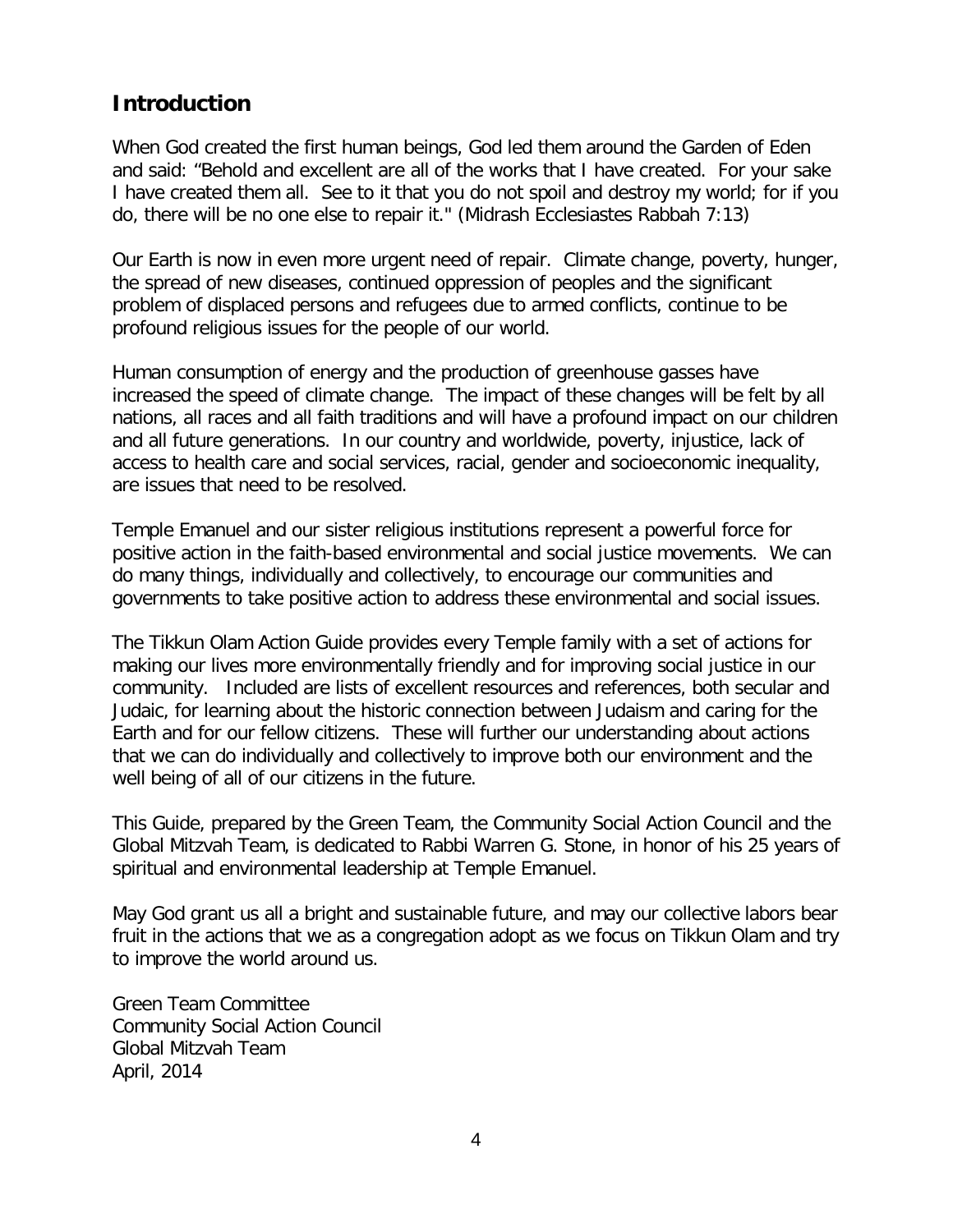### **Dedication**



Rabbi Stone is recognized nationally and internationally for his commitment and dedication to promoting environmental stewardship. He also leads Temple Emanuel in our concerns about issues of social justice. Through his teachings and actions, he has educated and inspired our Temple community to understand and address the many issues and challenges facing humanity in maintaining the quality of life on our planet for our children and future generations.

His actions and accomplishments in promoting environmental stewardship during these years include:

1989–1990: Planted seeds of Temple Emanuel's environmental efforts. Led a prayer service on Judaism and the Earth with members of Temple Emanuel and other Washington, D.C., area Jewish communities in front of the United States Capitol for the celebration of the 20th anniversary of Earth Day, 1990. Helped develop the Green Shalom Committee.

1992: Endorsed Green Shalom committee's proposed environmental policy for Temple Emanuel.

1993: Became a founding board member of the seminal Jewish umbrella organization, the Coalition on the Environment and Jewish Life (COEJL), newly organized as part of the National Religious Partnership on the Environment. He continues to represent this national group.

1997: Represented the Union for Reform Judaism (URJ), the American Jewish Congress (AJC), and the World Union for Progressive Jewry (WUPJ) as the sole Jewish United Nations representative at the UN Framework Convention on Climate Change meetings in Kyoto, Japan, where the famous Kyoto Protocol was designed. He blew the shofar at this conference and spoke with world religious leaders at Kyoto's largest Buddhist temple on behalf of the UN.

1998: Named national co-chair of the Religious Campaign for Forest Conservation. For nearly a decade, he led a group of interfaith clergy coming to Washington for meetings about wilderness issues with members of Congress, White House staff, and the World Bank.

Appointed the founding Chair of the Environmental Committee of the Central Conference of American Rabbis (CCAR). CCAR adopted resolutions on a Jewish approach to energy policy, wilderness and forest conservation, global climate change, and the Arctic wilderness area.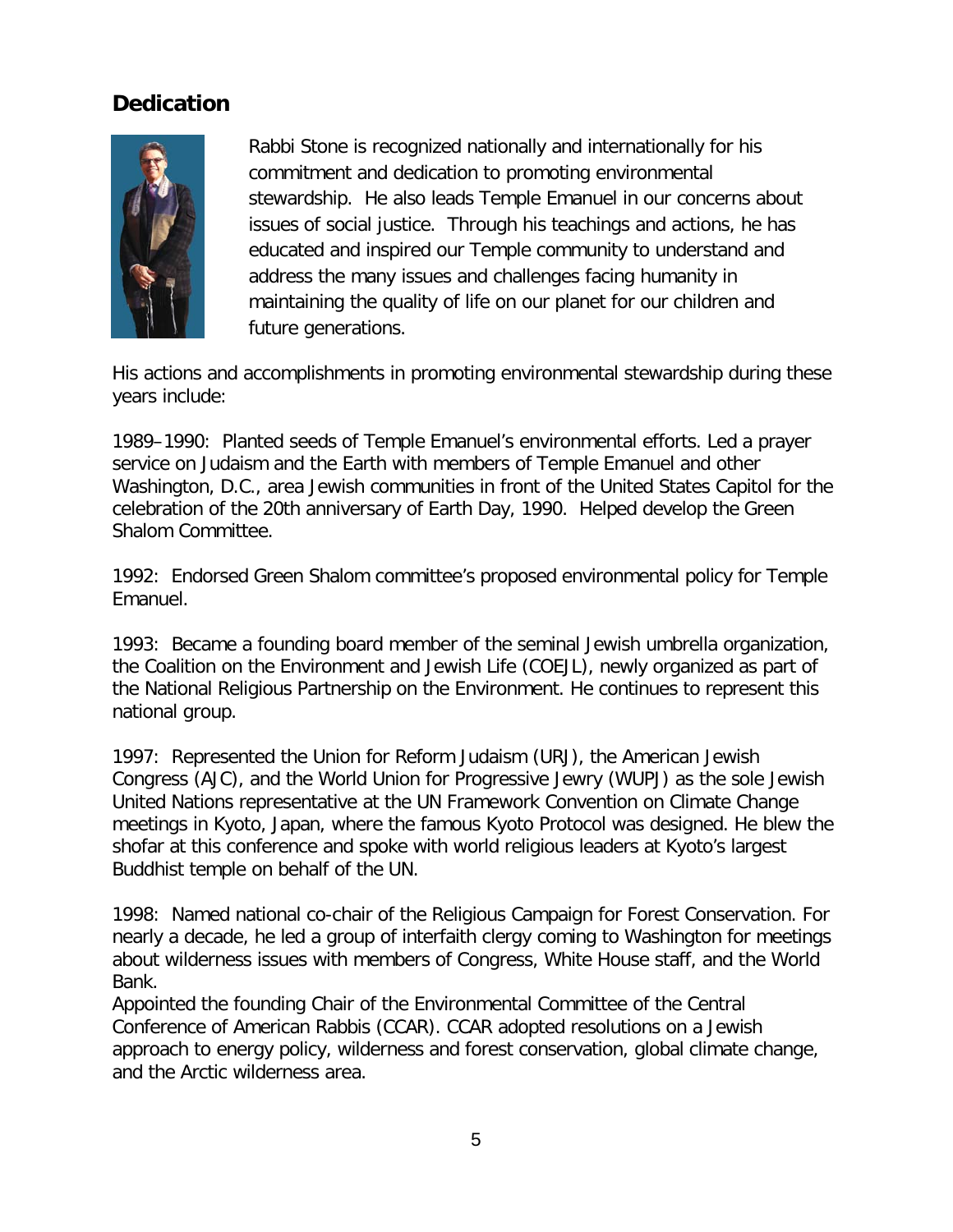1999: Joined President Bill Clinton and other religious and environmental leaders for a trip to George Washington National Forest to announce a sweeping initiative to protect America's forests, including the Tongass Forest in Alaska, the nation's largest.

2000: Co-chaired Senate press conferences with Senator Joseph Lieberman and the Chief of the Gwich'in Native American nation during the congressional battle to preserve the Arctic National Wildlife Preserve.

2004: Served on a task force for the District of Columbia Energy Office's Green Faith Initiative, resulting in the Green Faith Guide, an action manual published for all 600-plus religious communities of Washington, D.C.

2006: Led an interfaith delegation to the World Bank with the ad-hoc Religious Coalition on Creation Care, which he co-chaired. The religious leaders asked the World Bank to address issues of climate change and seek funding for alternative energy projects in developing countries.

Served on the Interfaith Advisory Board of the National Environmental Trust on safeguarding endangered species, protecting biodiversity, and con- fronting other environmental challenges

2008: Elected to the Global Advisory Committee of Earth Day International and gave the opening prayer of Earth Day in front of the U.S. Capitol. Rabbi Stone has opened Earth Day with two other interfaith leaders in front to the Capitol from 2008-2012. Initiated the Global Mitzvah Project at Temple Emanuel.

2009: Served as a United Nations delegate in COP13 in Copenhagen, Denmark and led a well-publicized international interfaith demonstration in the center of Copenhagen during the conference.

2010: Was invited by the Vatican, the White House and the State Department to participate with the Embassy of the Holy See Vatican in Rome on an Abrahamic Faith and Climate Conference. Grist online environmental journal named Rabbi Stone as one of the world's top 15 religious environmentalists. He presented the Steward of Creation Award to environmental writer Lester Brown at the Willard Hotel.

Wordpress published Rabbi Stone's blog called "climaterabbi". He has published articles in newspapers, web news, blogs and journals including such publications as USA Today, Yahoo News, the India Times, Earth Day Network, the Jerusalem Post, the Washington Jewish Week, Reform Judaism Magazine, the URJ Blog, the Religious Action Center Blog, Grist Environmental News, Business Green, Central Conference of American Rabbis Journal. He also has appeared on the NBC Today Show.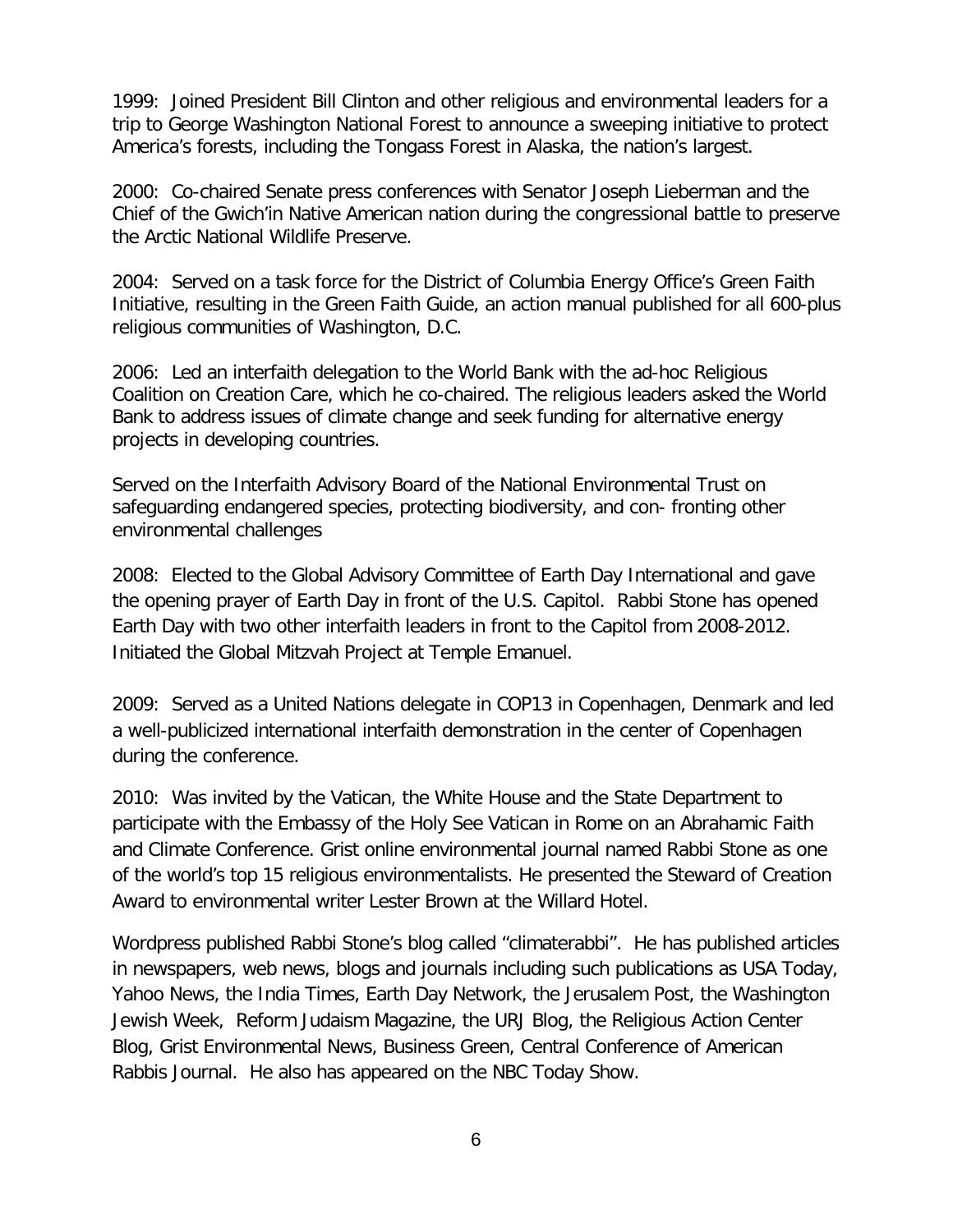2011: Served as the Jewish representative of world religions at the G20 Summit on Climate and Sustainability in Seoul, Korea traveling throughout Korea and participating at a special world peace ceremony at the DMZ Demilitarized Zone separating South and North Korea. He presented a Steward of Creation award to the head of the EPA, Cabinet Secretary Lisa P. Jackson in a ceremony at the Willard Hotel in Washington, DC

2012: Presented awards on behalf of the National Religious Coalition on Creation Care to Climate Scientist, James Hansen and writer poet Wendell Berry at Washington's National Cathedral.

2013: He was invited to join EcoAmerica's National Leadership team to create a national communication plan on climate change. The Green Team of Temple Emanuel has honored Rabbi Stone for his 25 years of leadership at Temple Emanuel with a meditation garden in the planned renovation of the green space behind the Temple.



UN Conference on Climate Copenhagen 2009



Rabbi Stone Sounds the Shofar - Middlegrunden Offshore Wind Farm - Copenhagen 2009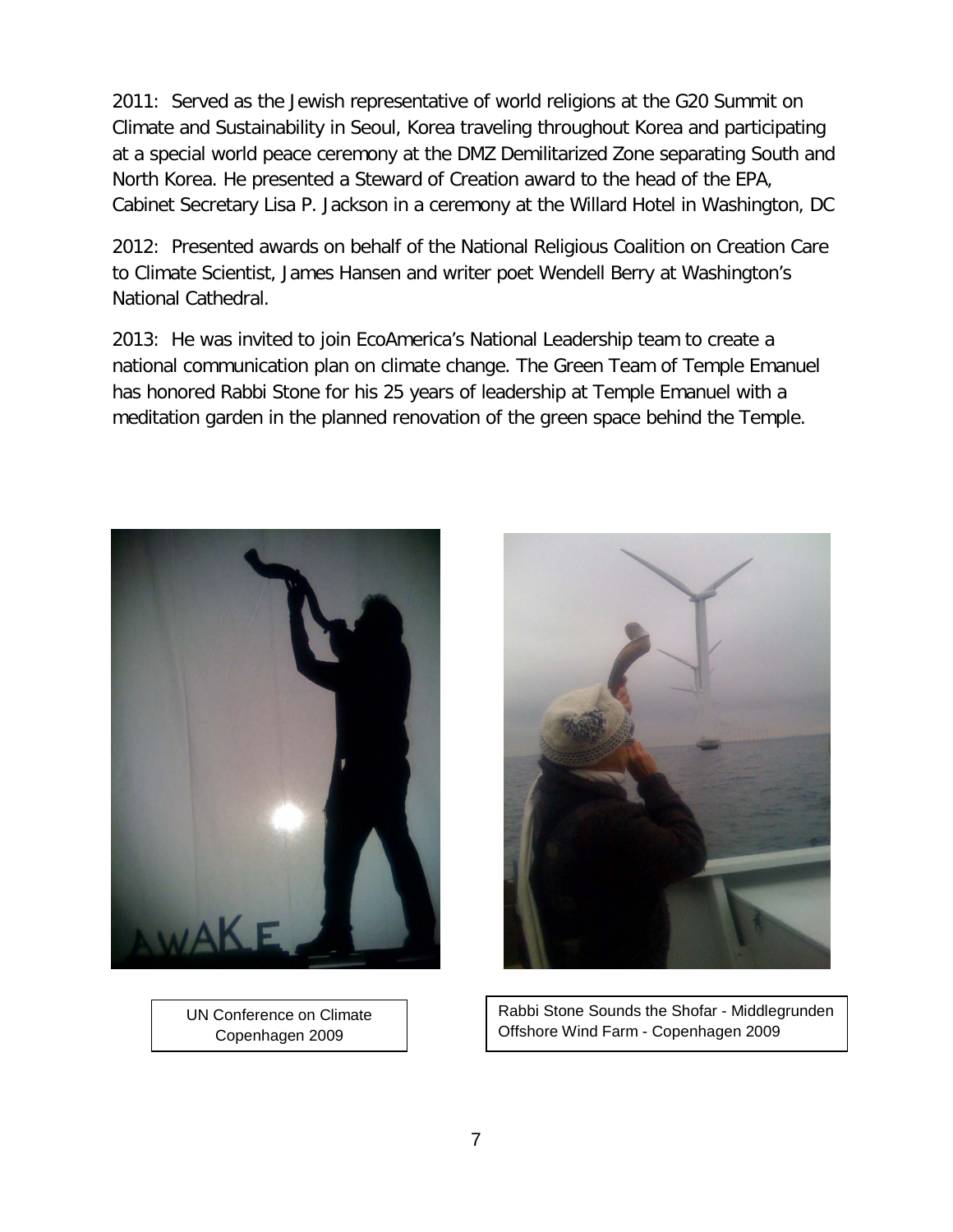Rabbi Stone explains his love of nature as follows:

"I grew up along the waters on the south shore of Boston and regularly went on trips to the seashores of Cape Cod and Maine. I loved wilderness areas as a boy and went to camp in the woods and mountains of Maine for many years. My father and I would frequently go horseback riding through miles of blue woods. My home backed on a forested landscape, and I would spend hours finding creatures, new plants, caves, and natural wonders. We had cherry, pear, and apple trees in my backyard, which I helped pick every year as well. We also had a summer place on an island off the coast of Cape Cod. At sunrise with my brother and sisters, I would go out to the sand dunes at low tide to find amazing sea- shells and creatures. My second love was Jewish life, the celebration of Shabbat, and my connections to the Jewish community. I believe my deepest spirituality as a Rabbi and a Jew came from these places.

"Elaine and I lived on the Maine shore and visited many islands in Casco Bay before I served synagogues along the California coast and by the Gulf of Mexico in Corpus Christi. We lived along the bay of the Gulf and I frequently went out to Padre Island National Wildlife Refuge to watch the whooping cranes on their migration. I enjoyed taking my children along the water and watching the sand cranes and gulf birds. The sea breeze was constant.

"Love of nature has always been a part of my life, and in our area I have enjoyed Great Falls, the Chesapeake Bay, and our back- yard, Rock Creek Park. In my life travels, I have always sought out places of natural beauty from the Sahara Desert of Tunisia, to the seaside fishing villages of Italy and the hills of Jerusalem over- looking the Judean desert. I regularly go to retreats along Big Sur and feel the spiritual power of the place- -its wild ocean, rugged cliffs, and deep blue sky resonate with my soul."



**Earth Day 2010**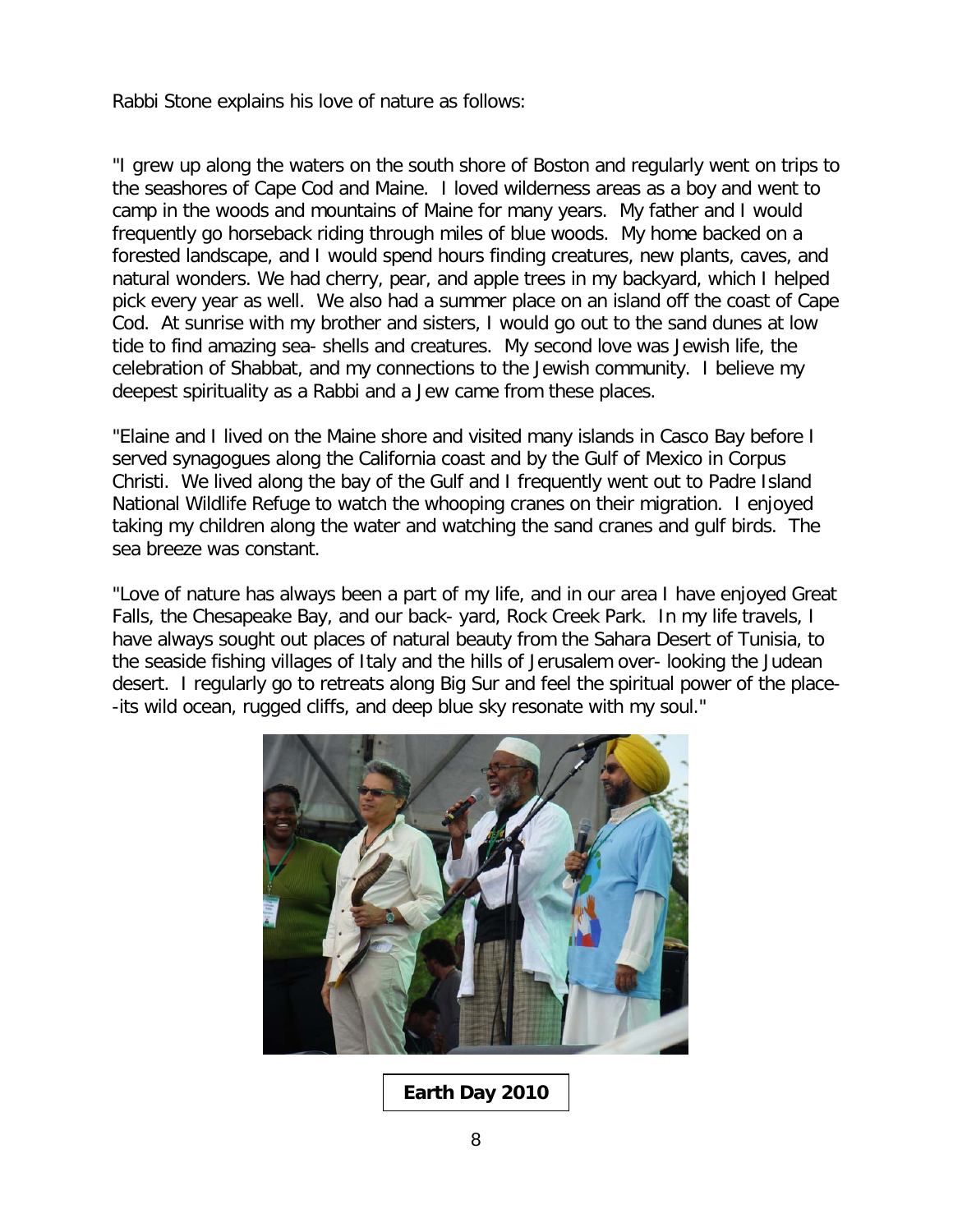## **Temple Emanuel Chronology**

#### **Let them make me a Sanctuary, that I may dwell among them. Exodus 25:8**

Temple Emanuel began with an informal meeting of nine couples in the Spring of 1952 and by August of that year the congregation was formally organized with 28 families. By 1955 our first Capital Campaign was in full swing, and by April 1957 a groundbreaking ceremony was held.

In the 1960s, Temple Emanuel participated in civil rights and anti-Vietnam war programs. Temple Emanuel housed and fed many activists that came to the DC area. The Social Action Committee held two benefits for war injured children from Vietnam with Napalm burns. In addition, the Social Action Committee held two fundraising events by cooking meals for 250 and 300 people to raise money for Vietnamese children flown to US hospitals and then returned home to their families.

Rabbi Warren Stone comes to Temple Emanuel in 1988 and adopts "Green" policies, making Temple Emanuel a national Jewish leader in environmental policies and activities. Temple Emanuel was one of the first synagogues to have a Pepco audit, initiate a recycling program (before recycling was mainstream), curtail the use of Styrofoam cups, install a solar collector to operate the eternal light, and lead the congregation to minimize its carbon footprint. Grist publication named Rabbi Stone as one of the world's top 15 religious environmentalists.

Temple Emanuel celebrated its 60<sup>th</sup> Anniversary in 2013. During this year Temple Emanuel won two prestigious Fain Awards for its "exemplary social justice programs". One was for its support of projects in Guatemala, El Salvador, Haiti and Kenya. In partnership with reputable international organizations like Plan USA, American Jewish World Service (AJWS), and Engineers without Borders (EWB), the Temple's Global Mitzvah team has helped poor families and communities throughout the world. The other Fain award was for its participation, with other Maryland congregations, in the 2012 Dream for Equality Campaign, organizing to support voter affirmation of the state legislature's actions providing for in-state college tuition for immigrants lacking legal status and providing for civil marriage equality; in the latter case, this was the culmination of years of commitment by the Temple community to equal civil marriage rights regardless of sexual orientation.

Now in its sixth year, the Global Mitzvah team has demonstrated a strong commitment to social justice while educating and involving a large number of congregants in multifaceted, community wide activities. Temple Emanuel has always been and continues to be a strong and vibrant congregation actively engaged in social justice, the environment, and Jewish life.

**1952:** Temple Emanuel is formed by 28 families. Social activist, Leon Adler, served as its first Rabbi.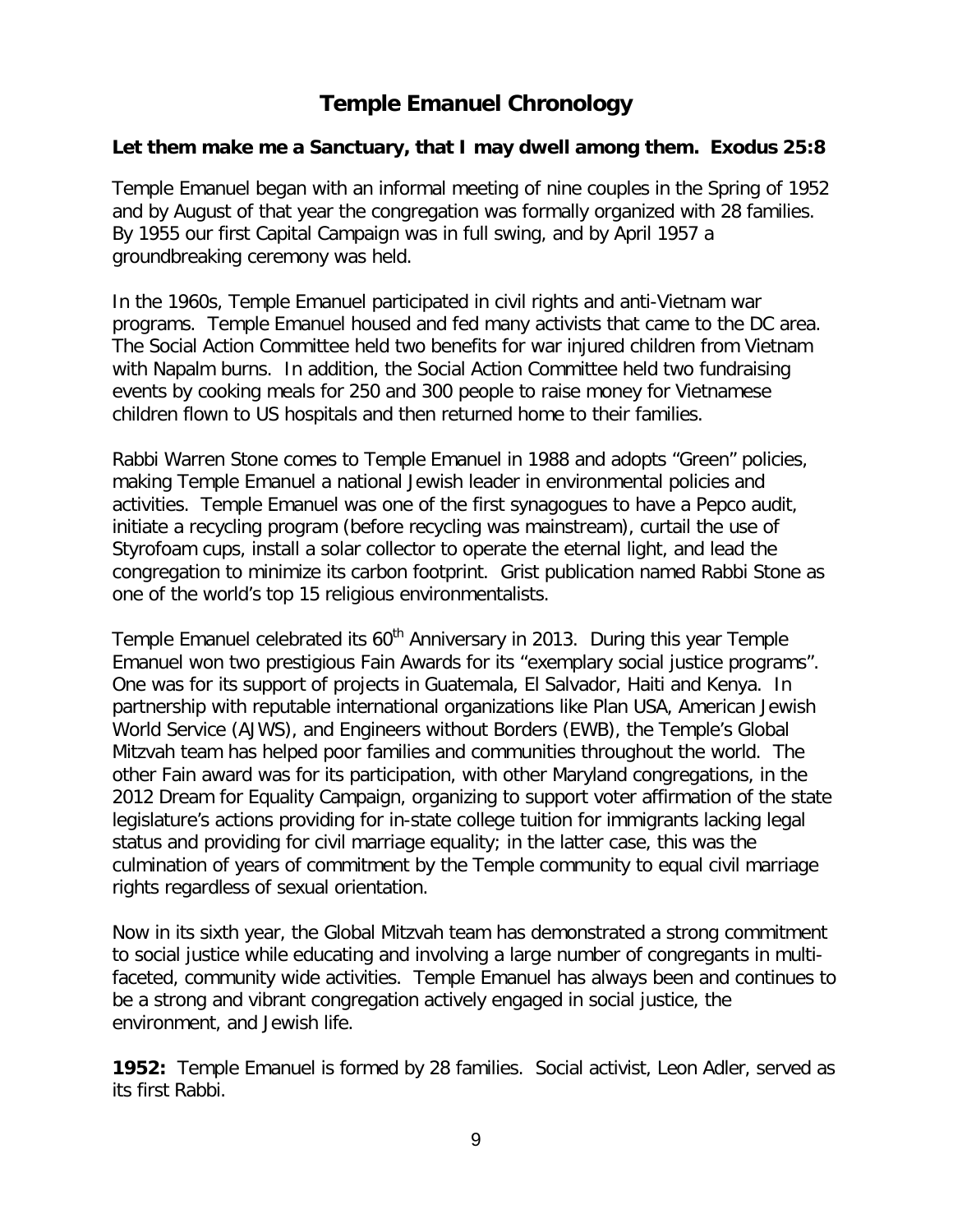**1961**: There were 491 families. Temple Emanuel has always been and continues to be a strong and vibrant congregation actively engaged in social justice and Jewish life.

**1967:** Received Holocaust Torah on permanent loan from England

**1973:** New Temple Emanuel Sanctuary was added

**1978:** Begins providing meals for SOME (So Others May Eat) in Washington, DC.

**1987:** Temple has its first annual Dr. Martin Luther King, Jr., Birthday Shabbat.

**1988:** Rabbi Warren Stone joins Temple Emanuel as its second spiritual leader.

**1989:** Mark Mann Pavilion dedicated to a past president killed in a car crash. Temple Emanuel began a cultural arts program of Art Shows and Musical Performances. Temple uses its unique position on Connecticut Avenue to publicize the plight of Ethiopian Jewry by dedicating a large sign, "Help Rescue Ethiopian Jews," as part of the Temple's participation campaign to raise funds to bring Ethiopian Jews to Israel and the successful Israeli effort to enable that endangered community to make Aliyah.

**1990:** "Green" policies were adopted, making Temple Emanuel a national Jewish leader in environmental policies and activities.

**2000:** Dr. Itzik Eshel joins as Director of Education, and continues to serve today.

**2001:** Cantor Rosalie Boxt joins and continues to serve today.

Temple Emanuel forms its Kulanu Committee supporting Lesbian, Gay, Bi-sexual and Transgender outreach and inclusion. Over the next years, the Temple participates in Pride parades and festivals, and sponsors Shabbat services dealing with LGBT issues, including civil marriage equality.

**2002:** Dedication of second sanctuary, HaMakom, and major renovations.

**2005:** Religious School receives Educational Excellence Award and grant from the Partnership for Jewish Life and Learning.

**2006:** Joins thousands on the National Mall for a rally against the violence in Darfur.

**2007:** Temple Emanuel's Early Childhood Center is formed based on the Reggioinspired approach. Madeline Lowitz Gold joins as Director.

Global Mitzvah Team initiated and supports an important program to reduce infant mortality and illness in Morales, Guatemala. Temple erects its first "Civil Marriage Is a Civil Right" banner on Connecticut Avenue. Opening chapter of the Union for Reform Judaism's revised Kulanu: All of Us, A Program and Resource Guide for Gay, Lesbian, Bisexual, and Transgender Inclusion is written by members of the Temple.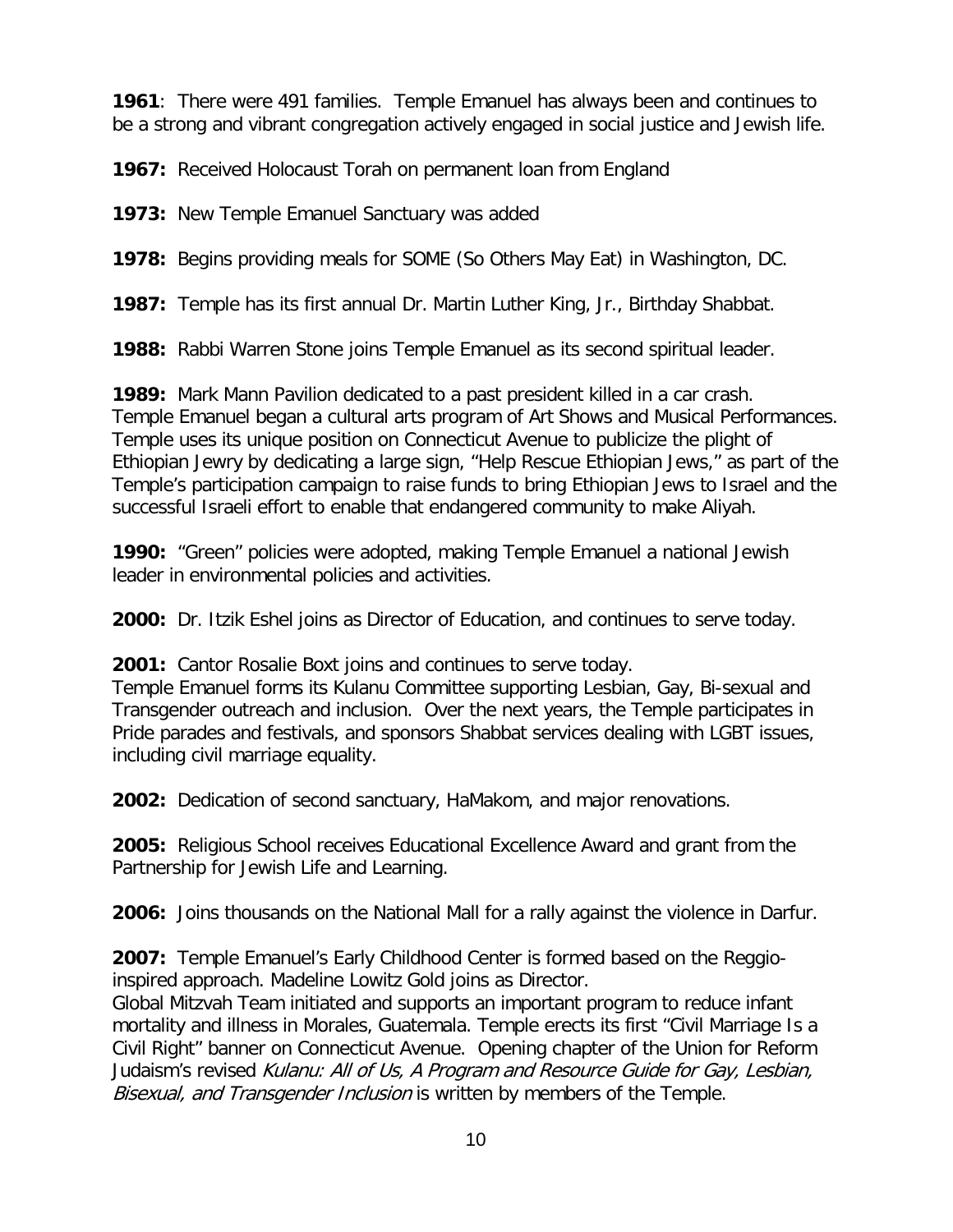**2010:** Rabbi Stone Endowment Fund is started to provide funds to pay for rabbinic services in perpetuity. Fund was named to honor Rabbi Stone's 18 years of service to the Temple.

**2011:** Ubiquitous community wireless access added to the building.

• Number of volunteers at the URJ Biennial: 45

**2012:** There are 550 member families, some of which are 4 generations.

Baked over 160 shepherd pies for SOME over a 4 month period. SOME supported for over 30 years.

Global Mitzvah Team raises thousands of dollars for El Salvador, Argentina, Haiti and Cambodia.

A new Community Social Action Council is chartered by the Board of Trustees as the successor to the former Social Action and Justice and Peace Committee. Temple's activities as part of the Marylanders for Marriage Equality Coalition include the placement of banner on Connecticut Avenue, urging "Vote for Question 6 – Marriage Equality and Fairness." Rabbi Stone writes a stirring letter to the Congregation, urging approval of Civil Marriage Equality in the November referendum. Temple participates with Jews United for Justice in the Dream for Equality Campaign, urging support for the Maryland Dream Act and Civil Marriage Equality.

New Executive Director Dianne Neiman and Youth Engagement Advisor Debra Winter.

- Over 30 Temple Emanuel committees
- 2 youth groups (Junior Emanuel Temple Youth for grades 5-8 and KESTY for grades 9-12)
- Number of women attending annual retreat in 2012: 50
- Number of men attending the first annual men's retreat: 15

**2013:** Temple Emanuel Wins 2 Prestigious Fain Award for its "exemplary social justice programs".

Rabbi Stone celebrates 25 years at Temple Emanuel with year long Mile"Stones" Celebrations.

- 280 students in Religious School
- 98 children in Early Childhood Center
- 27 B'nai Mitzvah
- 14 Confirmands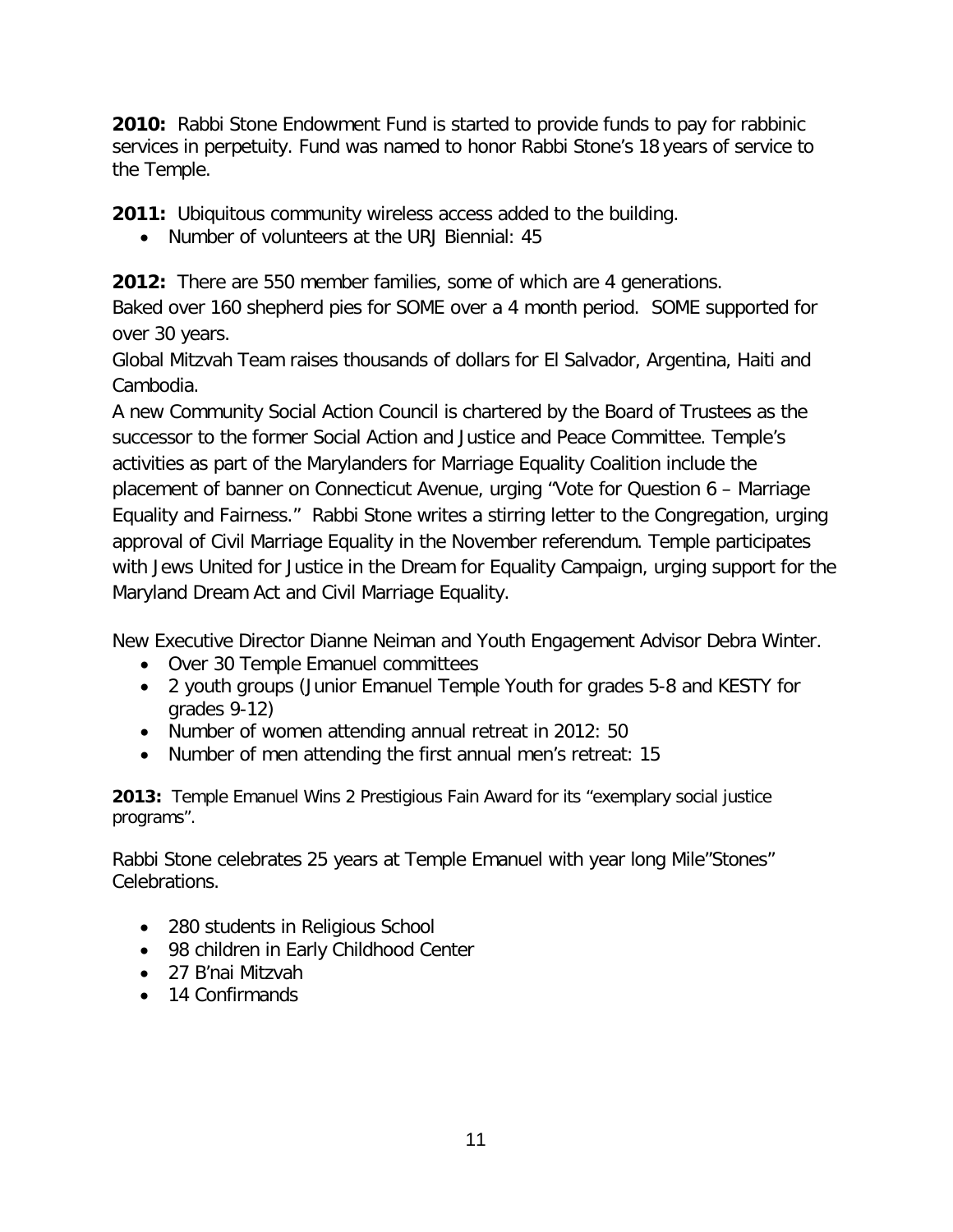### **Environmental Inspirational Readings**

For many years, Temple Emanuel has included inspirational environmental readings at High Holy Day services. Here are a few favorite readings, including an original poem by Rabbi Stone. Please read them now and visit them again. May you be inspired by their messages.

#### **A Tu b'Shvat Prayer for Creation**

By Rabbi Warren G. Stone

Source of Creation and Life of the Universe we gather together on Tu b'Shvat, as Jews of conscience, with a deep spiritual bond to your natural wonders, to affirm and preserve creation.

We are grateful for creation in all its majesty; the ever-flowing waters, the azure blue skies, the complex life of Earth's forests, the myriad of life's forms- amoebae and falcon black-footed ferret and wild turkey, human being and soaring eagle.

The life of all creatures and our own lives are One, profoundly dependent upon each other.

We call our ancient scroll of wisdom

the Torah, an "eytz chaim," a tree of life, for it, like the Earth's great forests, sustains us. Torah teaches us that creation, in its great diversity, is harmoniously interconnected.

Like the trees, we too need strong and deep roots for nourishment.

The uplifted branches of trees point to our future.

God, let us be strong, as strong as ancient trees.

The Psalmist was right when he said, "Like a tree planted by the waters, we shall not be moved."

We are grateful for the life we are lent.

We pledge to lift up our voices

both in praise of You and in defense of your Creation.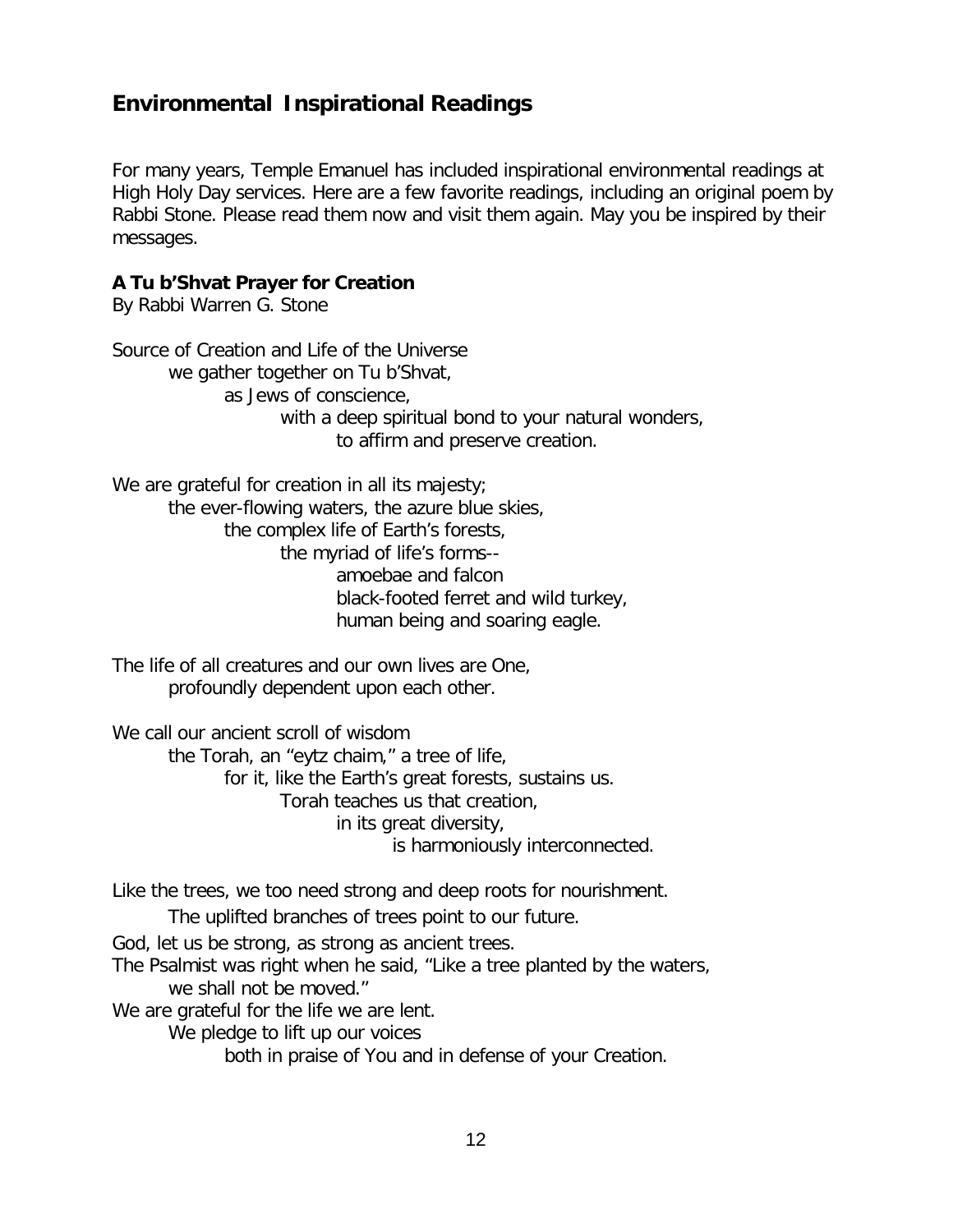#### **Selection chosen by De Fischler Herman**

You need only ask the beasts, and they will teach you, the birds of the sky, they will tell you, or speak with the earth it will teach you, the fish of the sea will tell you stories.

Job 12:7–8

#### **Selection chosen by Al Grant**

I believe, with a deep and abiding faith, that it is a holy act to walk barefoot in the grass and occasionally roll down a soft grassy hill.

I believe, with a deep an abiding faith, that it is a holy act to sleep outdoors, under the canopy of heaven.

I believe, with a deep and abiding faith, that it is a holy act to watch the sun come up over the ocean…

I believe, with a deep and abiding faith, that it is a holy act to stand in an open meadow on a clear, starry night.

I believe, with a deep and abiding faith, that it is a holy act to climb a mountain. I believe, with a deep and abiding faith, that it is a holy act to sit among the branches of a tree.

I believe, with a deep and abiding faith, that it is a holy act to swim in a lake or a river or an ocean or a bay and feel your body supported by water.

I believe, with a deep and abiding faith, that it is a holy act to take a great gulp of country air at night or after a rainfall.

I believe, with a deep and abiding faith, that it is a holy act to jump into great piles of crunchy autumn leaves.

I believe, with a deep and abiding faith, that it is a holy act to build sandcastles and feel the sand run through your fingers and slip between your toes.

I believe, with a deep and abiding faith, that it is a holy act to plant vegetables and herbs or simply dig in dirt.

I believe, with a deep and abiding faith, that it is a holy act to dance bare- foot in the moonlight, see the horizon, witness a rainbow, … hug a tree, touch the sky.

— "Nature, Spirit, Body" by Shira Dicker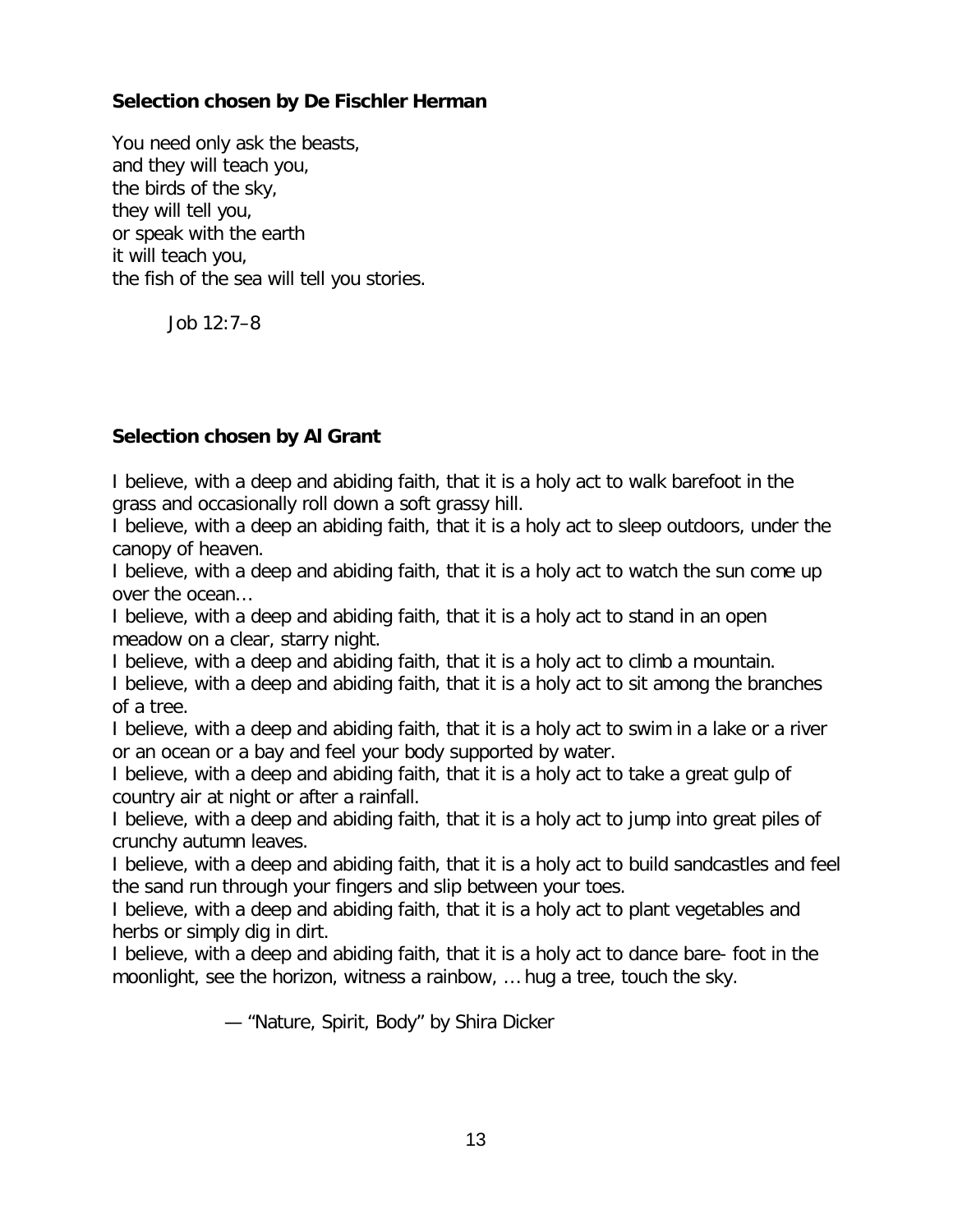#### **Selection chosen by Ian DeWaal**

Jewish tradition teaches us to care for our Earth -- to preserve that which God has created. The rabbis developed the principle of Bal Tashchit (do not destroy), which forbids needless destruction. Rather, we are encouraged "*l'vadah ul'shamrah*," to till and to tend, to become the Earth's stewards. In *Genesis* after the great flood (9:9), God declares that the Covenant established is one between God and all the creatures on the planet. These principles, among many others, highlight the Jewish concern toward creation and our mandate to preserve it, for our own sake and for the sake of the Covenant.

<http://rac.org/Articles/index.cfm?id=1856>

"It is not enough to care about environmental issues such as climate change, forest devastation and environmental threats to clean water, air and seas. Now let every religious institution become a true beacon to our communities illustrating by our actions and example our spiritual commitment to our earth and its threatened and limited resources." (Rabbi Warren Stone)

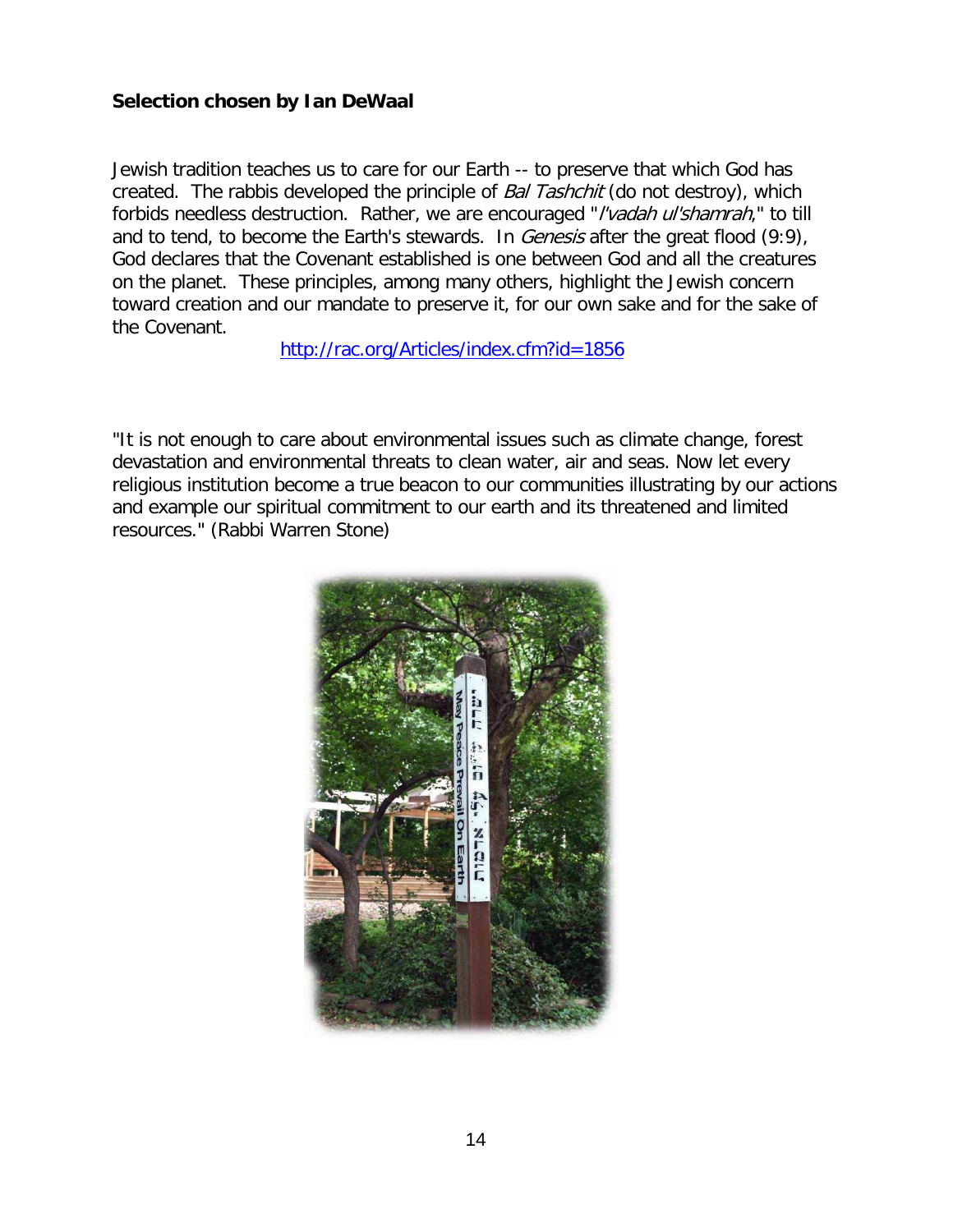## **Social Justice Inspirational Readings**

Who is occupied with the needs of the community, it is as though they occupied themselves with Torah. Talmud

"People think that to be just is a virtue, deserving honor and rewards; that in doing righteousness one confers a favor on society. No one expects to receive a reward for the habit of breathing. Justice is as much a necessity as breathing is, and a constant occupation." Abraham Joshua Heschel, The Prophets

"Simon the Just taught, "The world is sustained by three things: by the Torah, by avodah, and by g'milut chasadim." Pirkei Avot 1:2

As a central Jewish tenet, the pursuit of g'milut chasadim (righteousness) cannot be separated from the important work of torah (study) and avodah (worship). These three pillars of Jewish life are intertwined, one wrapped around the next. Is it possible to truly understand the teachings of the Torah without feeling compelled to act on behalf of the powerless and the needy? Is it possible to witness the desperate need of the vulnerable among us without seeking strength and wisdom from beyond ourselves to respond? Is it possible to pray to God without looking into oneself and deciding to take action and make a difference in the world? The combination of Torah, avodah, and gemilut chasadim strengthens each individual value and leads one toward a fully realized Jewish life.

If our congregations, which are the heart and soul of Reform Judaism, effectively integrate these key precepts of our tradition, congregants will experience a holistic vision of the essence of Jewish life. They will be drawn into the synagogue as a place that embodies the totality of Torah, avodah, and g'milut chasadim.

Social justice and social action grow out of and lead into study and prayer. Evely Laser Shlensky, former chair of the Commission on Social Action of Reform Judaism, envisions a synagogue where, "Torah lishma (study for its own sake) is not the goal of study. Rather, the study of Torah leads from the classroom to the streets, the shelters, the public square, and the courthouse. [It is a temple where] worship addresses both God and the human condition. It features not just Torah readers, but also Torah enactors people whose everyday lives are about redemption. It is a synagogue in which social action projects integrate the work of our hands with the wisdom and celebration of our tradition, and where the use of social action blessings serves as a reminder that these acts, too, are an expression of our relationship with the Source."

K'HILAT TZEDEK: CREATING A COMMUNITY OF JUSTICE, URJ Commission on Social Action of Reform Judaism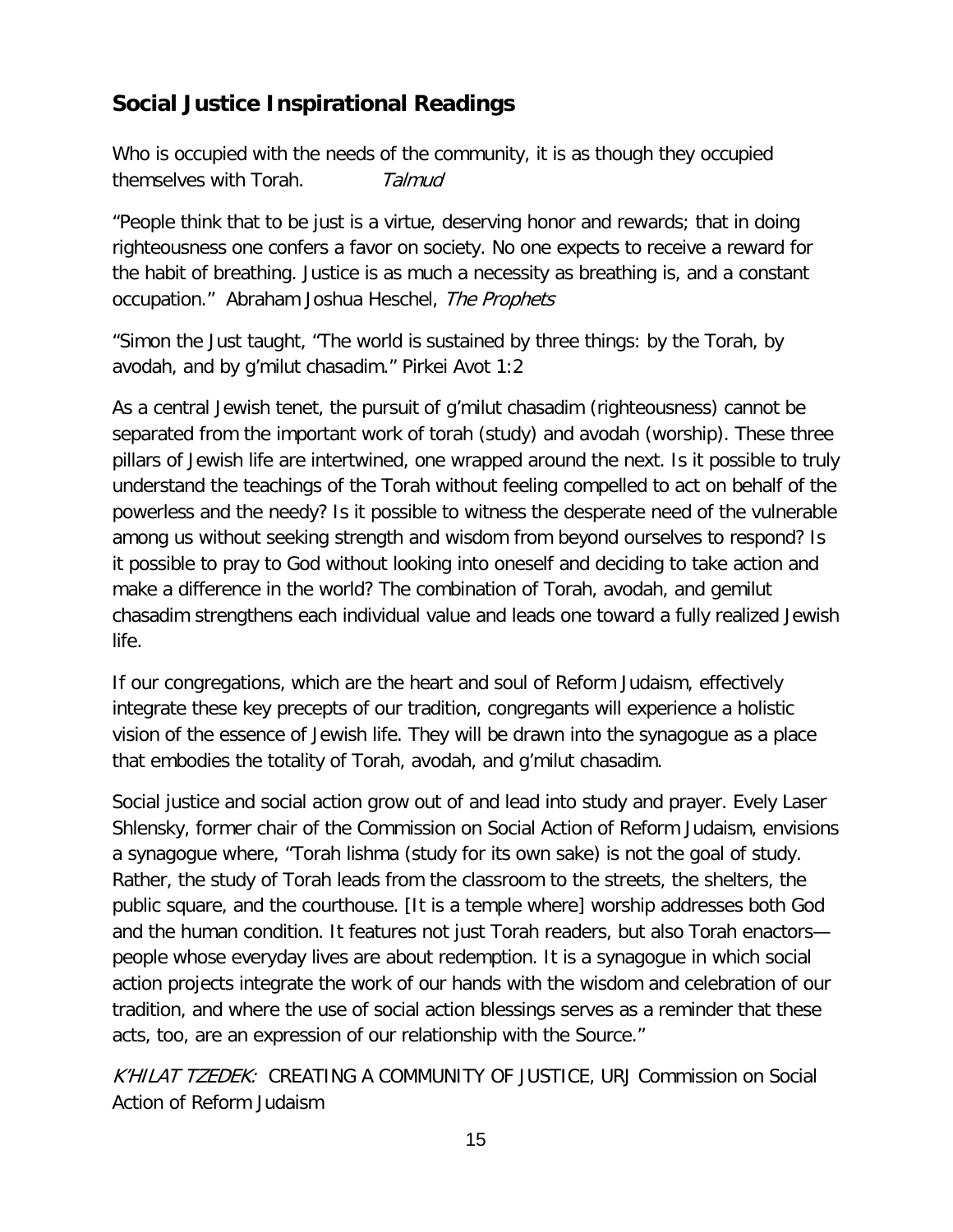## צֶדֶק, צֶדֶק תִּרְדֹף

Tzedek, tzedek tirdof: Justice, justice shall you pursue," (Deuteronomy 16:20).

"Reform Jews are committed to social justice. Even as Reform Jews embrace ritual, prayer, and ceremony more than ever, we continue to see social justice as the jewel in the Reform Jewish crown. Like the prophets, we never forget that God is concerned about the everyday and that the blights of society take precedence over the mysteries of heaven. A Reform synagogue that does not alleviate the anguish of the suffering is a contradiction in terms."

--Rabbi Eric Yoffie, speech to the UAHC Executive Committee, February 1998

"It has become axiomatic that to be a Jew is to care about the world around us. To be a Reform Jew is to hear the voice of the prophets in our head; to be engaged in the ongoing work of tikkun olam; to strive to improve the world in which we live.

The passion for social justice is reflected in the ancient words of our prophets and sages and in the declarations of our Movement's leaders throughout its history. The ancient command "Tzedek, Tzedek Tirdof! Justice, justice shall you seek!" constantly reverberates in our ears. It has become deeply embedded in the Reform Jewish psyche. This charge has led to a long and proud tradition of political activism by the Reform Movement.

The idea that people of faith have a mandate to bring their values into the public arena is not unique to the Reform Movement. There is a long tradition of faith groups "speaking truth to power" and advocating for social change, and every major religious organization in American life participates in this civic exercise. Religious voices have been central in the major social justice movements throughout our nation's history, from the abolitionist movement to those involved with desegregation and civil rights. In the international arena as well, faith groups have led the way in advocating for nuclear disarmament, international aid and human rights around the world.

This is not an easy time to stand up to be counted. We are challenged by an overwhelming number of issues, each one central to our understanding of the prophetic message of our faith and critical to creating the kind of society we wish to bequeath to those who follow us. And not only are we overwhelmed by the sheer scope of the issues that are before us, but we are confronted by those who claim to speak in the name of faith, but who offer a different version of what God expects of us; those who proclaim themselves the upholders of family values yet who do not value individual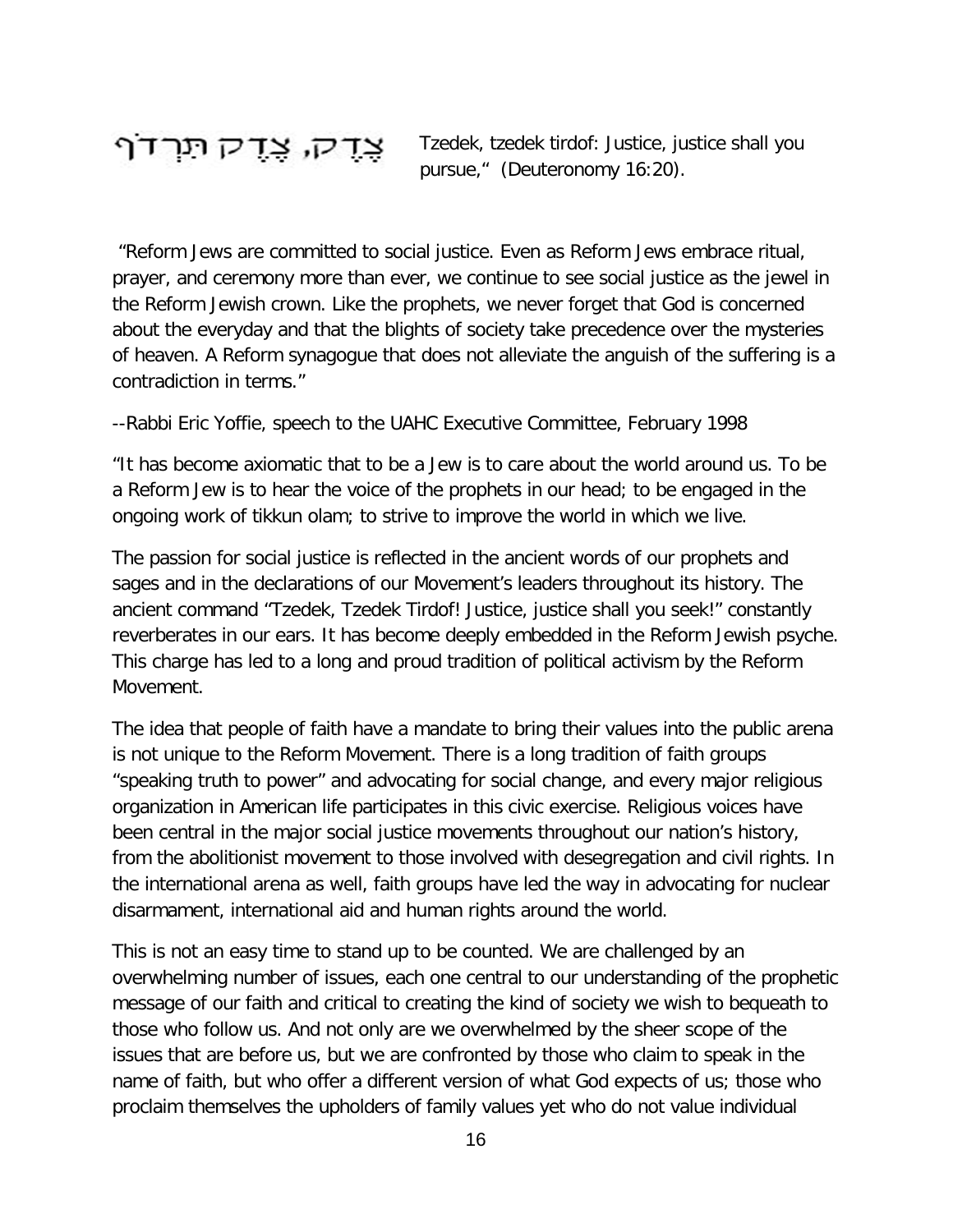rights or personal autonomy, and who have little respect for the Constitutional principles that have allowed religion to thrive in this country unfettered by government coercion or corruption.

Ours is a different message. We proclaim that maintaining a strong safety net for those who are most vulnerable is the modern manifestation of our obligation to "leave the corners of our fields for the poor and needy." We believe that supporting public schools so that every child in America has access to a free and appropriate education and that paying workers enough to support themselves without having to choose between shelter and food, medication or heat, are family values. If we don't bring these progressive religious values into the public arena with us, we will abandon the public square to those offering a different view of religion and values."

"WHY ADVOCACY IS CENTRAL TO REFORM JUDAISM", By Rabbi Marla Feldman (URJ and RAC). Complete paper at: <http://urj.org/socialaction/judaism/advocacy/>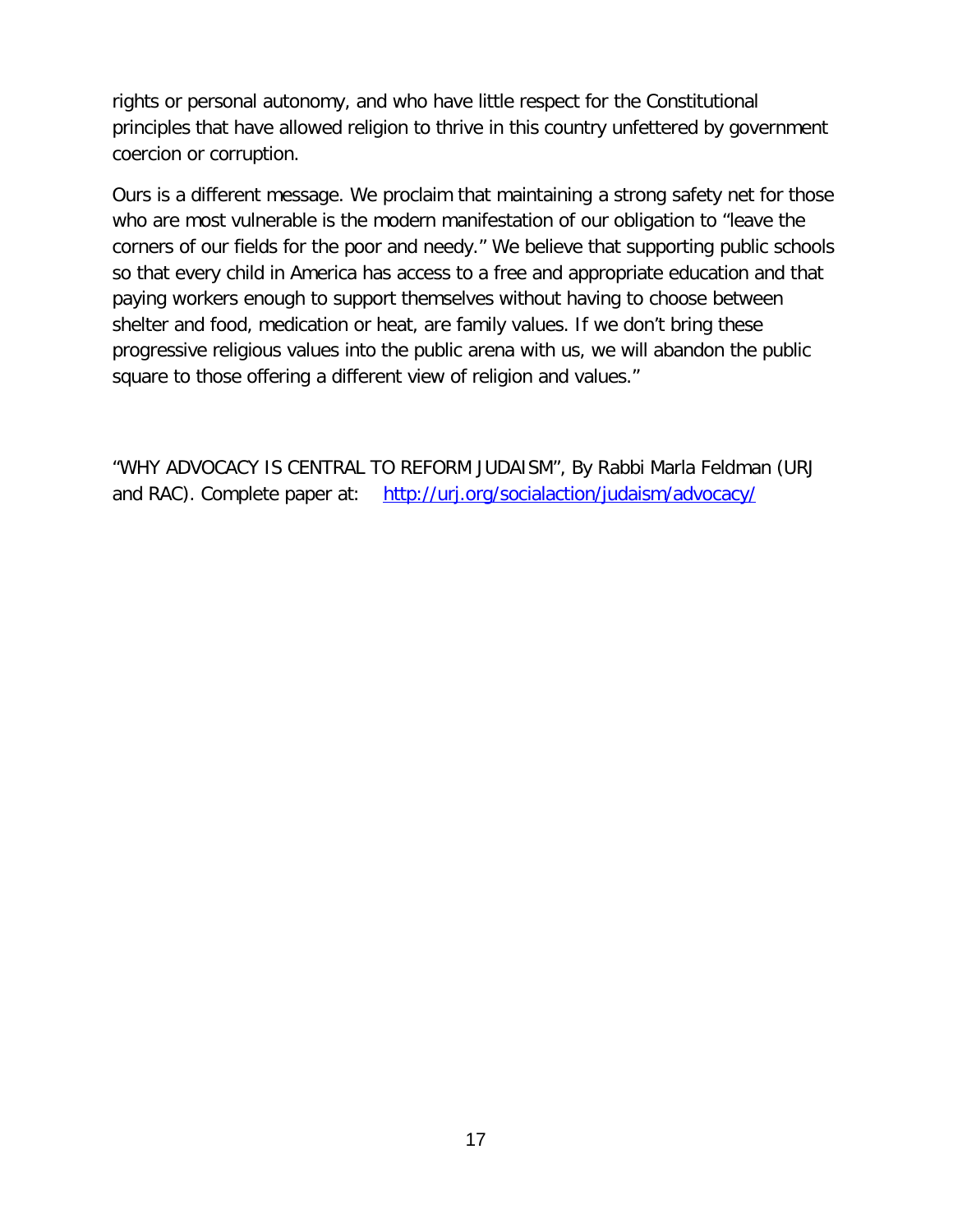## **Global Mitzvah Inspirational Readings**

"Overcoming poverty is not a task of charity, it is an act of justice. Like Slavery and Apartheid, poverty is not natural. It is man-made and can be overcome and eradicated by the actions of human beings. Sometimes it falls on a generation to be great. YOU can be that great generation. Let your greatness blossom." Nelson Mandela

"There are people in the world so hungry, that God cannot appear to them except in the form of bread." Mahatma Ghandhi

"Every gun that is made, every warship launched, every rocket fired signifies in the final sense, a theft from those who hunger and are not fed, those who are cold and are not clothed. This world in arms is not spending money alone. It is spending the sweat of its laborers, the genius of its scientists, the hopes of its children. This is not a way of life at all in any true sense. Under the clouds of war, it is humanity hanging on a cross of iron." Dwight D. Eisenhower

"The test of our progress is not whether we add more to the abundance of those who have much; it is whether we provide enough for those who have too little." Franklin D. Roosevelt

"If you go out into the real world, you cannot miss seeing that the poor are poor not because they are untrained or illiterate but because they cannot retain the returns of their labor. They have no control over capital, and it is the ability to control capital that gives people the power to rise out of poverty." Muhammad Yunus (Author of Banker to the Poor: Micro-Lending and the Battle Against World Poverty)

If, there is a needy person among you, do not harden your heart and shut your hand. Rather, you must open your hand and lend him, sufficient for whatever he needs. Beware lest you harbor the base thought…so that you are miserly towards your needy kinsman and give him nothing and he cries out to the Lord against you and you have sinned. Give to him readily and have no regrets when you do so …the Lord your God will bless you in all your efforts and in all your undertakings. For there will never cease to be needy people in your land, which is why I command you; open your hand to the poor and needy kinsmen in your land. Deuteronomy 15:7-11

As the saying goes, "Giving bread provides meals; teaching how to harvest provides livelihoods." It is through providing people with the means to maintain themselves with dignity that we fulfill the highest goal of "tzedakah"- righteousness and it is through righteousness, teaches the Bible and Jewish Tradition, that we bring redemption for humankind. Rabbi David Rosen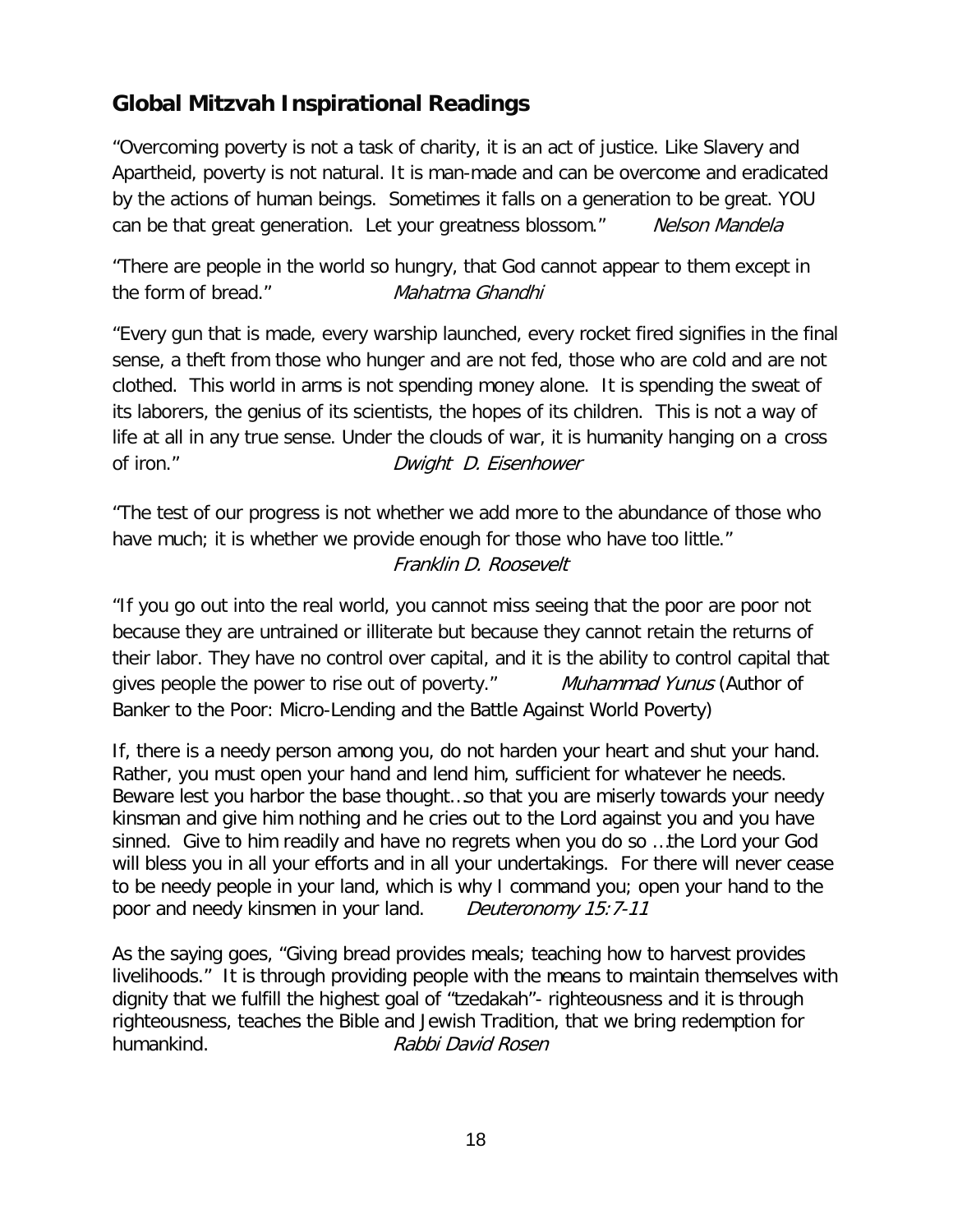What a devil art thou, Poverty! How many desires -- how many aspirations after goodness and truth -- how many noble thoughts, loving wishes toward our fellows, beautiful imaginings thou hast crushed under thy heel, without remorse or pause! Walt Whitman

#### Henry Wadsworth Longfellow

She dwells by Great Kenhawa's side, In valleys green and cool; And all her hope and all her pride Are in the village school.

Her soul, like the transparent air

That robes the hills above,

Though not of earth, encircles there

All things with arms of love.

And thus she walks among her girls With praise and mild rebukes; Subduing e'en rude village churls By her angelic looks.

She reads to them at eventide Of One who came to save; To cast the captive's chains aside And liberate the slave.

And oft the blessed time foretells

19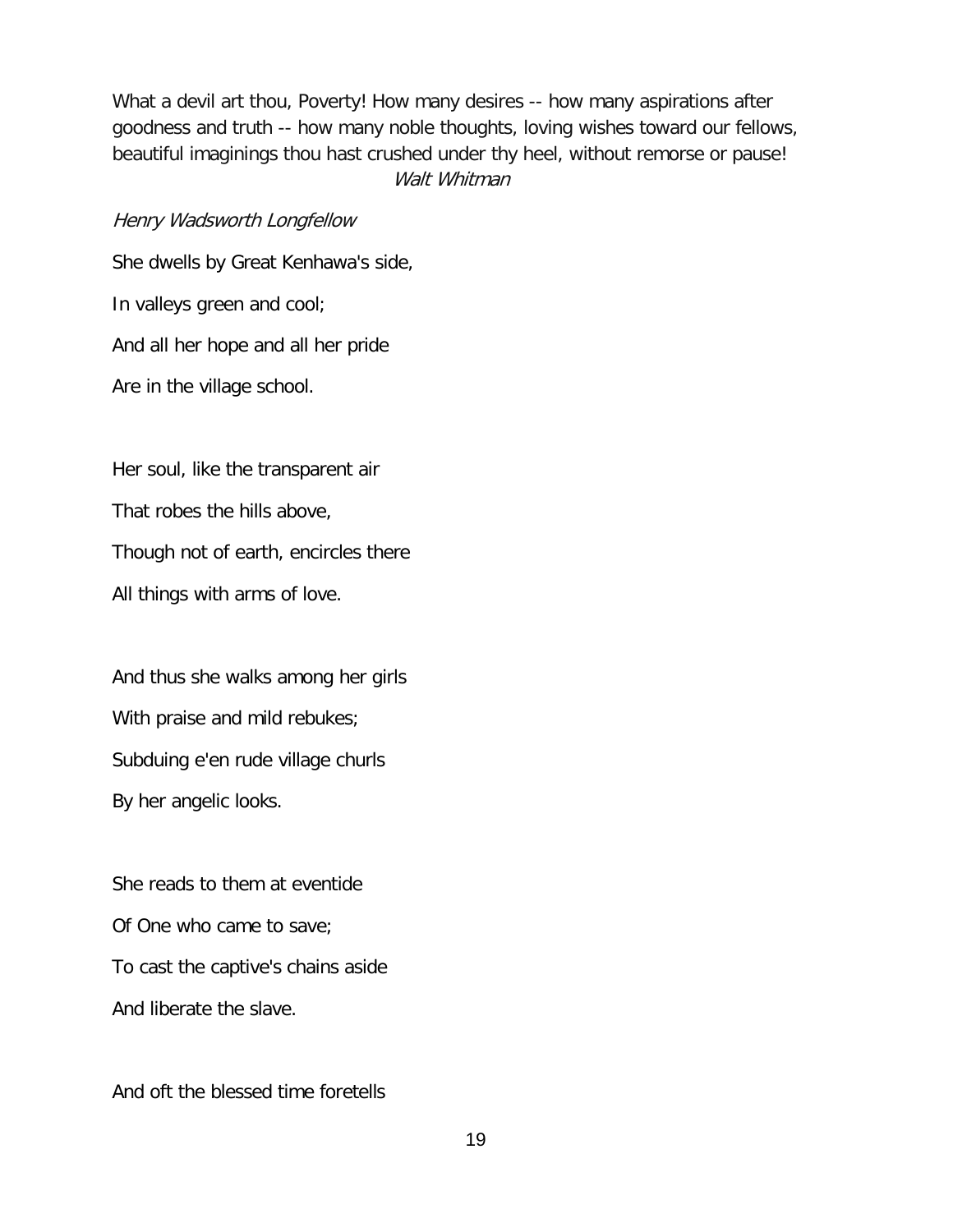When all men shall be free; And musical, as silver bells, Their falling chains shall be.

And following her beloved Lord, In decent poverty, She makes her life one sweet record And deed of charity.

For she was rich, and gave up all To break the iron bands Of those who waited in her hall, And labored in her lands.

Long since beyond the Southern Sea Their outbound sails have sped, While she, in meek humility, Now earns her daily bread.

It is their prayers, which never cease, That clothe her with such grace; Their blessing is the light of peace That shines upon her face.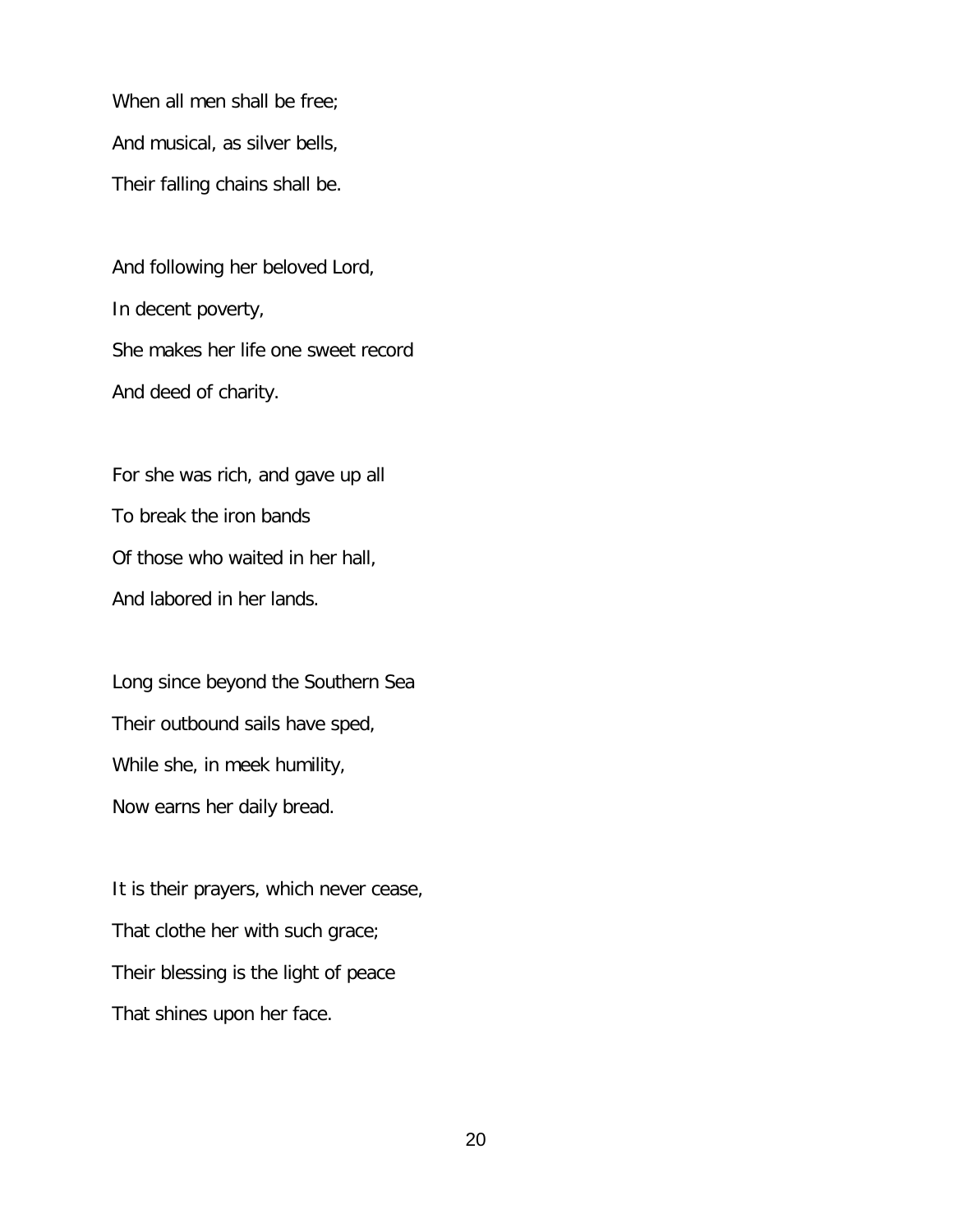

## **Temple Emanuel Environmental Activities**

This is a capsule summary of Temple Emanuel's activities, actions, and accomplishments in environmental stewardship during the past 25 years.

1989–1990: Greening campaign began at Temple Emanuel alongside Shomrei Adamah (Guardians of the Earth) of the Washington Area. Rabbi Stone and Temple members led Jewish ecology and Yom HaShoah service in front of the United States Capitol on the National Mall on the 20th anniversary of Earth Day, April 22, 1990.

1990–1992: Committee member Susan Hoffmann coined the name Green Shalom for the committee. Temple Emanuel's Board of Trustees adopted Green Shalom's proposed environmental policy for the synagogue. Committee members organized Mother's Earth Day, a green festival with speakers, vendors, and music. Committee received Fein Award from the Union of American Hebrew Congregations for efforts to "green" the synagogue, including a recycling program, eliminating Styrofoam products in the kitchen, teaching Judaism and ecology in the religious school, doing an energy audit of the building, and organizing Mother's Earth Day.

1993–2002: Organized a whale watch trip. Participated in process to redesign the bimah. Installed a solar-powered ner tamid (eternal light). Led a Chesapeake Bay Foundation (CBF) trip for religious school students on the Potomac and Anacostia Rivers. Toured the state-of-the-art CBF headquarters. Sponsored interfaith cleanups of the stream along Kensington Parkway. Led an interfaith walk through the National Cathedral gardens. Taught a Judaism and Ecology course. Contributed green ideas to architect's plans for synagogue expansion. Showed films, such as Blue Vinyl, Breaking Away, and We Are All Smith Islanders. Led annual Tu b'Shvat seders and Green Shalom Shabbat services for congregation. Presented speakers on such topics as EPA's Energy Star program, Judaism and energy policy, and climate change

2003–2004: Temple became a partner of the EPA Energy Star Program for Congregations. Synagogue renovation completed with "green" improvements, including extensive use of fluorescent lighting, recycled and renewable building products, and partial use of wind-generated electric power. Designed, planted, and dedicated a biblically inspired garden, GanHaTorah. Board of Trustees adopted revised Temple Emanuel Environmental Policy statement.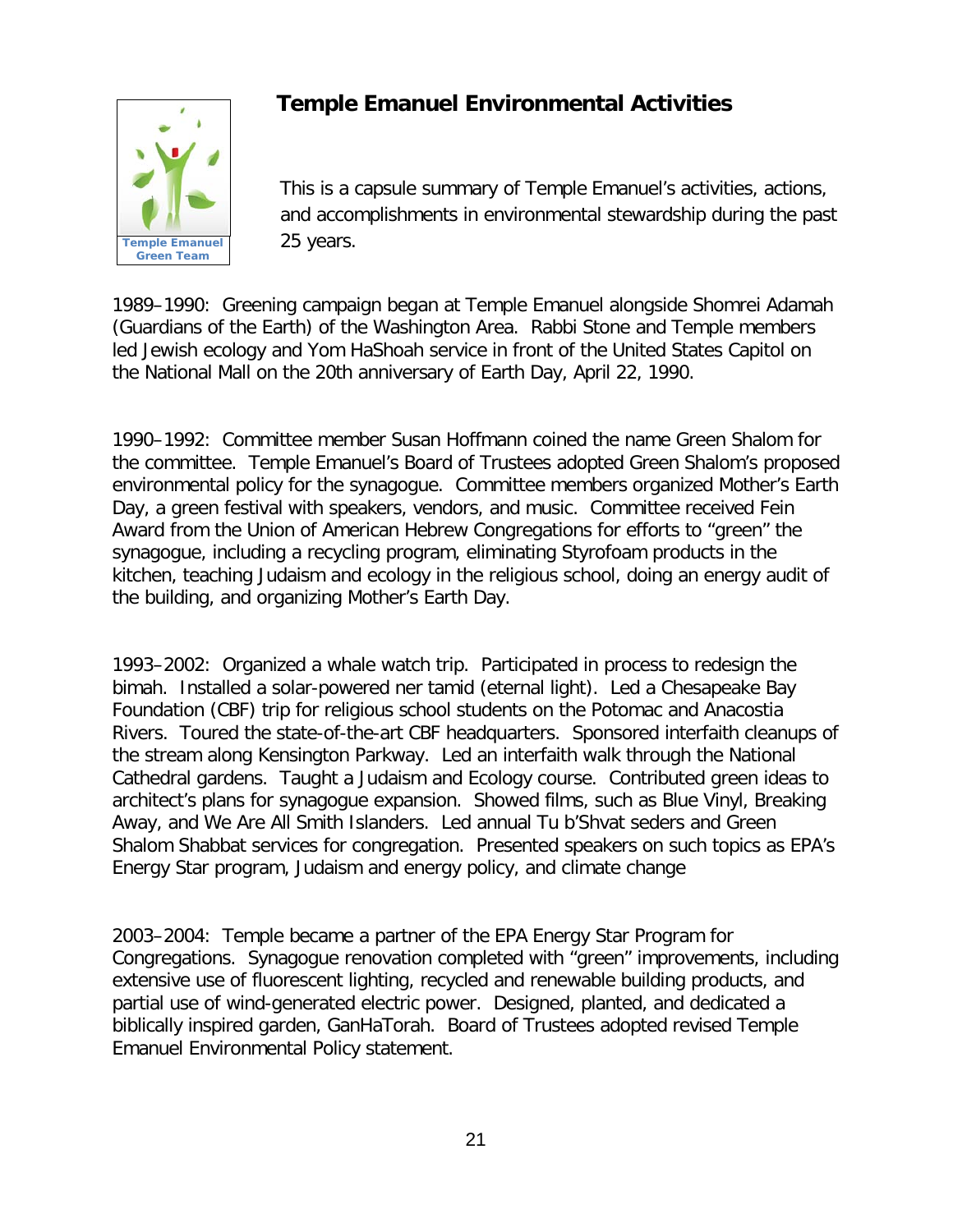2004-2005: Led Green Shalom Shabbat on global warming in the Chesapeake Region. Coordinated Tu b'Shvat seder and play conducted by 5th grade Religious School class. Led Green Shalom Shabbat on Anacostia River restoration project with invited speaker from the Religious Partnership for the Anacostia. Hosted 100 visitors to Temple Emanuel from COEJL's Bloome Institute.

2005-2006: Reform Judaism magazine, summer issue, featured Temple Emanuel's environmental activism with article entitled "Thecology". Temple Emanuel received Creation Care Award from the National Religious Partnership on the Environment "in recognition of faithful, creative and exemplary efforts in caring for creation". Organized a brunch on socially and ecologically responsible investing. Partnered with Carbonfund.org to offset 220,000 pounds per year of carbon emissions by supporting reforestation projects that reduce CO2 emissions and benefit ecosystems, soil erosion and animal habitats. Established a monthly Green Shalom table to share resources and sell compact fluorescent bulbs and other green products. Screened the film "An Inconvenient Truth" on Yom Kippur to a standing-room-only crowd of more than 100.

2009: Renewable Energy Committee is formed to look into methods to improve the Temple's use of energy and to consider the move toward all renewable energy sources. Items discussed included: LEED certification, move toward energy efficient appliances, consolidation of refrigerators, security and outside lighting, lighting motion sensors, possible purchase of wind power for our electricity supplier, consideration of solar panels on the roof. Many improvements to reduce energy usage, such as using more efficient fluorescent lamps in the fixtures and change to compact fluorescents bulbs wherever possible had been implemented in the last few years). Green Team is established.

2010: Looked into possible grants for energy updates but non-profits are not eligible. Tracking of monthly usage of electricity and gas stating with 2009. Contracted for 100% wind power for energy supplier. Investigated the feasibility of installing solar panels on our roof. Meetings with the committee at Adat Shalom where they are in the process of installing their solar system. Preliminary meetings with a number of vendors. Engineering evaluation of the capacity of the roof structure as part of the school wing renovation.

2011: Worked with Building and Grounds on a proposal to improve lighting in the parking lot – retrofit with LED's and install a number of new light poles with LED lights to improve visibility and security in the parking lot. Submitted grant for funding (unfortunately not funded).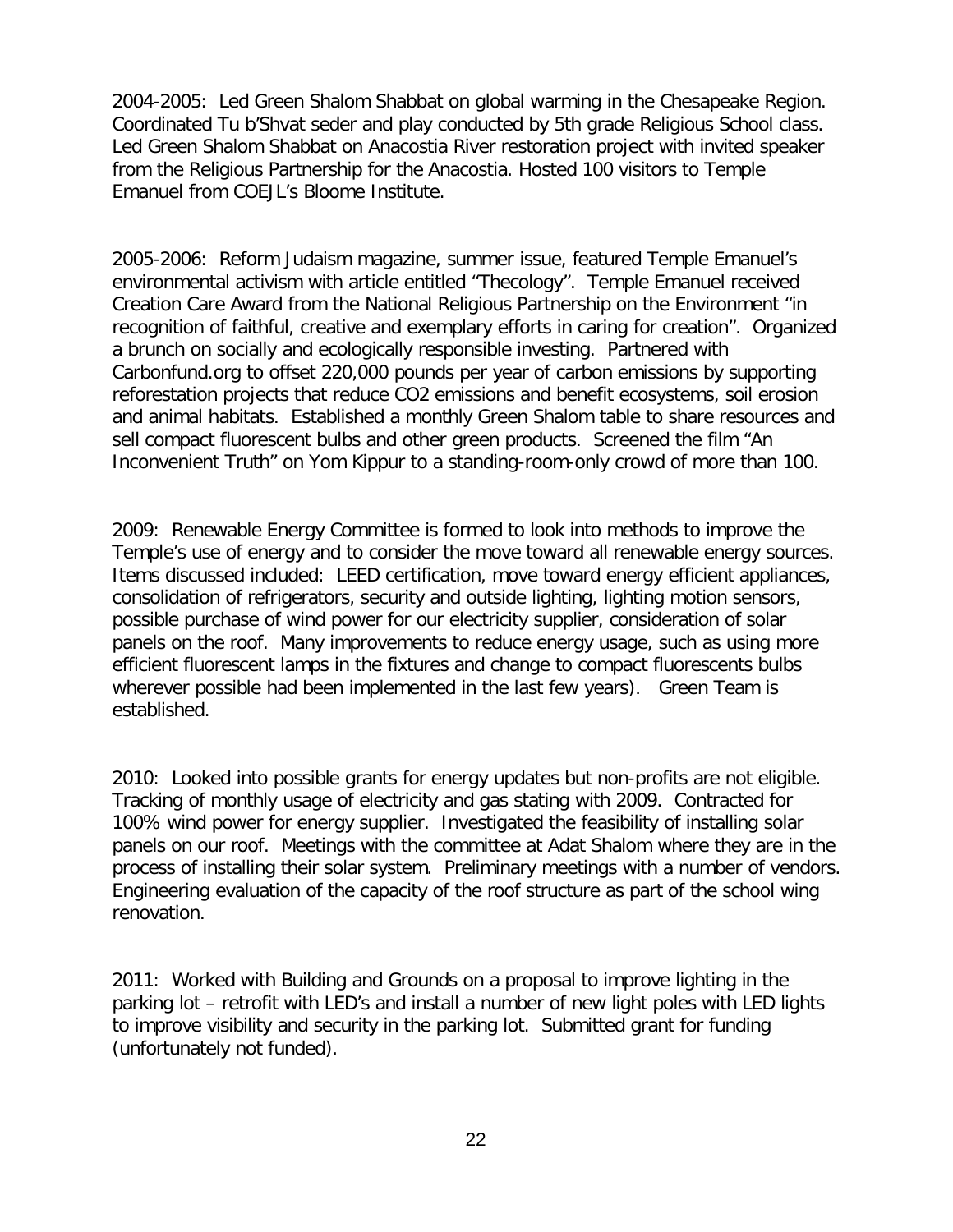2012: Decision to consider solar panels deferred until the installation of a new roof, probably in 2-4 years. Director of Greater Washington Interfaith Power and Light met with the Green Team. Members of the team attend Bethesda Green meetings. Environmental discussion group held – Yom Kippur afternoon. Green Team update in Kol Kore.

2013: Joint meeting with the Green Team and The Warner Memorial Presbyterian Church Environmental Stewardship Team. Participation in their shepherd's garden and in their environmental film festival. Article in Kol Kore on wind power for your home. Green Team section for the Temple Emanuel website prepared and submitted. LEED certification-sub group formed to evaluate our physical plant for the possibility of this certification in the future. PEPCO energy audit of the temple building performed in December.

2014: Review the results of the PEPCO energy audit and make recommendations for implementation. Green Shalom Shabbat, in conjunction with the Community Social Action Committee, to celebrate the  $25<sup>th</sup>$  anniversary of Rabbi Warren Stone as the spiritual leader of Temple Emanuel. Tikkun Olam Action Guide presented to Rabbi Stone to commemorate this anniversary.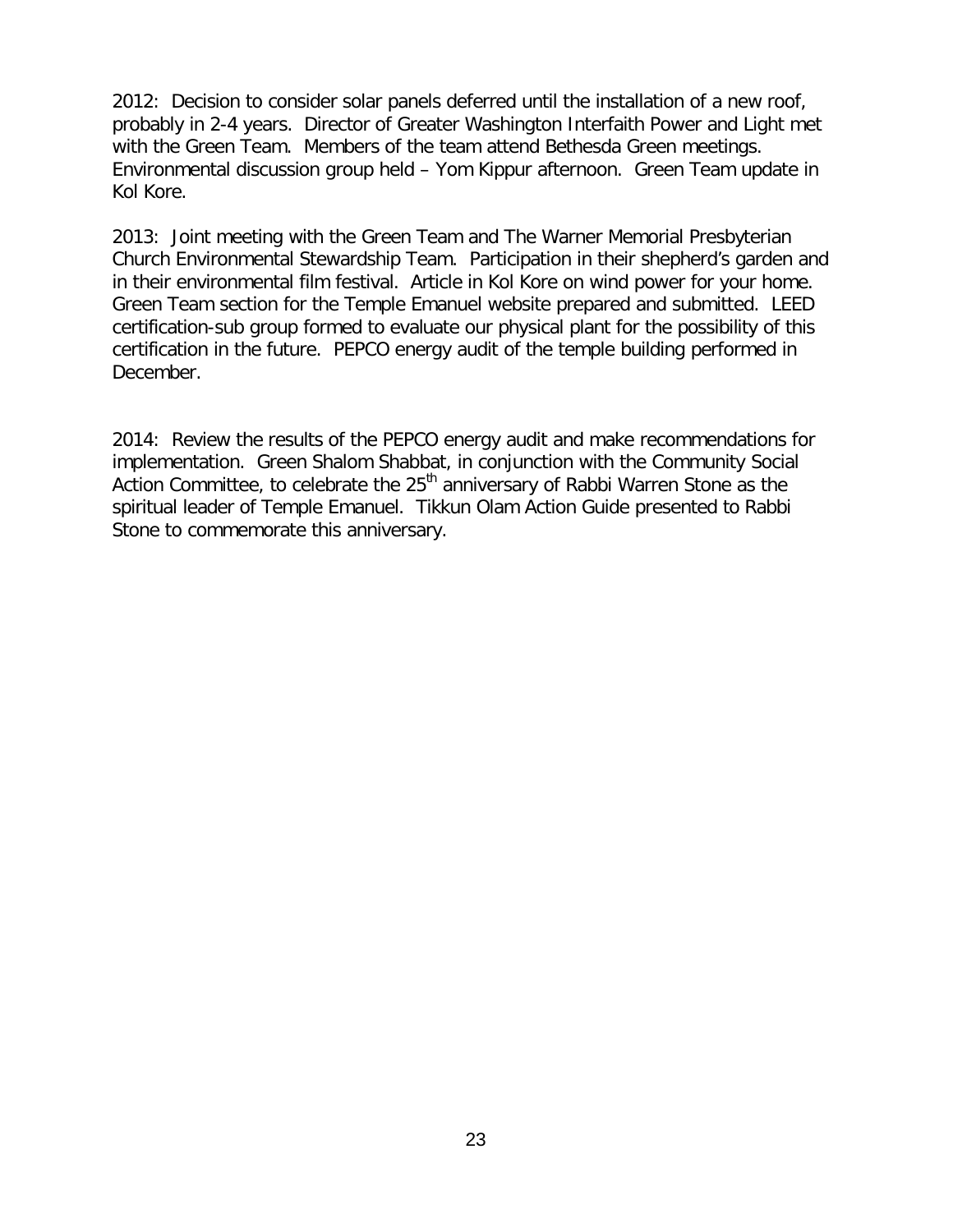#### **Temple Emanuel Social Justice Activities**

The newly created Community Social Action Council was charged in 2012 by the Board of Trustees with this objective: "Promoting and helping to organize activities locally that allow opportunities to perform mitzvot. Supporting related activities throughout the congregation, and strengthening the ability of all Temple volunteers to make a difference in our community."

In the spirit of all the social action activities over Temple Emanuel's history, the highlights provided in the preceding timeline, the Council immediately set out to fulfill its mission.

In 2012 we endorsed the Maryland "Marriage Equality" and "Dream Act" bills, cohosting a special Martin Luther King Day Shabbat Service speaker with our Kulanu Coommitte, to promote both bills. The Council also sponsored a special Shabbat on Animal Rights with a speaker from the U.S. Humane Society. We began an initiative to enhance the student mitzvah project component of the b'nai mitzvah program. The Council also hosted a fund-raising concert for Mobile Med, and we organized AED/CPR training for Board members and congregants.

In 2013, we participated in the Religious Action Center Yom Kippur Gift of Life Bone Marrow Foundation "Swab a Cheek" campaign on Yom Kippur afternoon and recruited 73 participants. We hosted a Montgomery County Coalition for the Homeless fundraising dinner and premiere of a documentary "Homeless in a 'Wealthy' County" attended by over 125 donors. We presented educational programs on raising the minimum wage in Maryland and providing equal rights for transgender individuals, and promoted a resolution adopted by the Board of Trustees to support the liveable wage campaign.

We endorsed and promoted the National Foundation for Women's Cancer's "National Race to End Women's Cancer" in Washington, D.C. on November, and participated in a pre-Thanksgiving shelter "supplies" drive with KeSTY, our teen youth group, We also promoted a liveable minimum wage resolution adopted by the Board of Trustees and circulated just as the Montgomery County Council voted to adopt tiered increases in the minimum wage over the next 3 years.

In 2014, we are have been actively involved in the statewide RaiseMaryland! minimum wage campaign along with Jews United For Justice. We are actively drafting a proposal to establish a environmentally friendly, food-bank vegetable garden on the Temple grounds sometime during the upcoming growing season, which not only would provide fresh produce for the needy in our community, but serve as a educational tool for adults and students alike, on "green" growing techniques.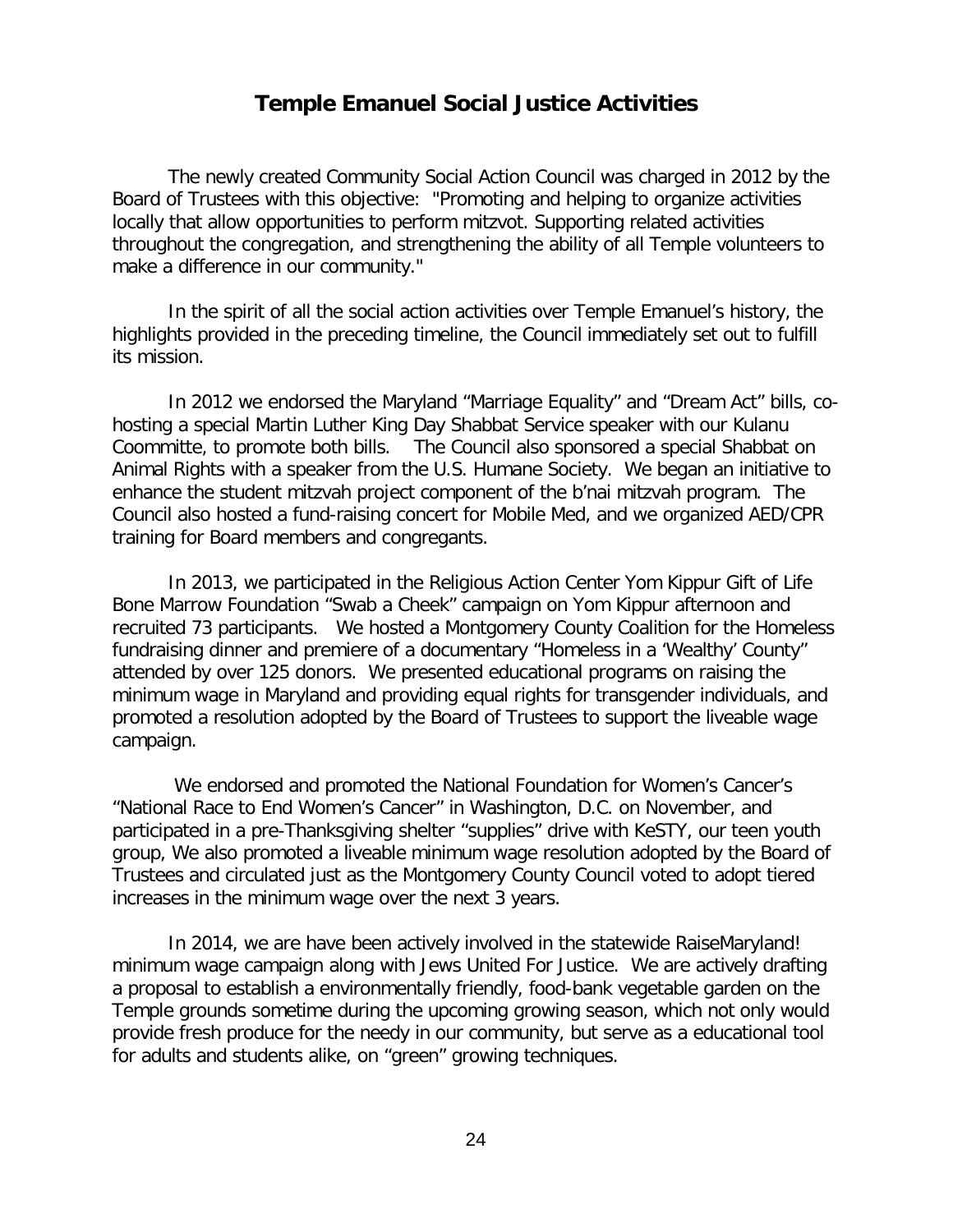We collaborated with the Brotherhood to incorporate the annual Martin Luther King Shabbat service this year with the Brotherhood Service in January. We also participated in the Temple Tikkun Olam brunch in April with a keynote address from the Reform Judaism Religious Action Center Director and Counsel, Rabbi David Saperstein, ""Reflections at a Time of Crises: A Jewish Social Justice Agenda for 2014." We have scheduled our next annual AED/CPR) training for the congregation at the end of April.

While the CSAC provides an overarching social action umbrella, the heart of Temple Emanuel is equally shared by many of the affinity and membership groups within our community. For example, our WRJ has a continuing support relationship with a women's shelter, our religious school students engage in multiple acts of tikkun olam, from their individual b'nai mitzvah projects, to the annual March Mitzvah Madness campaign. As mentioned earlier, four times a year, the congregation prepares shepherds pies for SOME, and each year Temple cooks and volunteers prepare and serve Christmas dinner at SOME. Each Yom Kippur we participate in the SOME ton of food drive. Our congregation is privileged to provide a home for Meals on Wheels of Wheaton, Maryland. Even our Early Childhood Center students learn to provide for others.

These activities of Tikkun Olam, and so many more, are the spirit of our congregation.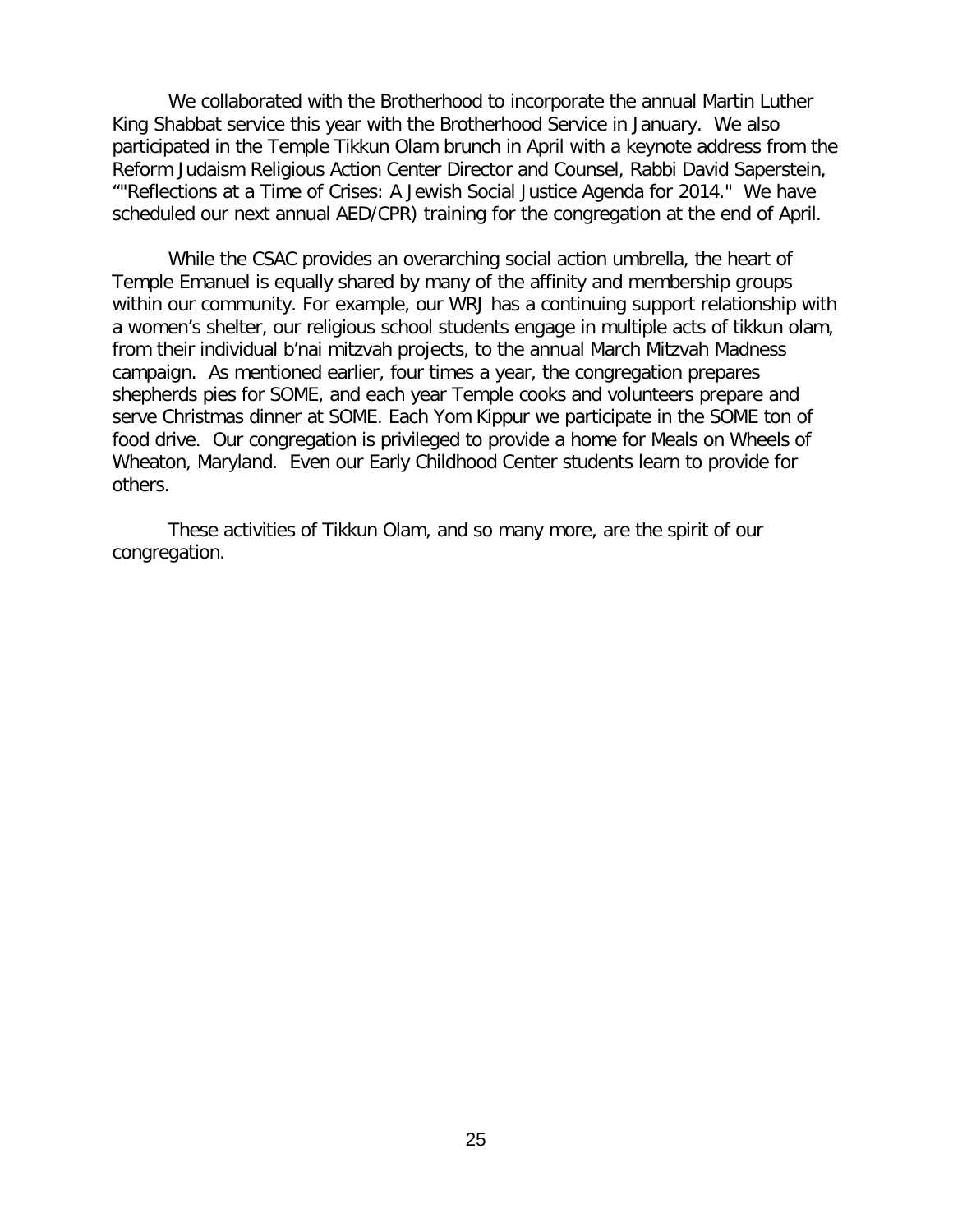

## **Temple Emanuel Global Mitzvah Activities**

Launched in November 2007 by Rabbi Stone, the goals of the Global Mitzvah project are:

- 1. Enhance the congregation's commitment, education and actions to fulfill the Jewish value of tikkun olam.
- 2. Provide tangible help to poor, at risk, and underprivileged communities, families and children in developing regions of the world.
- 3. Establish working alliances with effective, reputable international non-governmental organizations to achieve global mitzvah objectives.

#### 2008-2009 (Year 1)

Guatemala Newborn and Maternal Health Program (with Plan USA/International) - Mothers and infants in Morales, Guatemala, a municipality in the Department of Izabal with a population of 80,000, 30% being women of child-bearing age. Temple Emanuel donated \$ 2,000 to support the Maternal and Newborn Health project. The funds were a portion of the \$75,000 that our partner organization, Plan USA, disbursed to provide pre‐ natal exams, pediatric and gynecology clinics staffed by necessary specialists, and training of community health aids and councils.

#### 2009-2010 (Year 2)

Guatemala Micro-Credit Plus Program (with Plan USA/International) - Municipality of San Pedro Carcha, Guatemala, with a population of 148,000. \$2,220 was donated to provide small grants to help rural, indigenous women begin income‐ generating businesses.

Haitian Refugee Children (with Plan USA/Plan Haiti) – Creating and expanding safe group shelters for hundreds of homeless children in Port au Prince, Haiti, who need protection from child trafficking. \$440 was donated to create "child friendly spaces" that provide respite, protection, recreation, and trauma relief to children made homeless by the earthquake.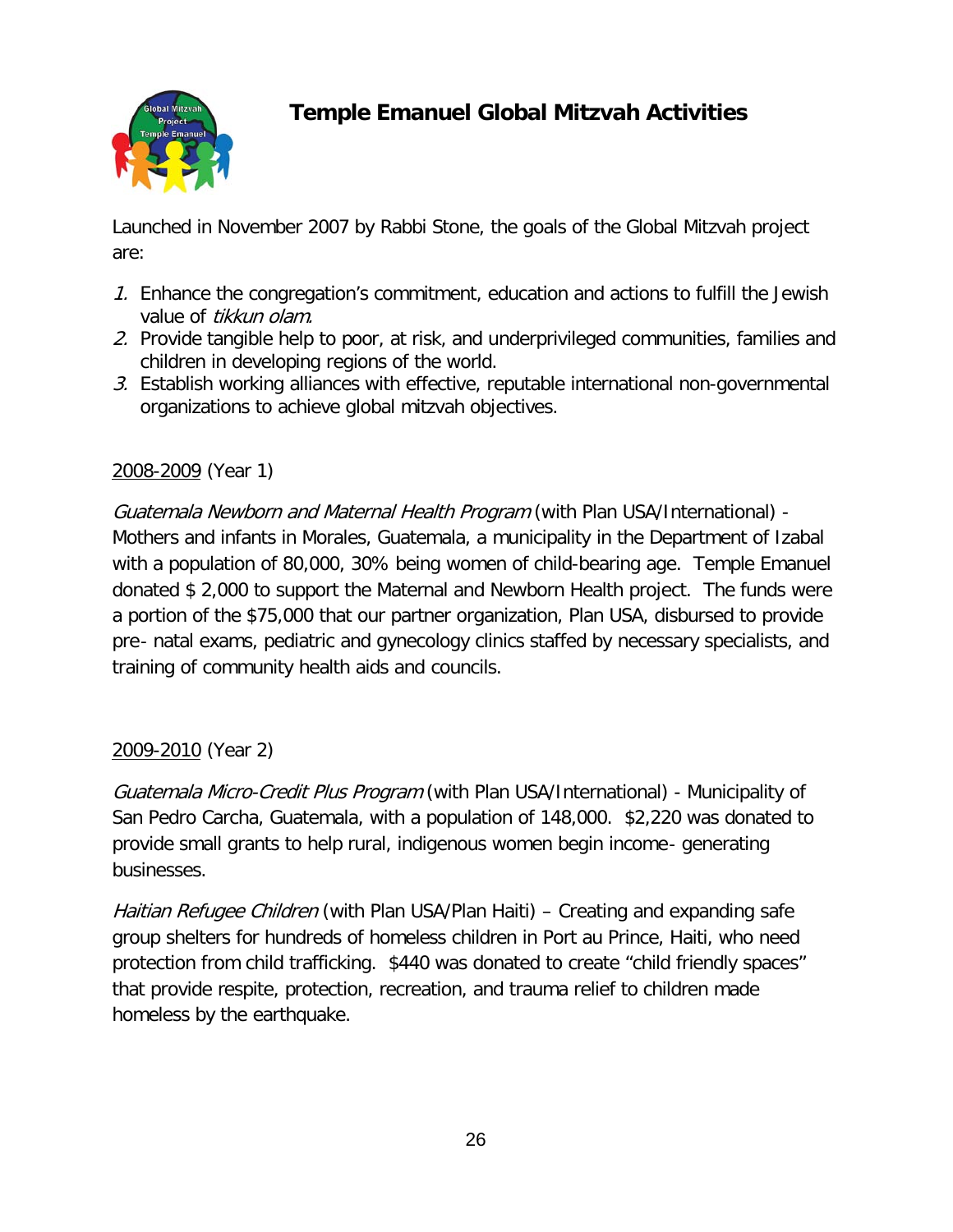#### 2010-2011 (Year 3)

In addition to maintaining a modest level of support to Guatemala Microfinace Plus (\$ 200), the GMP began supporting two new projects:

Kilili Self- Help Women-Led Biointensive Farming Project (with American Jewish World Service)- \$1,500 was donated to help in the development of a mini-training center in Western, Rift Valley province of Kenya to teach hundreds of farmers, a majority of whom are women, sustainable agricultural methods to provide food security for their families and economic self-sufficiency. Skilled trainers are graduates of the Manor House Agricultural Trainers Centre in Kitale, Kenya.

Integrated Lagoon and Water Project (with Engineers Without Borders – University of Wisconsin at Madison Chapter) – Increasing the supply of safe water for the Nyaimbo School Community in Orongo, Kenya, a population of 3,000 people. \$500 was donated to build and distribute inexpensive biosand filters for water purification.

The Global Mitzvah Project also began sponsoring an 11 year old boy named Kenneth Ochieng Odhiambo from Homa Bay, Kenya. The team has committed to helping Kenneth and his community by paying \$24 a month until he reaches age 18.

#### 2011-2012 (Year 4)

Continued support of the AJWS Biointensive Farming Project in Kenya (donating \$1,400), and the Plan USA/International Haitian Refugee Children (\$435). Two new projects were initiated:

Santa Clara Safe Water Project (with Engineers Without Borders - D.C. Chapter) – \$400 was donated toward the construction of a safe water system for 300 families in a small rural community of El Salvador to eliminate high incidence water-related illness.

Loans to Cambodian Women Entrepreneurs (with Kiva) - Embracing the Kiva mission of alleviating poverty through lending, the Global Mitzvah Project became a Lending Team. Small loans totaling to more than \$400 were provided to three Cambodian women with families who are starting or expanding agricultural and food productivity-type businesses.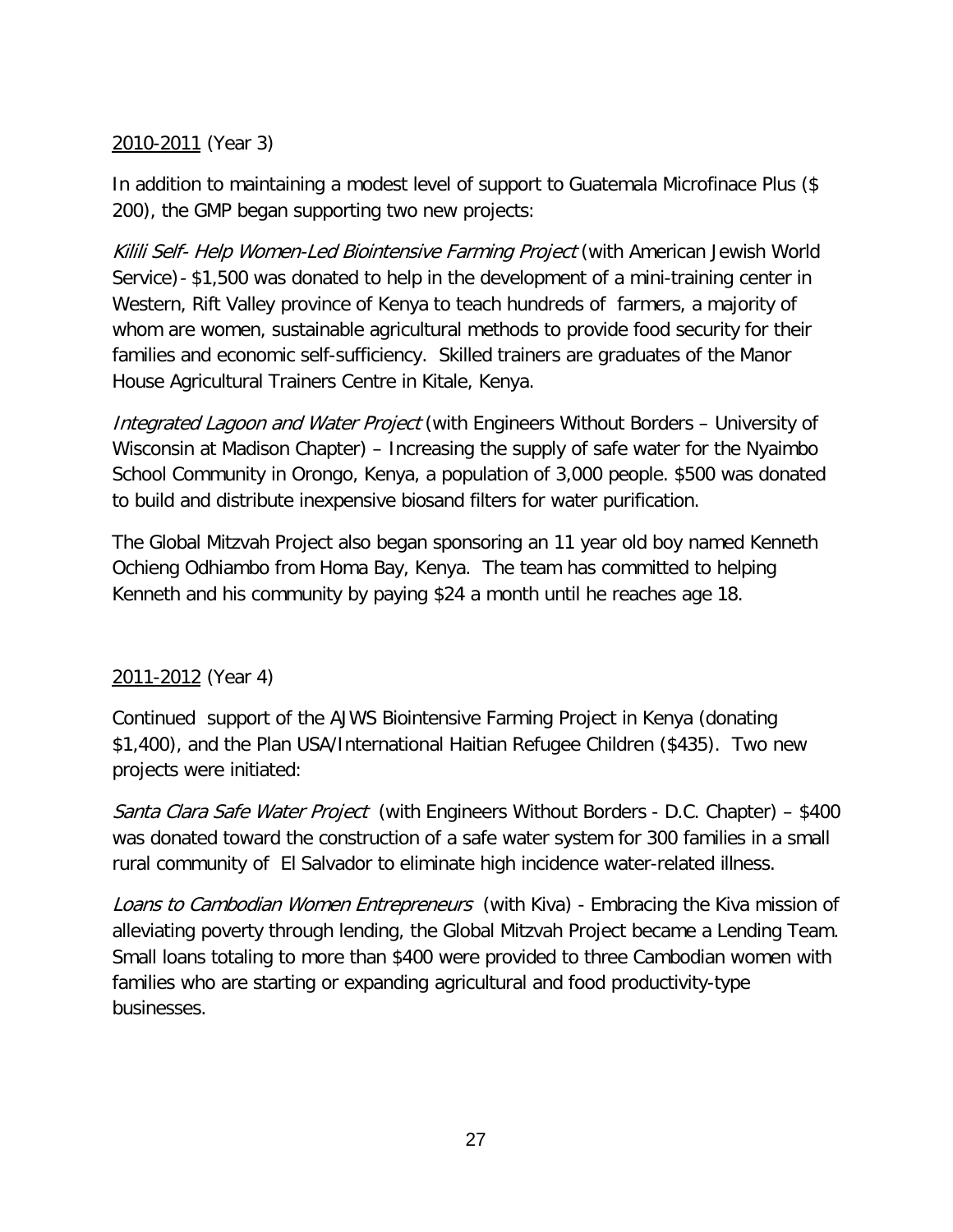#### 2012-2013 (Year 5)

The Global Mitzvah Project receives a Fain Social Action Award from the Religious Action Center of Reform Judaism "for its exemplary social justice program". Global Mitzvah contributions grew from \$2,873 last year to \$4,348 in 2012-2013 (a 51% increase). More than 400 temple members, students and friends participated in Global Mitzvah activities, such as the STAR FACTOR Talent Show, El Salvadoran dinner and service, brunch with Ambassador Naim, and the annual car wash.

Loans to Cambodian Women Entrepreneurs. An additional \$228 in microloans were made through Kiva to three Cambodian women farmers.

Yad B'Yad Task Force, World Union For Progressive Judaism (\$500). The Arlene Fern School in Buenos Aires (pre-school to primary) faced serious financial hardship. Only 50% of the 470 children could afford to pay the \$80/month tuition. The school had a model inclusion program for special education students but the building was at risk if debts were not paid off soon.

Plan USA's Safe Areas for Displaced Haitian Children (\$460). Safe areas offering physical and psychosocial support have been created for more than half of the 10,000 boys and girls left without homes after the 2010 earthquake. Car wash receipts were donated for safe, nurturing facilities for these homeless children.

Child Sponsorship, with Plan USA/International (\$288). Continued sponsorship of Kenneth Odhiambo (age 14) of Homa Bay, Kenya, with ongoing correspondence with he and his family.

Safe Water Project, Santa Clara, El Salvador. \$400 donated to Engineers Without Borders, DC Chapter, to complete the safe water system. The 260 families of the rural Santa Clara community now have clean running water. Water meters have been installed to assure equitable and sustainable distribution.

ADEES School Library Project (\$ 2500). The Global Mitzvah Project partnered with the Association for Educational Development (ADEES) in El Salvador to establish a reading and library for Los Granados Elementary School in Morazan, El Salvador (the sister-city for Montgomery County). In addition, plans were made to conduct a book drive next year to collect basic English reading books, from pre-school to  $2<sup>nd</sup>$  grade.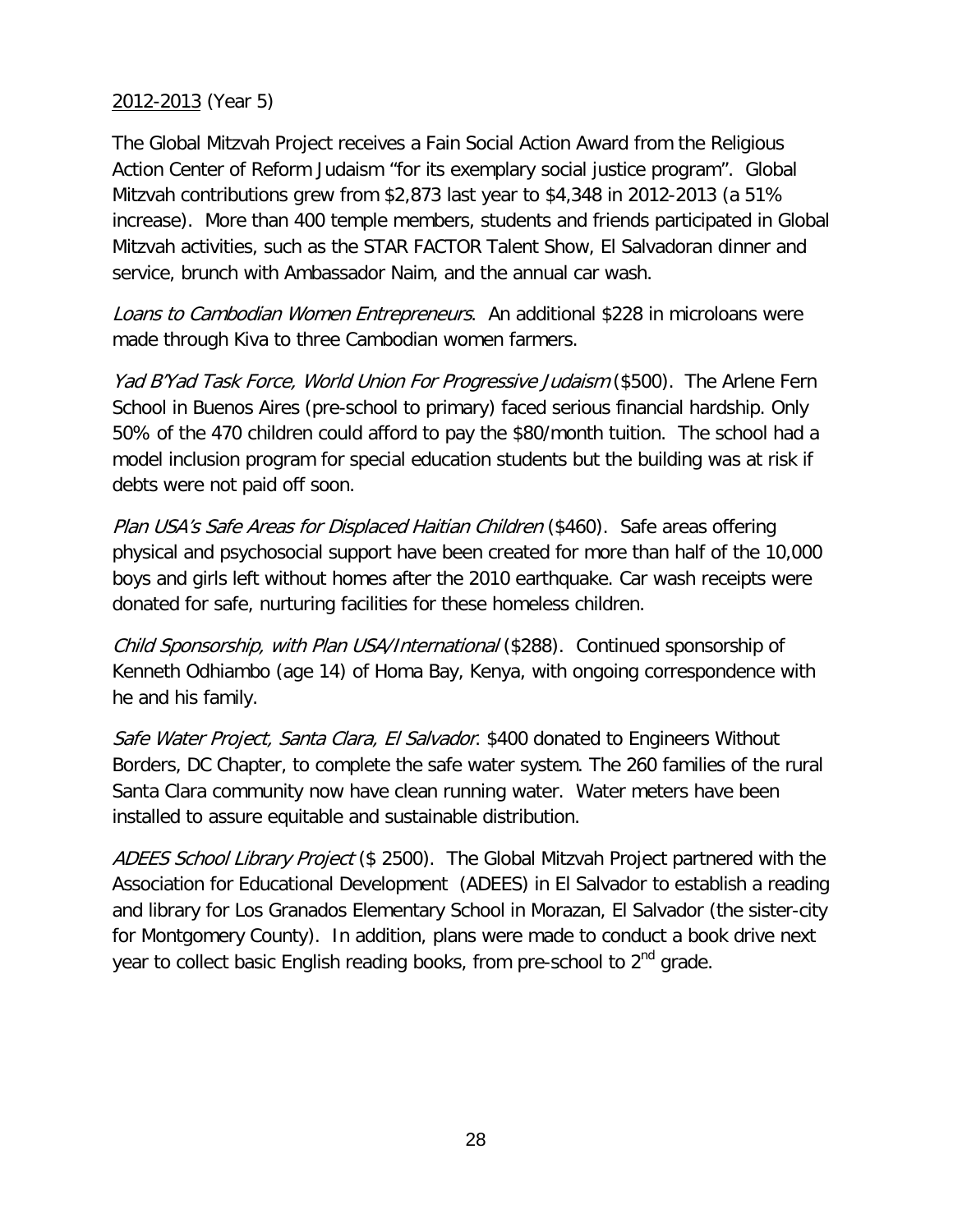

#### 2013-2014 (Year 6)

ADEES School Library Project. Temple Emanuel students and families conducted an outstanding book drive in early 2014 to develop the school library at Los Granados Elementary. The total amount collected was: 1027 books, 66 puzzles, 41 games, assorted small toys, cash donations totaling \$336 and 1 laptop computer. Evelyn Gonzalez, President of the Association for the Development of Education in El Salvador, was thrilled with the quantity and high quality of the items contributed. It is expected that the library will have a plaque saying that the library was "Supported by the Global Mitzvah program of Temple Emanuel, Kensington, Maryland, United States of America".

At the present time, the GMP is carefully studying possibilities for new international projects which meet the following criteria for support:

- 1. consistent with Temple Emanuel values and priorities;
- 2. enhances congregation and student awareness, education and engagement;
- 3. promotes sustainable, expanding, self-help outcomes;
- 4. provides detailed, personal, regular feedback to share with the temple community;
- 5. likely to have a demonstrated, evidence-based positive result;
- 6. offers a working alliance with effective, reputable non-government organizations.

The Global Mitzvah Project has made it a priority to inform and educate the temple community about the purpose, initiatives and impacts of its work. Methods of community education have included: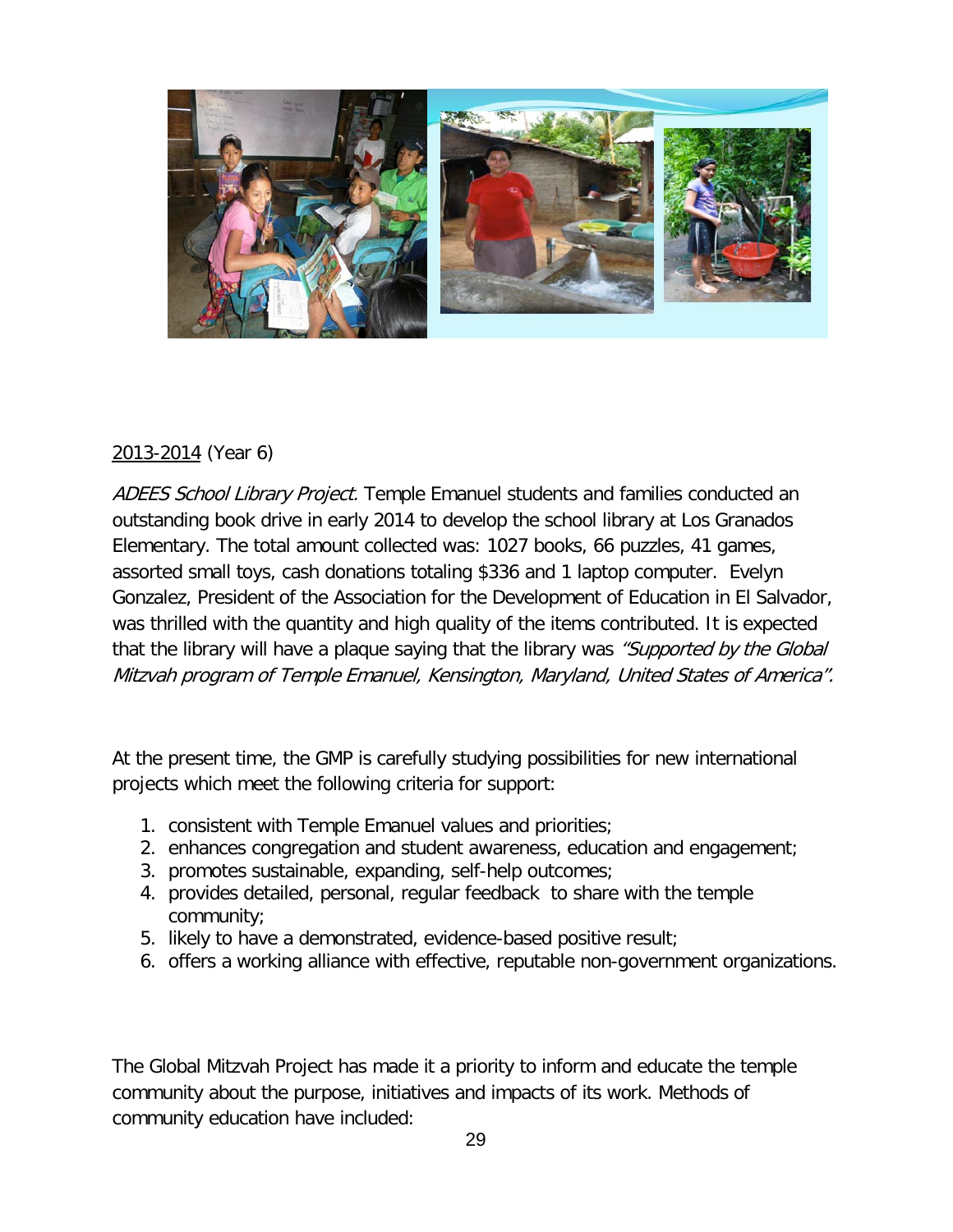- 1. Monthly articles in Kol Kore.
- 2. Presentations, timely reports and announcements at dinners, brunches, and community meetings, as well as information tables with handouts, videos or visual displays, lobby posters and story boards.
- 3. Class presentations and handouts for religious school students.
- 4. Global Mitzvah Shabbat Services have also been an important means of educational programming. These semiannual services have included inspiring guest speakers engaged in social action to overcome poverty and its ill effects.

Active participation in Global Mitzvah Project events has increased during the life of the project, from about 190 adults and students in Year 1 to more than 400 in the past year. It is estimated that the combined five year participation total for dinners and brunches, concerts, and car washes is greater than 1,500 people, not including attendance at Global Mitzvah Shabbat Services.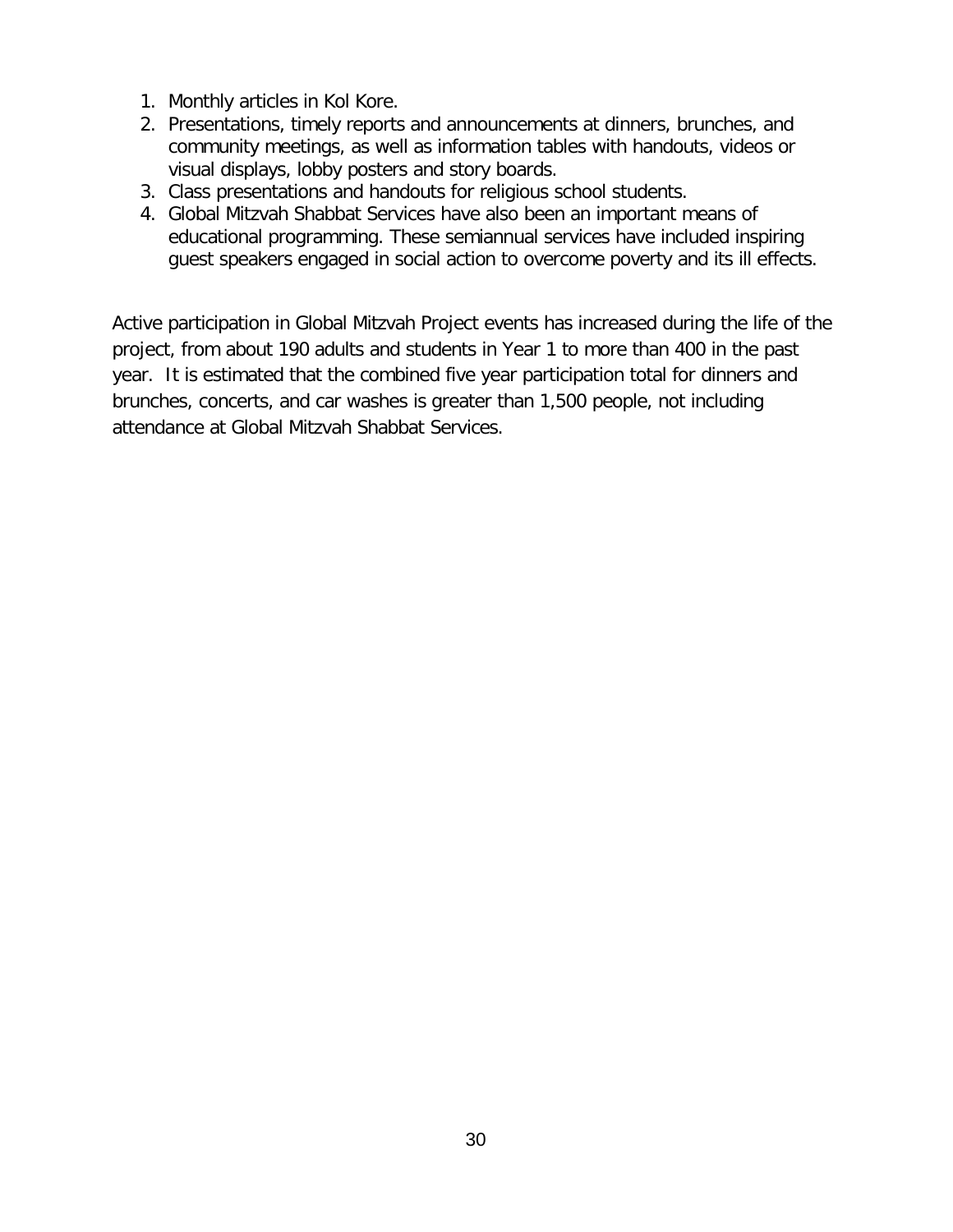# **Tikkun Olam Actions**

## **Environmental Actions**

The recommendations in this section focus primarily on actions to conserve energy and reduce global warming. They were adapted in 2006 by the Green Shalom Team from the book, An Inconvenient Truth, by Al Gore, and are grouped into four categories:

- 1) Consume Less, Conserve More (Individual Actions)
- 2) Save Energy at Home (Family Actions)
- 3) Get Around on Less (Transportation Actions)
- 4) Be a Catalyst for Change (Advocacy Actions)

#### **Consume Less, Conserve More**

Consume Less: Buy less…make do longer with what you have…before buying, ask if you really need it? [http://www.newdream.org](http://www.newdream.org/)

Buy Things that Last: Produce less waste and reduce emissions by choosing durable rather than disposable items, and by repairing rather than discarding <http://www.epa.gov/epawaste/conserve> [http://www.freecycle.org](http://www.freecycle.org/)

Pre-cycle, Reducing Waste Before You Buy: Choose products that use recycled packaging…packaging waste makes up one-third of our polluting landfills

Recycle: Reduces pollution and saves natural resources, including precious trees that absorb carbon dioxide [http://refillables.grrn.org](http://refillables.grrn.org/) <http://www.epa.gov/epawaste/montgomerycountymd.gov/SWS>

Don't Waste Paper: It takes 500,000 trees…an entire forest…to provide us with our Sunday papers each week…use cloth towels…and both sides of paper…and get off junk mail lists. [http://refillables.grrn.org](http://refillables.grrn.org/) www.dmaconsumers.org/environmentalissues.html

Bag Your Groceries and Other Purchases in a Reusable Tote (Montgomery County now has a 5 cent fee per plastic grocery bag): Americans go through 100 billion grocery bags each year…most end up in landfills and habitats. Carry Your Own Refillable Bottle for Water and Other Beverages: Single- use plastic bottles require significant energy and resources to produce… more water is used to produce a single-use plastic bottle than will fill it. [http://www.reuseit.com](http://www.reuseit.com/) [http://refillables.grrn.org](http://refillables.grrn.org/)

Compost: Organic materials rotting in landfills account for one-third of man-made methane emissions [http://www.mastercomposter.com](http://www.mastercomposter.com/)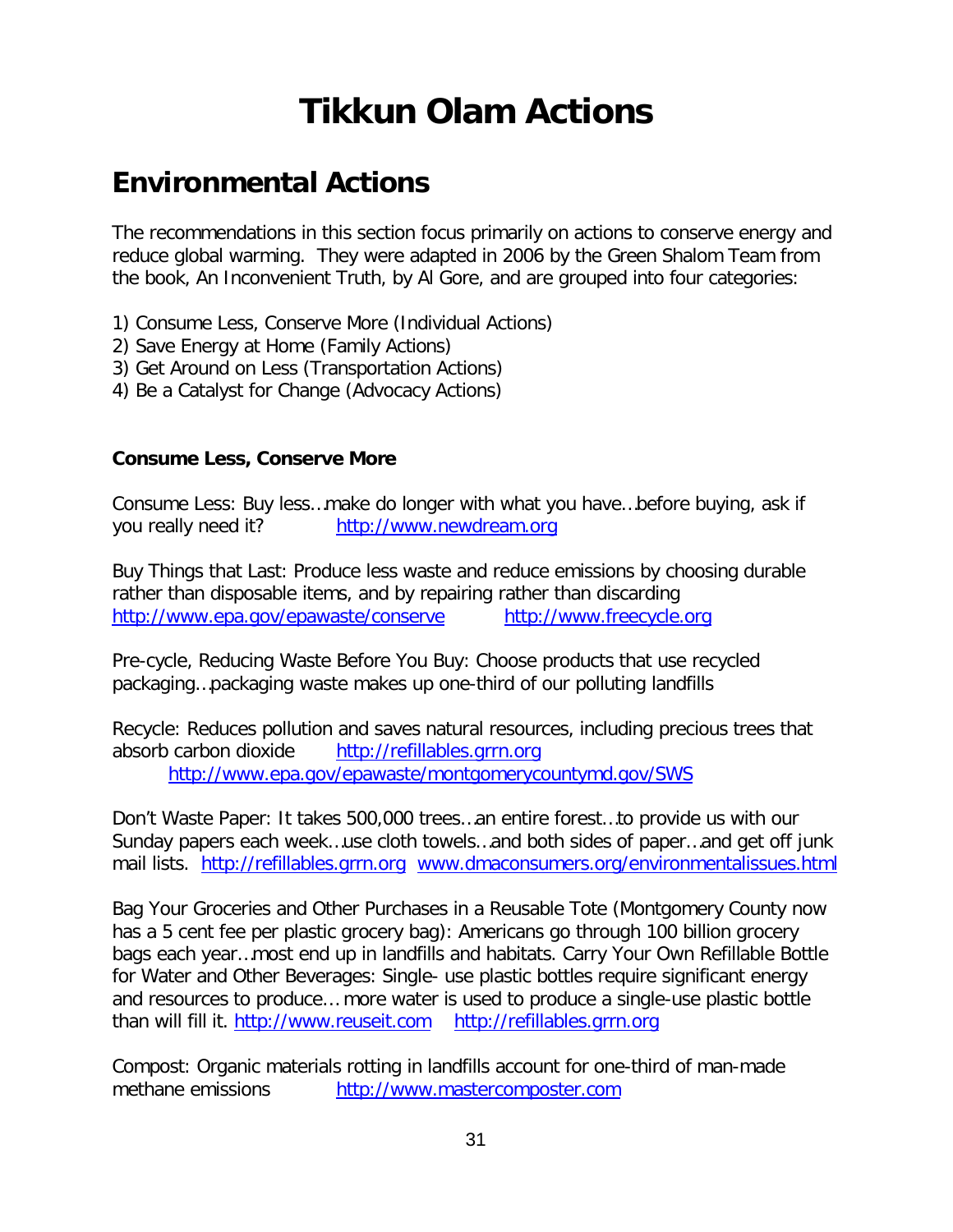Eat Less Meat: Meat takes far more fossil-fuel energy and other resources than other protein sources <http://epa.gov/climatechange/index.html>

Buy Local: Eating food that doesn't have to travel far is far more carbon efficient <http://www.greenbiz.com/blog/2004/10/31/fight-global-warming-your-knife-and-fork>

Purchase Carbon Offsets…to reduce/eliminate your personal carbon foot- print [http://www.NativeEnergy.com](http://www.nativeenergy.com/)

Use Native Plants, Don't Over-water or Over-fertilize, Install Rain Barrels or a Rain Garden: Keep rainwater and pollutants from running off your lot [http://www.potomacriver.org](http://www.potomacriver.org/)

#### **Save Energy at Home**

Choose Energy-Efficiency Lighting: Using compact fluorescent or LED light bulbs, an easy, cost-effective way to reduce energy use, energy costs, and green- house gas emissions. Use Energy-Star rated materials whenever possible. (PEPCO, Home Depot, Lowes, Costco, others)

Choose Energy-Efficient Appliances When Making New Purchases: Save money over time, and reduce green-house-gas emissions [http://www.energystar.gov](http://www.energystar.gov/)

Properly Operate and Maintain Your Appliances: Make your new and older appliances more energy-efficient with regular cleaning and proper location <http://www.aceee.org/portal/residential>

Heat and Cool Your House Efficiently: Heating and cooling accounts for 45% of a household's total energy use. Changes of a couple of degrees add up to real energy savings.

Insulate Your House: Eliminating drafts and insulating hot water pipes saves energy use and costs <http://www.naima.org/index.php>

Get a Home Energy Audit: You can do a simple home energy assessment yourself. There is a link on the PEPCO website: <http://www.pepco.com/welcome/community/conservation/default.aspx>

Reduce Standby Power Waste: 25% of the energy a television uses is consumed when it is not even powered on, so unplug when not in use <http://www.powerint.com/en/faq/5>

Switch to Green Power: More people are electing to use energy created by cleaner sources, such as sun, wind, and biomass. Did you know that you can arrange to have 100% wind power for your residential electricity? In the state of Maryland, you can choose the company that will generate your electricity, while PEPCO continues to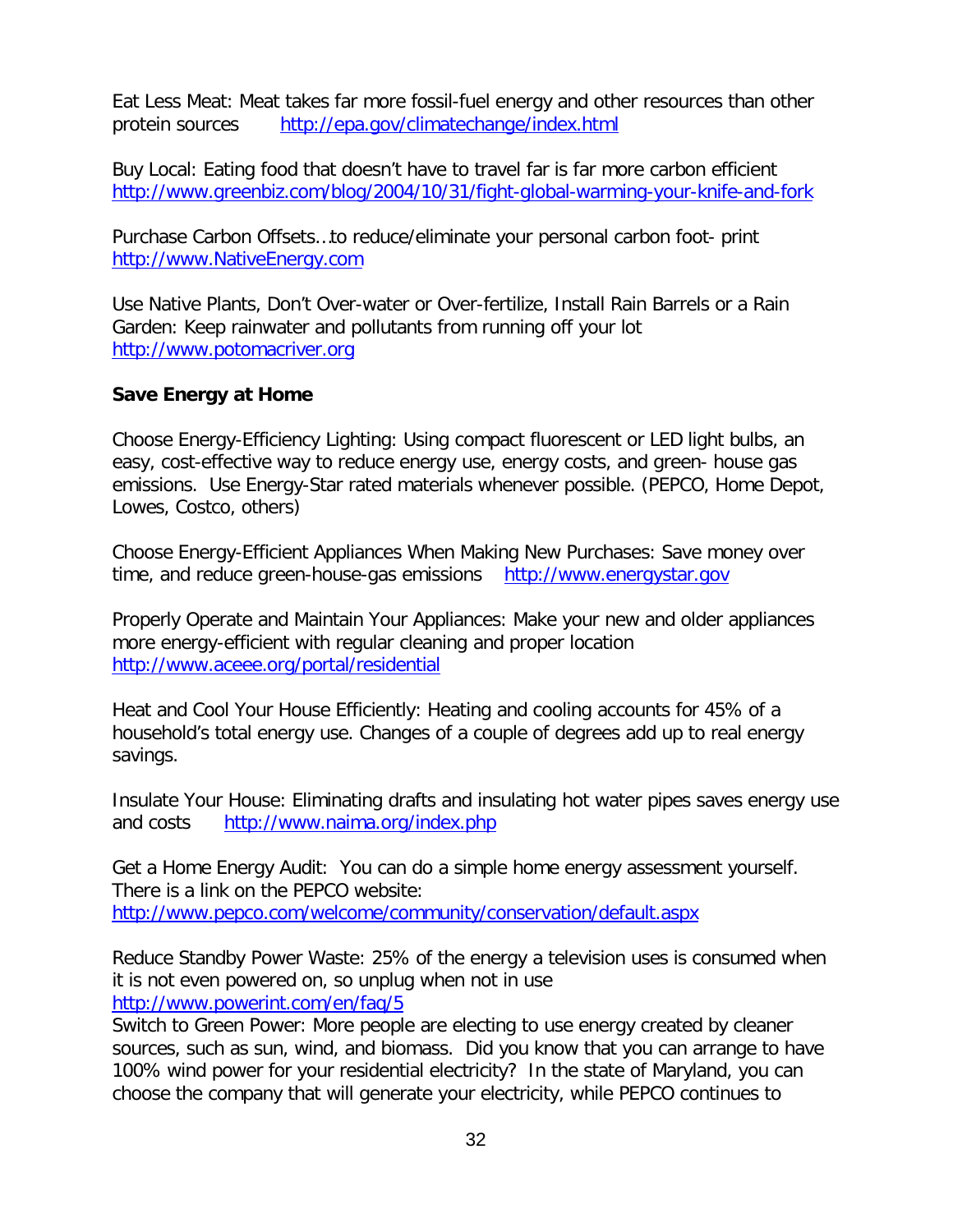deliver the electricity to your home. There is no change in your wiring, or in the electricity service to your home.

To change your electrical generation from PEPCO to one of these companies offering renewable energy (wind power) sources for your residential electricity, all you have to do is to go to one of these company's websites and sign up for your electricity to be generated by wind power. They will take care of the change and you will continue to receive only one bill from PEPCO. Your bill will contain one section for supply charges (wind power company) and another for delivery charges (PEPCO).

You also can do this if you already have an alternative energy supplier. When your contract is up for renewal, just indicate "do not renew" and then sign up for another supplier as indicated above. If you are accepted, the alternative supplier will switch to the wind power supplier when your prior contract expires.

Wind power suppliers for customers in Maryland (2014):

Allied power Services (WGES): [http://www.alliedpowerservices.com](http://www.alliedpowerservices.com/)

Clean Currents: [http://www.cleancurrents.com](http://www.cleancurrents.com/)

Electric Advisors (WGES): <http://electricadvisors.com/residential/>

Ethical Electric: <https://ethicalelectric.com/>

Next Era Wind Power: <https://www.nexteraenergyservices.com/>

North American Power: <http://www.napower.com/>

#### **Get Around on Less**

Walk, Bike, Carpool, and Take Mass Transit Wherever Possible: Avoiding 20 miles of single person driving each week eliminates 1,000 pounds of carbon emissions each year.

Drive Smarter: A car's fuel economy drops sharply above 55 miles per hour…regular maintenance improves performance<http://www.fueleconomy.gov/feg/driveHabits.shtml>

Telecommute: Eliminate driving one or more times each week and save energy, air, and water pollution [http://www.telcoa.org](http://www.telcoa.org/)

#### **Be a Catalyst for Change**

Learn More About Climate Change and Share What You Know With Others [http://www.ucsusa.org/gobal\\_warming](http://www.ucsusa.org/gobal_warming) [http://www.stopglobalwarming.org](http://www.stopglobalwarming.org/)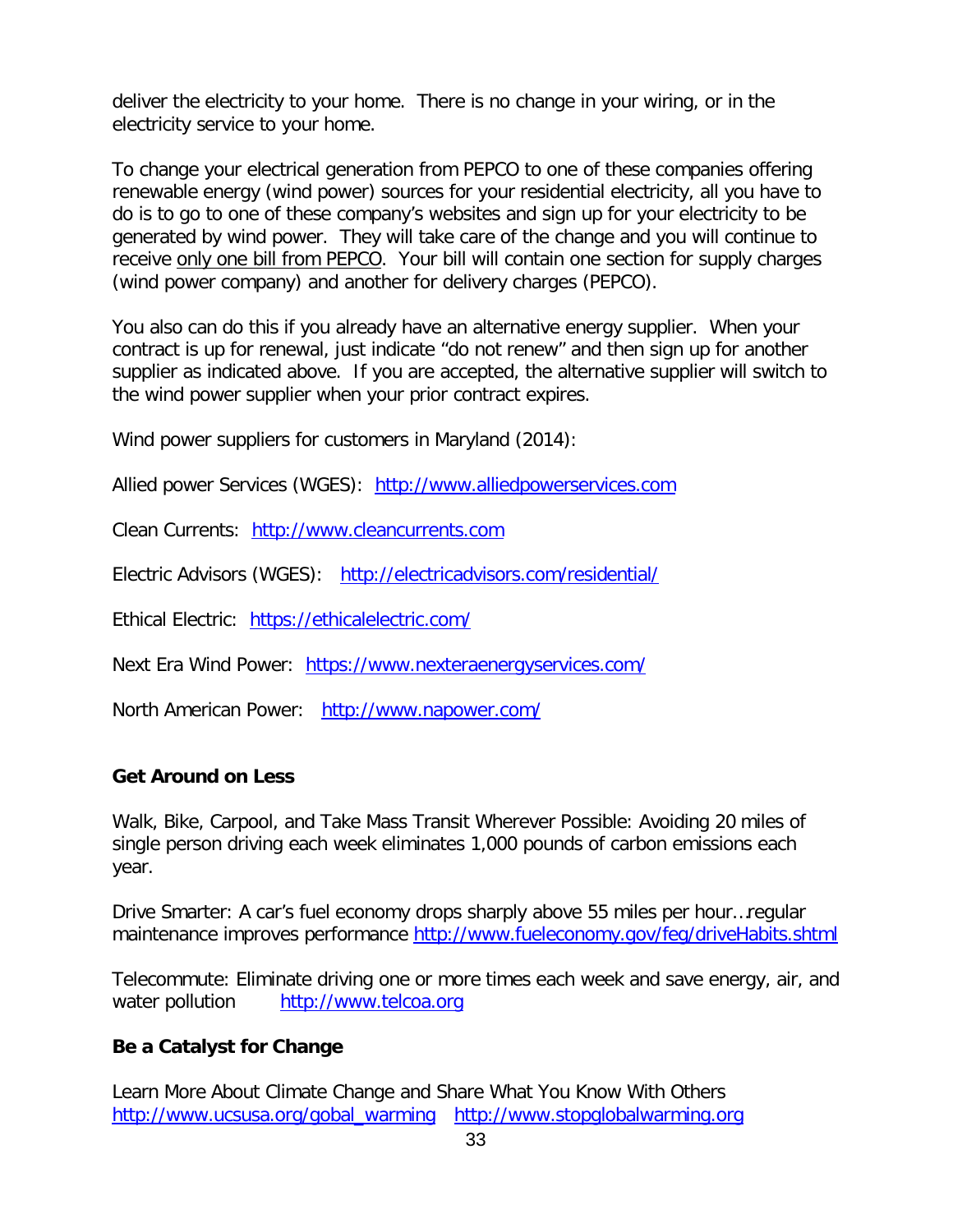Consider the Impact of Your Investments: Invest in companies, products, and projects that address climate change and other sustainability actions <http://www.socialinvest.org/areas/research>

Take Political Action: Urge your elected officials to support measures that have a positive impact on local streams, air quality, and the climate crisis. <http://www.lcv.org/scorecard> <http://www.ci.seattle.wa.us/mayor/climate>

Support an Environmental Group [http://www.coejl.org](http://www.coejl.org/) [http://www.hazon.org](http://www.hazon.org/) [http://www.tevacenter.org](http://www.tevacenter.org/)

## **Other Environmental Recommendations**

This section provides additional recommended actions that address other dimensions of environmental stewardship. They include:

- 1) Minimizing Your Home's Environmental Impact
- 2) Making Your Diet Earth friendly
- 3) Gardening, Naturally
- 4) Keeping Toxic Materials Out of the Waste Stream
- 5) Keeping Our Waters Clean

#### **Minimize Your Home's Environmental Impact**

When buying a house or locating a business, try to locate in already urban/suburban, close-in areas if possible. [http://www.smartgrowthamerica.org](http://www.smartgrowthamerica.org/)

Consider how much space you really need before building a new home or renovating. Consider using green building materials, such as are available at Amicus Green Building Center 4080A Howard Avenue, Kensington, MD [http://www.amicusgreen.com](http://www.amicusgreen.com/)

Use environmentally friendly, Energy Star rated, materials and a contractor familiar with the EPA's Energy Star Homes Program.

[http://www.energystar.gov/index.cfm?c=home\\_improvement.hm\\_improvement\\_index&](http://www.energystar.gov/index.cfm?c=home_improvement.hm_improvement_index&s=mega%20) [s=mega](http://www.energystar.gov/index.cfm?c=home_improvement.hm_improvement_index&s=mega%20)

<http://www.nbm.org/exhibitions-collections/exhibitions/house-and-home.html>

Preserve trees that absorb carbon dioxide, provide shade, and prevent soil erosion. Avoid paving with water-impermeable materials to reduce storm runoff.

#### **Make Your Diet Earth Friendly**

Eat low on the food chain (a plant-based diet) to avoid bio-accumulated toxics and make most efficient use of energy. Consider making at least some of your meals vegetarian. [http://www.cspinet.org](http://www.cspinet.org/) <http://www.jewishveg.com/recipe>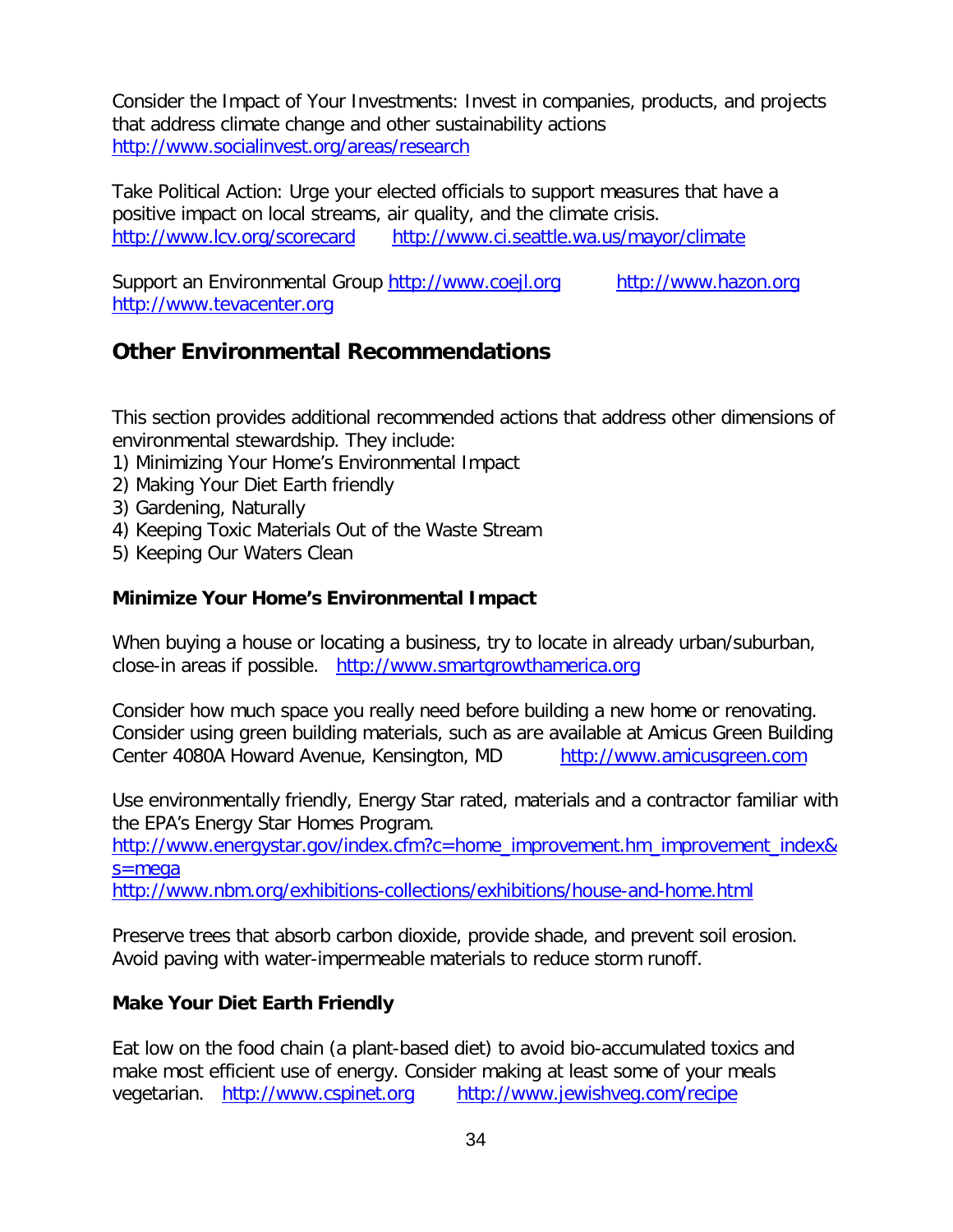Grow fruits, vegetables, and herbs in your own garden or even indoors. Buy local farm products and prepared foods that do not have to be refrigerated and transported long distances. There are many local farmer's markets which are open from the Spring through the Autumn.

<http://www.montgomerycountymd.gov/AgServices/agfarmersmarkets.html>

Learn which fisheries are endangered, safe seafood harvesting practices, and how to shop for fish in an environmentally-conscious way. Avoid overly packaged, processed food products. [http://www.seafood.edf.org](http://www.seafood.edf.org/)

#### **Gardening, Naturally**

Conserve water by planting drought resistant plants.

Use native plants well adapted to our region. [http://www.epa.gov/epahome/home. htm#lawn](http://www.epa.gov/epahome/home.%20htm%23lawn)

Avoid pesticides and herbicides. [http://www.cleanairgardening.com](http://www.cleanairgardening.com/)

Use push mowers and rakes rather than noisy, energy-hungry power mowers and blowers. Compost yard and household waste, rather than having it trucked away, and use the compost to amend the soil in garden beds. <http://www.nationalzoo.si.edu/Publications/GreenTeam/>

#### **Keep Toxic Materials Out of our Waste Stream**

Recycle all electronics; take batteries, paints and solvents, pesticides and herbicides, and expired pharmaceuticals to County/City household hazardous waste collection sites.

<http://www.montgomerycountymd.gov/SWS/> <http://www.montgomerycountymd.gov/DEP/water/pollution-prevention.html>

#### **Keep our Water Clean**

Don't dump wastes in gutters, storm sewers, or creeks. Use permeable materials for parking areas and walkways. Keep rainwater and pollutants from running off your lot with rain gardens and rain barrels.

<http://www.montgomerycountymd.gov/DEP/water/rainscapes.html>

Lots more environmentally-friendly tips: <http://www.globalstewards.org/ecotips.htm>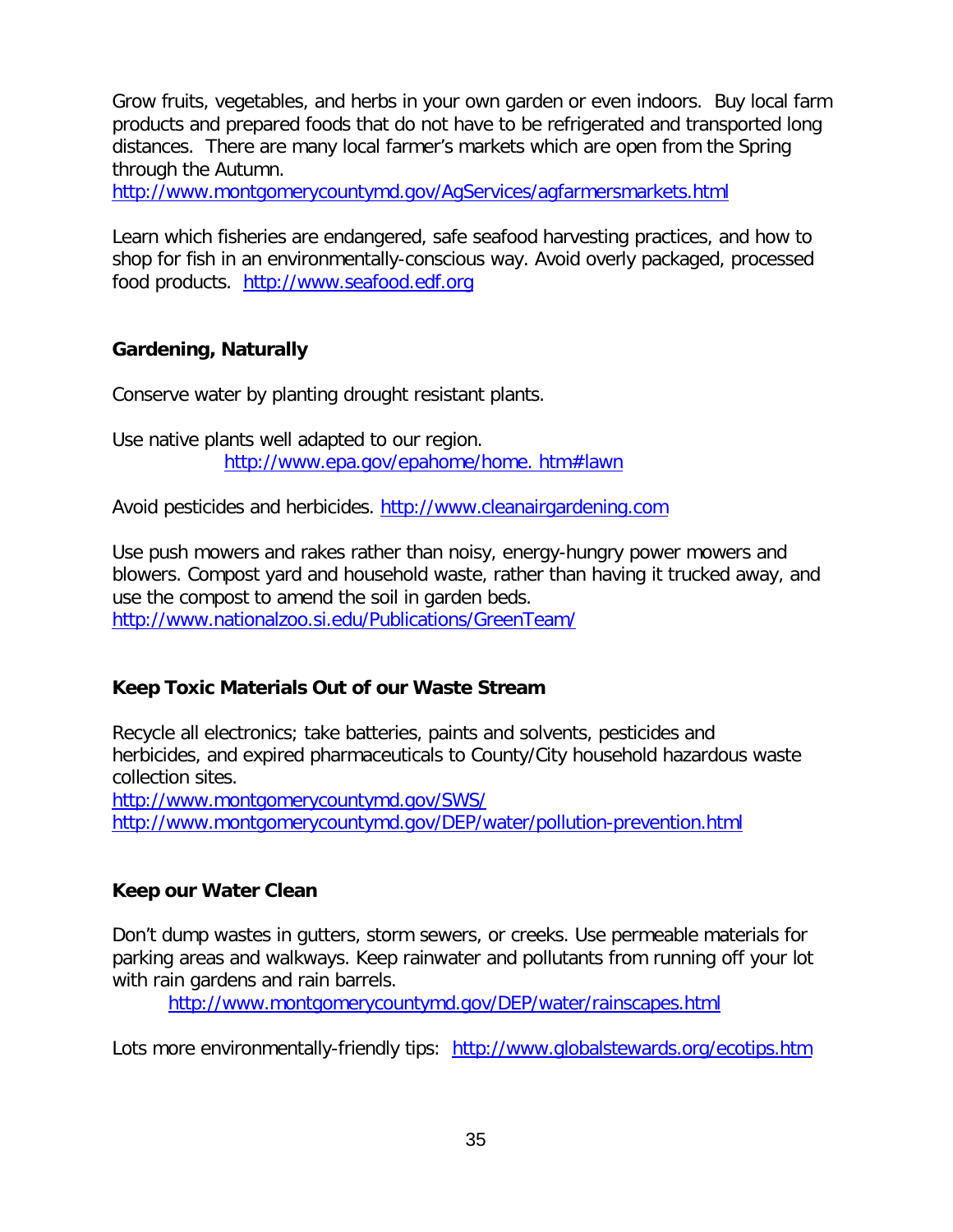## **Social Justice Actions**

Visit the Religious Action Center ("RAC") website with some frequency to stay abreast of current social action concerns and actions, and to review current RAC policy positions.http:**//**[www.rac.org](http://www.rac.org/)

Register at the RAC Webpage for action alerts and advocacy campaigns: "Chai Impact Action Center"

Visit the Israel Religious Action Center of the Israel Movement for Progressive Judaism to learn about current social action concerns in Israel: [http://www.irac.org](http://www.irac.org/)

"Friend" the RAC facebook page.

Join the Temple Emanuel Community Social Action Council, and the Temple Emanuel Community Social Action Facebook Group.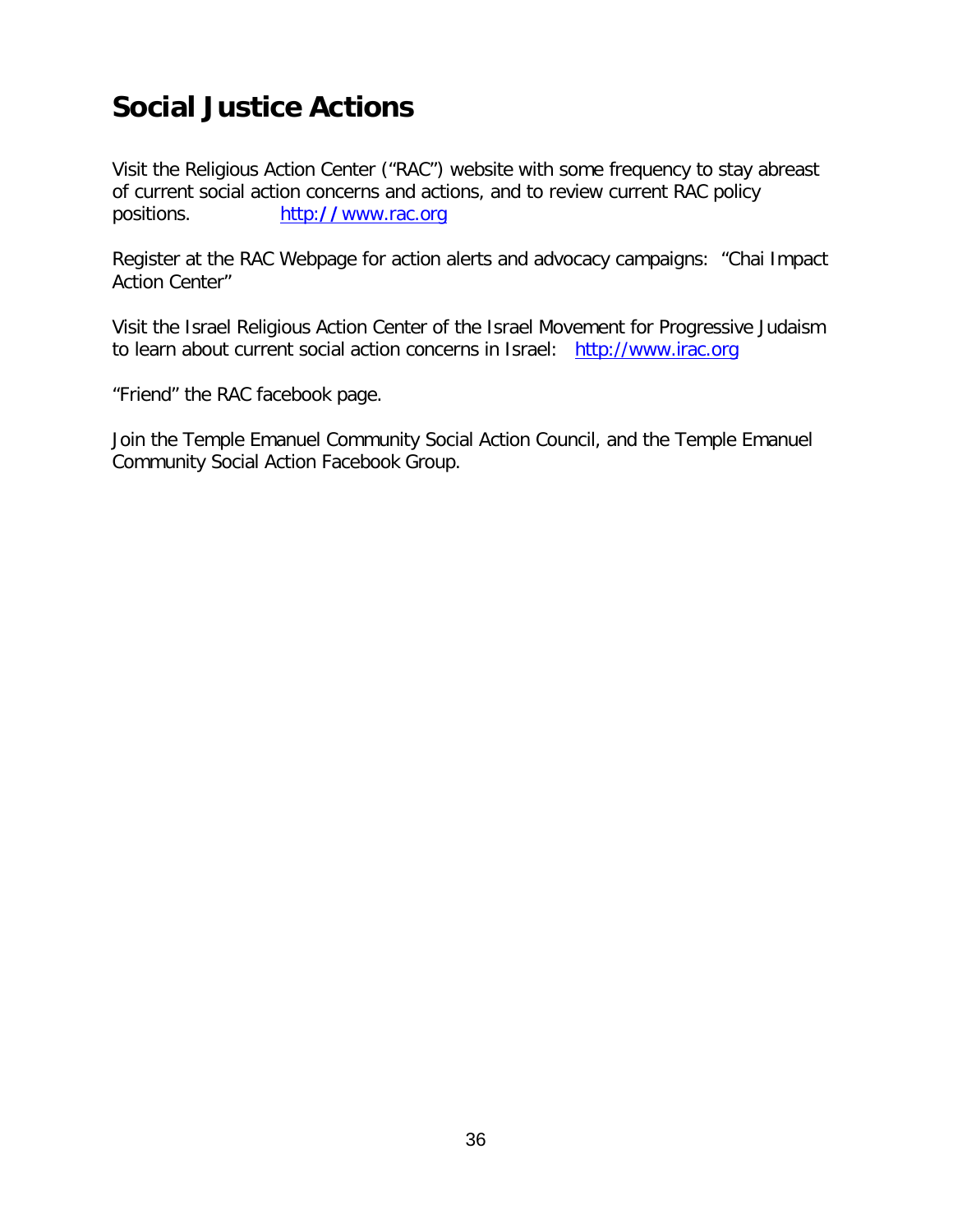## **Global Mitzvah Actions**

Members of Temple Emanuel have a collective big heart and adhere to the belief that tzedakah is a basic Jewish value. However, a word of caution is in order. Ken Stern, author of a new book entitled "With Charity for All: Why Charities Are Failing and a Better Way to Give", states that donations are often made "hastily, based on poor information…and with little connection to common notions of doing good--- finding good charities takes time." Fortunately, several good sources of information on nonprofits are available to preclude wasted effort and funding:

Charity Navigator - [http://www.charitynavigator.org](http://www.charitynavigator.org/)

GuideStar - [http://www.guidestar.org](http://www.guidestar.org/)

BBB Wise Giving Alliance - <http://www.bbb.org/us/charity/>

Following is a list of suggested activities for readers, along with sponsoring organization websites. Many of these activities have good potential for student B'nai Mitzvah Project:

- package meals to use for international crisis and hunger relief situations. [http://www.stophungernow.org](http://www.stophungernow.org/)

- collect used bicycles and parts to help poor children and adults get to school and work. [http://www.bikesfortheworld.org](http://www.bikesfortheworld.org/)

- gather stuffed animals to be sent to orphanages and hospitals for kids who have suffered a trauma: Teddy Bear Brigade. [http://www.gftw.org](http://www.gftw.org/)

- plan a lesson, join a community team, raise funds to develop disadvantaged children's literacy skills and reading, and support girls to complete high school.

[http://www.roomtoread.org](http://www.roomtoread.org/)

- climb a mountain, run a marathon, raft down rapids to help the world's poorest people overcome hunger and poverty. [http://www.concern.net](http://www.concern.net/)

- make small KIVA loans to poor women starting businesses around the world. [http://www.kiva.org](http://www.kiva.org/)

- enact the belief that "one cow can transform a life" by making a shared gift of an animal (e.g., llama, water buffalo, flock of geese) to help sustain food and farming for poor families. [http://www.heifer.org](http://www.heifer.org/)

- help to expand community mental health clinics to treat survivors of terrorism and mass violence in Africa. [http://www.petercaldermanfoundation.org](http://www.petercaldermanfoundation.org/)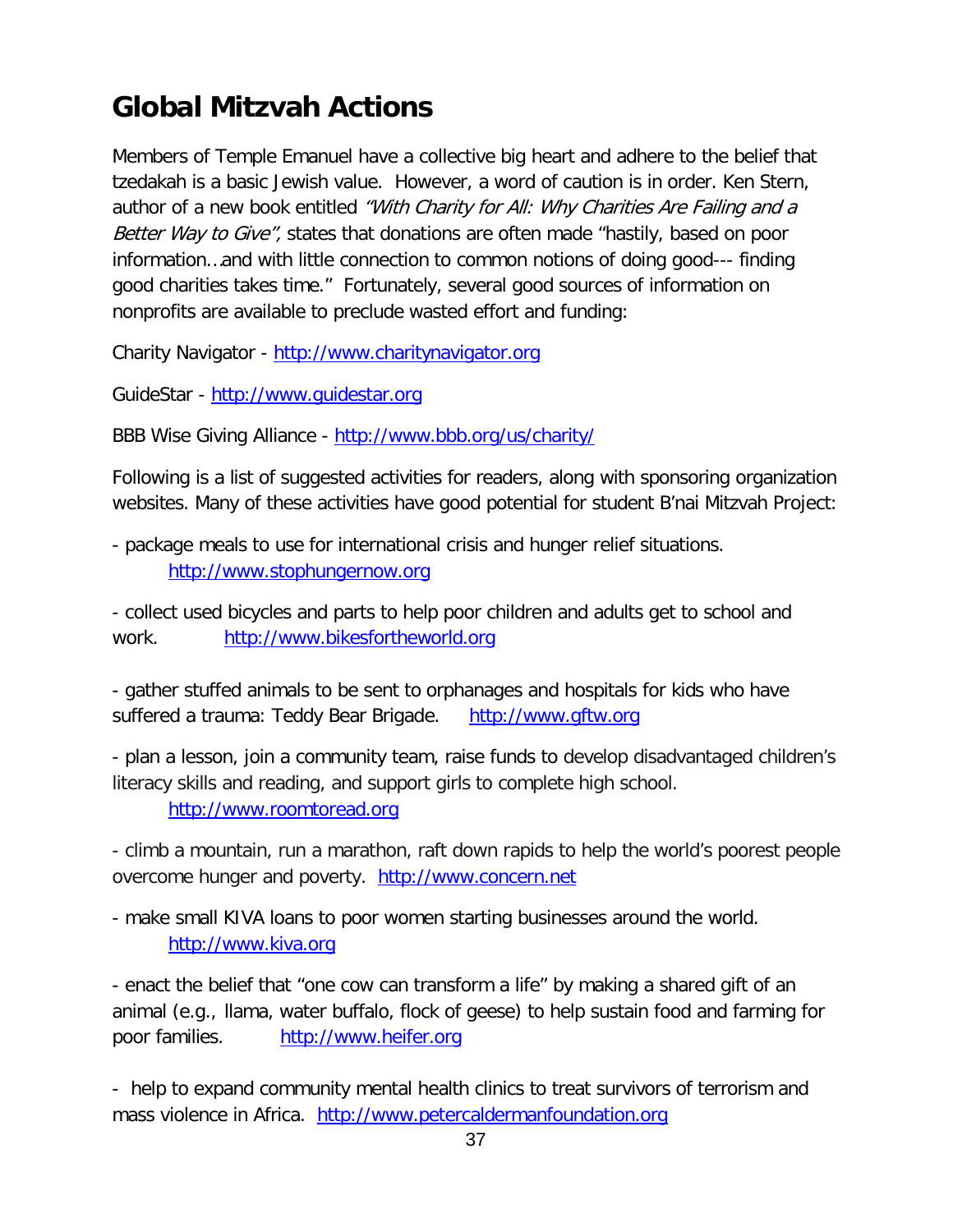- organize a book drive to supply books, puzzles, games and computers for needy schools lacking a library in El Salvador. [http://www.egonzalez.adees@gmail.com](http://www.egonzalez.adees@gmail.com/)

- raise money to allow a bright but underprivileged Kenyan student to attend secondary school. [http://www.hildebackeducationfund.com](http://www.hildebackeducationfund.com/)

- improve the life of an impoverished child and family in Latin America, Asia or Africa by providing a Gift Sponsorship or becoming a Child Sponsor. [http://www.planusa.org](http://www.planusa.org/)

- join with student engineers to implement sustainable projects around the world to prevent disease through clean water and sanitation. [http://www.ewb-usa.org](http://www.ewb-usa.org/)

- fight for child health and survival by becoming an advocate for Save The Children. [http://www.savethechildren.org](http://www.savethechildren.org/)

- become an activist to overcome poverty and injustice by entering a Global Justice Fellowship program or traveling on a Study Tour with American Jewish World Service [http://www.ajws.org/what\\_we\\_do/service\\_and\\_travel\\_opportunities/](http://www.ajws.org/what_we_do/service_and_travel_opportunities/)

- volunteer to become a Kiva Fellow, using your skills to work with a microfinance institutions in one of over 70 countries around the globe. [http://www.fellowshipblog.kiva.org](http://www.fellowshipblog.kiva.org/)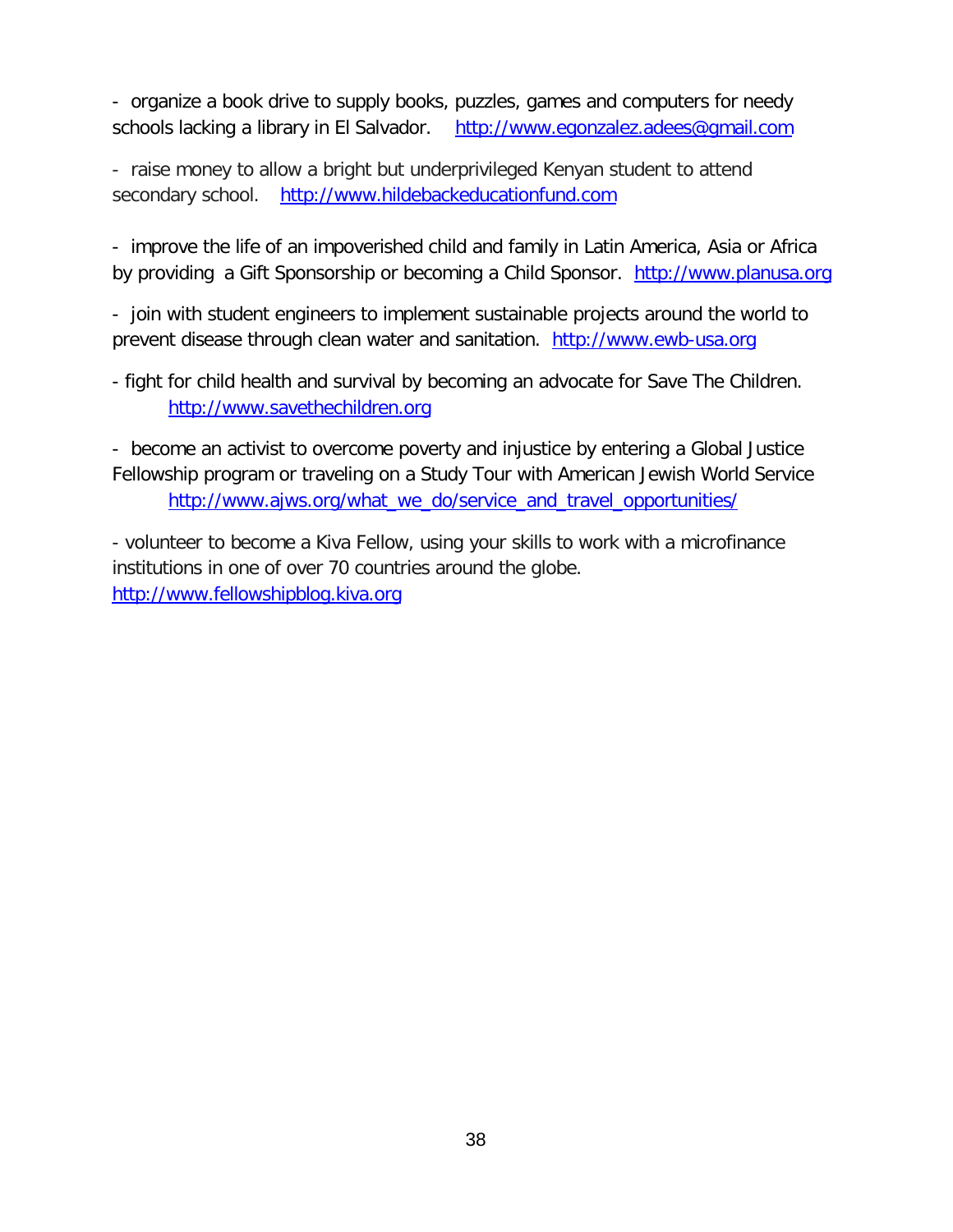## **References and Resources**

This section of the guide includes:

- 1) List of books in the Ecology and Social Justice sections of Temple Emanuel's library
- 2) Additional recommended titles
- 3) Other resource materials and Web sites

We encourage you to use these references and resources to build your knowledge and understanding of Judaism and our mission of Tikkun Olam.

#### **Temple Emanuel Library Collection**

Nature in our Biblical Heritage / Nogah Hareuveni; translated from Hebrew and adapted by Helen Frenkley.

Tree and Shrub in our Biblical Heritage / Nogah Hareuveni; translated from Hebrew and adapted by Helen Frenkley.

Selection Guide for Planning your Biblical Garden/ Marsh Hudson-Knapp.

The Splendor of Creation; a Biblical Ecology/ Bernstein, Ellen

Hal Borland's Twelve Moons of the Year: His Own Selections from his Nature Editorials in The New York times / edited by Barbara Dodge Borland.

When Smoke Ran Like Water: Tales of Environmental Deception and the Battle

Against Pollution/ Devra Davis.

State of the World 2002 / Flavin, Christopher

Earth in the Balance : Ecology and the Human Spirit / Al Gore.

Judaism and Ecology : a Hadassah Study Guide in Cooperation with Shomrei Adamah, Keepers of the Earth.

Ecology in the Bible / Nogah Hareuveni in association with Helen Frenkley; photos. by Nogah Hareuveni, Yaakov Reshef, Ran Caspi.

The Lost gospel of the Earth: A Call for Renewing Nature, Spirit and Politics / Tom Hayden ; foreword by Joan Halifax ; introduction by Thomas Berry ; after- word by Daniel Swartz.

Earth Day Guide to Planet Repair / Denis Hayes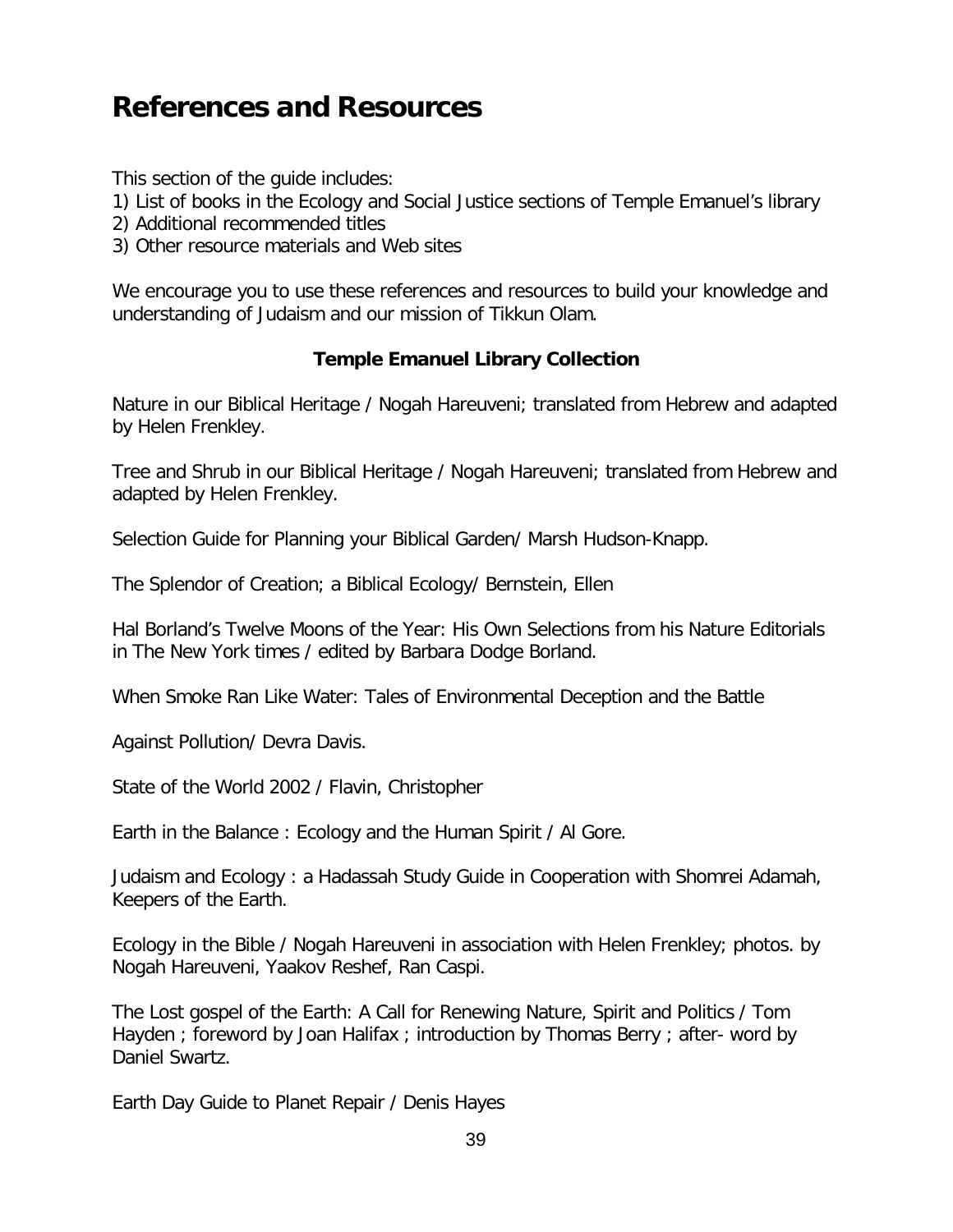Judaism and Ecology/ edited by Aubrey Rose.

Noah's Garden : Restoring the Ecology of our Own Back Yards / Sara Stein ; with illustrations by the author.

The Universe is a Green Dragon : A Cosmic Creation Story / Brian Swimme.

Torah of the Earth : Exploring 4,000 Years of Ecology in Jewish Thought / edited by Arthur Waskow.

Bayou Farewell: The Rich Life and Tragic Death of Louisiana's Cajun Coast/Mike Tidwell, Pantheon 2003.

Kulanu: All of Us – A Program and Resource Guide for Gay, Lesbian, Bisexual, and Transgender Inclusion (Revised and Expanded) / edited by Rabbi Richard F. Address, Dr. Joel L. Kushner, and Rabbi Geoffrey Mitelman, URJ Press 2007

Mentsh: On Being Jewish and Queer / edited by Angela Brown, Alyson Books 2004

## **Additional Titles or Articles (not in the Temple Library)**

#### **Ecology**

Trees, earth, and Torah: A Tu B'shvat Anthology / Elon, Hyman, Waskow, editors, Jewish Publication Society, 1999.

The Botany of Desire: A Plant's Eye View of the World / Michael Pollan, Random House, 2001.

Pollution in a Promised Land; an Environmental History of Israel/ Alon Tal, 2002

An Inconvenient Truth: The Planetary Emergency of Global Warming and What We Can do About It / Al Gore, Rodale Press 2006.

The Ravaging Tide: Strange Weather, Future Katrinas, and the Coming Death of America's Coastal Cities / Mike Tidwell, Free Press, 2006.

The Omnivore's Dilemma: A Natural History of Four Meals / Michael Pollan, Penguin Press, 2006.

Six Arguments for a Greener Diet / Michael Jacobson, PhD, Center for Science in the Public Interest, 2006.

The way into Judaism and the Environment/ Jeremy Benstein, 2006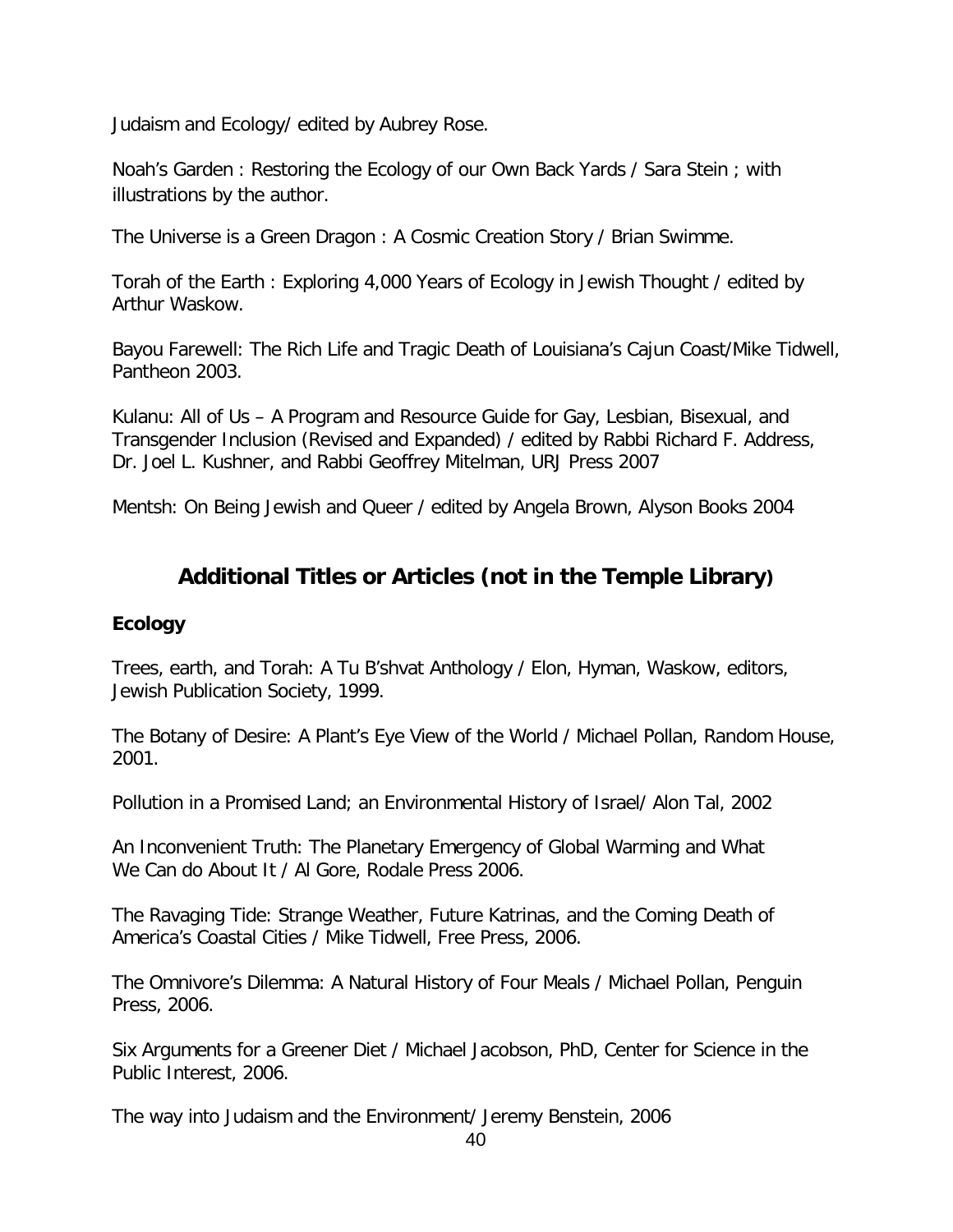Hot, Flat and Crowded; Why We Need a Green Revolution – And How It Can Renew America / Thomas Friedman, 2008

Ecology and Religion / John Grim and Mary Evelyn Tucker, Island Press, 2014

#### **Social Justice and Global Mitzvah**

Jewish Dimensions of Social Justice; Tough Moral Choices of Our Time / Albert Vorspan and David Saperstein, 1998

The Way into Tikkun Olam/ Elliot N. Dorff, 2005

Judaism and Justice; The Jewish Passion to Repair the World / Rabbi Sidney Schwarz, 2006

Creating a World Without Poverty / Muhammed Yunus, 2007

Banker to the Poor: Micro-lending and the Battle Against World Poverty. /Muhammad Yunus (Founder of Grameen Bank in Bangladesh). NY: Public Affairs, 2007.

Righteous Indignation; A Jewish Call for Justice / Rabbi Or N Rose, editor, 2008

World Poverty and Human Rights / Thomas Pogge. NJ: Wiley, 2008.

There Shall Be No Needy; Pursuing Social Justice Through Jewish Law and Tradition / Rabbi Jill Jacobs, 2009

Where Justice Dwells; A Hands-On Guide to Doing Social Justice in Your Community / Rabbi Jill Jacobs, 2011

Poor Economics : A Radical Rethinking of the Way to Fight Global Poverty **/**Abhijit Vinayak Banerjee & Esther Duflo. Random House India, 2011.

More than Good Intentions: Improving the Ways the World's Poor Borrow, Save, Farm, Learn, and Stay Healthy **/**Dean Karlan & Jacob Appel. Hialeah, FL, Dutton Press, 2011.

With Charity for All: Why Charities Are Failing and a Better Way to Give /Ken Stern. NY: Random House, 2013.

"May it be that years hence, our children and our children's children will look back with appreciation to this moment as one in which we heeded a great moral imperative of our time - to fulfill our sacred obligation to pre- serve and protect the earth in all its majesty for those who will follow."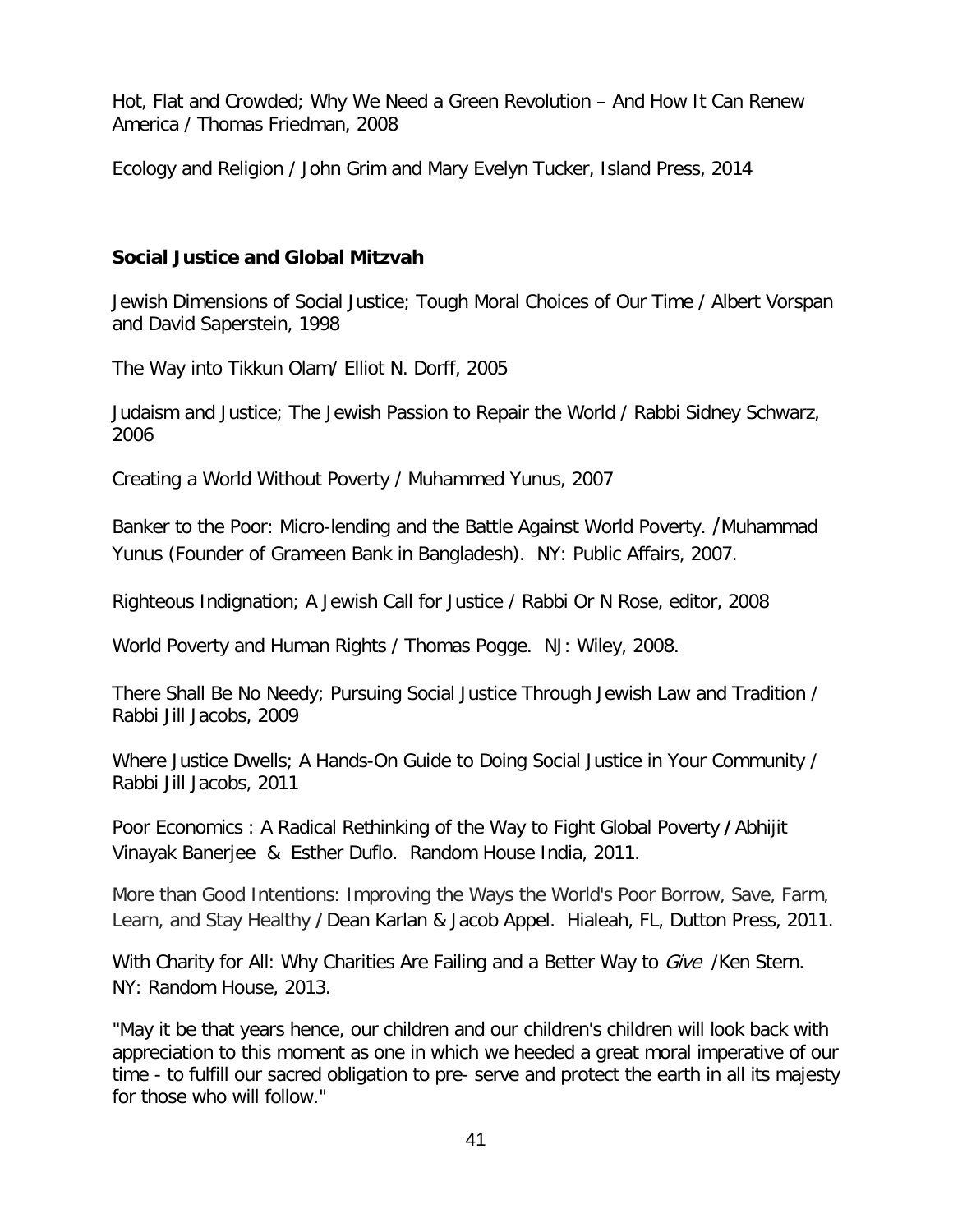## **Resource Websites**

## **Ecology**

**National Green Pages:** A Directory of Products and Services for People and the Planet. [http://www.greenamerica.org](http://www.greenamerica.org/)

**District of Columbia Department of the Environment.** [http://www.ddoe.dc.gov](http://www.ddoe.dc.gov/)

**Coalition on the Environment and Jewish Life** (COEJL) [http://www.coejl.org](http://www.coejl.org/)

**Chesapeake Climate Action Network** acts on climate change issues in our region. [http://www.chesapeakeclimate.org](http://www.chesapeakeclimate.org/)

**Religious Action Center of Reform Judaism.** [http://www.rac.org](http://www.rac.org/)

**Greater Washington Interfaith Power and Light** works with hundreds of congregations of all faiths across Maryland, DC and Northern Virginia to save energy, go green and respond to climate change. [http://www.gwipl.org](http://www.gwipl.org/)

**Carbon Fund** is a non-profit organization that can guide you in eliminating your carbon emissions through calculating your carbon footprint and purchasing offsets. [http://www.carbonfund.org](http://www.carbonfund.org/)

**Virtual march to stop global warming.** [http://www.stopglobalwarming.org](http://www.stopglobalwarming.org/)

**Kibbutz Lotan Center for Creative Ecology:** A group of like-minded individuals living on Kibbuttz Lotan, a co-operative community located in the Arava valley of the Israeli Negev desert. They have devoted many years to teaching themselves and others the value of and practices for living a more sustainable lifestyle. <http://kibbutzlotan.com/creativeEcology/index.htm>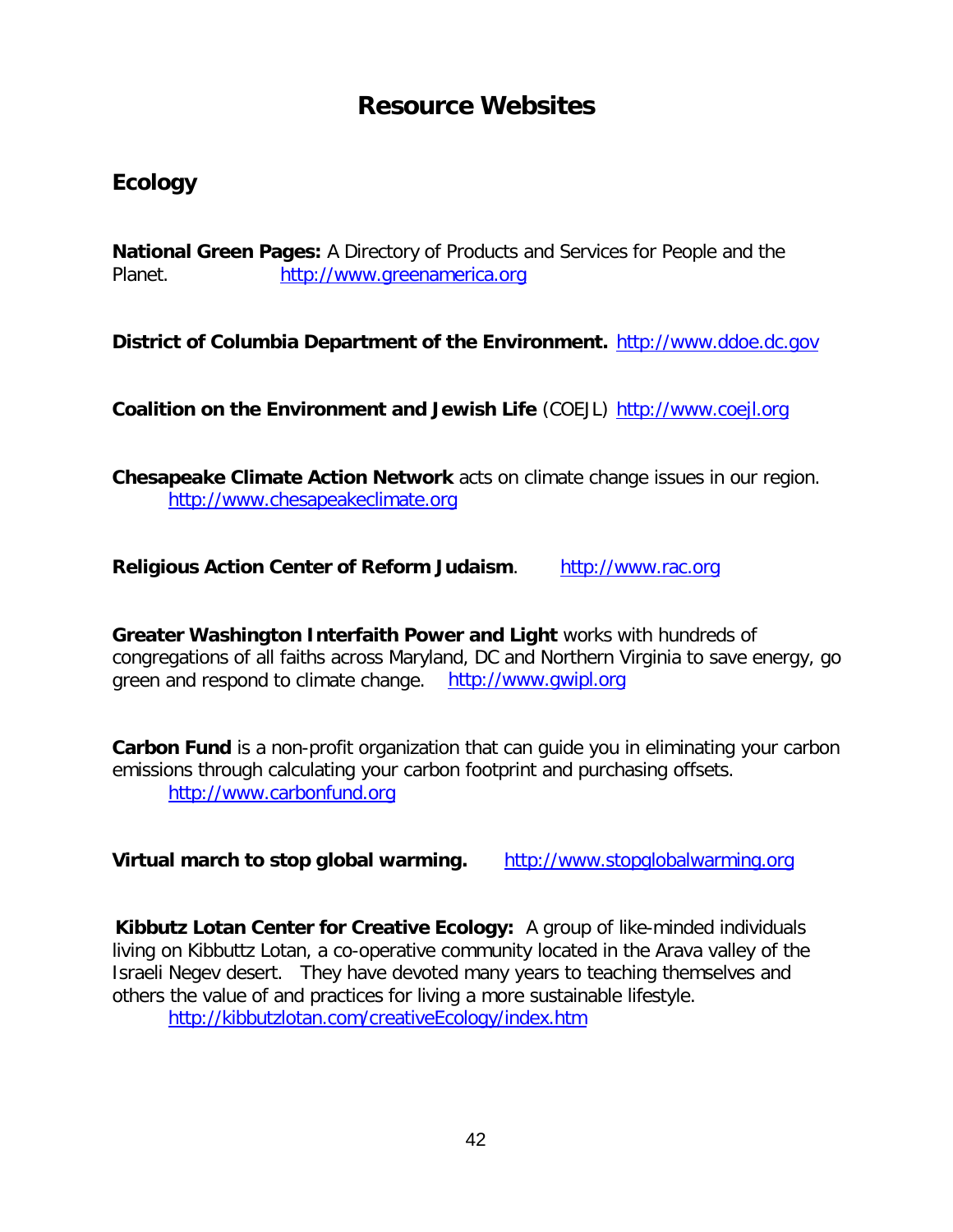## **Social Justice**

**T'ruah: The Rabbinic Call for Human Rights**, often referred to as **T'ruah**, is a nonprofit organization of rabbis from all streams of Judaism who act on the Jewish imperative to respect and protect the human rights of all people in North America, Israel, and the Occupied Territories. <http://www.truah.org/>

**Jewish Social Justice Roundtable:** Based on a shared vision, the Jewish Social Justice Roundtable, animated by Jewish tradition and values, makes social justice a core expression of Jewish life, while advancing social justice issues in the broader society. <http://jewishsocialjustice.org/>

**Jews United for Justice (JUFJ):** A community of folks of all ages and from all over the greater Washington area that provides Jews with an opportunity to weave together Judaism and activism and to act on our shared Jewish values by pursuing justice and equality in our local community. <http://www.jufj.org/>

**Hillel International - Social Justice (Tzedek):** College students want to change the world. They are building homes around the world. They are saving lives through bone marrow donations. They are planting trees, volunteering in soup kitchens, and raising money for charity. But college students can't do all of this amazing work alone. That's where Hillel comes in. <http://www.hillel.org/jewish/social-justice-tzedek>

## **Global Mitzvah**

**Union for Reform Judaism :** Ending Global Poverty

Policy statement passed by the 68<sup>th</sup> Union for Reform Judaism General Assembly

#### [http://urj.org//about/union/governance/reso//?syspage=article&item\\_id=1925](http://urj.org/about/union/governance/reso/?syspage=article&item_id=1925)

**IPA: Innovations for Poverty Actions - Fighting Poverty with Innovation, Evidence** and Action. Innovations for Poverty Action is a nonprofit dedicated to discovering what works to help the world's poor. They design and evaluate programs in real contexts with real people, and provide hands-on assistance to bring successful programs to scale. Over the last 10 years, the results of their research have reached **over 50 million people** around the world. [http://www.poverty-action.org](http://www.poverty-action.org/)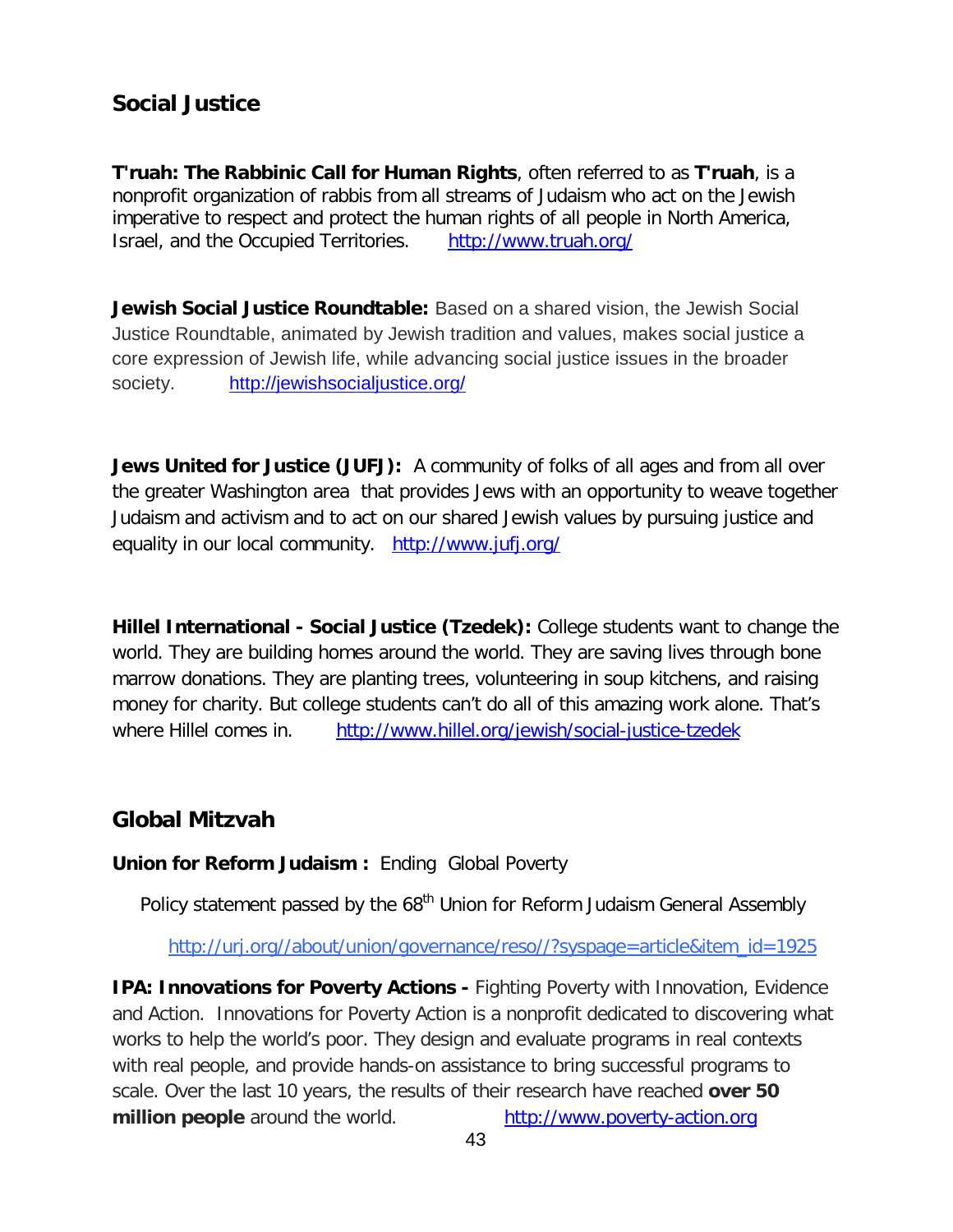**The World Bank** --Inequality and Shared Prosperity. In April 2013, the World Bank set [two new goals:](http://www.worldbank.org/en/news/feature/2013/05/08/shared-prosperity-goal-for-changing-world) to end extreme poverty and promote shared prosperity in the 140-plus client countries they serve. Promoting shared prosperity means that they will work to increase the incomes and welfare of the poorer segments of society wherever they are, be it the poorest of nations or thriving, middle-income countries. [http://www.worldbank.org](http://www.worldbank.org/)

**United Nations Development Program - P**artners with people at all levels of society to help build nations that can withstand crisis, and drive and sustain the kind of growth that improves the quality of life for everyone. On the ground in 177 countries and territories, they offer global perspective and local insight to help empower lives and build resilient nations. Their focus is helping countries build and share solutions to achieve **Poverty Reduction** and the **Millennium Development Goals**, **Democratic Governance**, **Crisis Prevention and Recovery**, **Environment and Energy** for sustainable development. In all activities, they encourage the protection of human rights, capacity development and the empowerment of women. [http://www.undp.org](http://www.undp.org/)

**U.N. - The Millennium Development Goals – 2013.** The eight Goals form a blueprint agreed to by all the world's countries and all the world's leading development institutions. They have galvanized unprecedented efforts to meet the needs of the world's poorest people. [http://www.undp.org](http://www.undp.org/)

**Grameen Foundation -** Founded in 1997 to help the world's poor address their own unique needs. They believe that all of us desire to improve our lives, and that all of us – even the poorest among us – can reach our full potential if we are given access to the right tools and information. Headquartered in Washington, D.C., with offices in the U.S., Africa, Asia, and Latin America and the Caribbean.

[http://www.grameenfoundation.org](http://www.grameenfoundation.org/)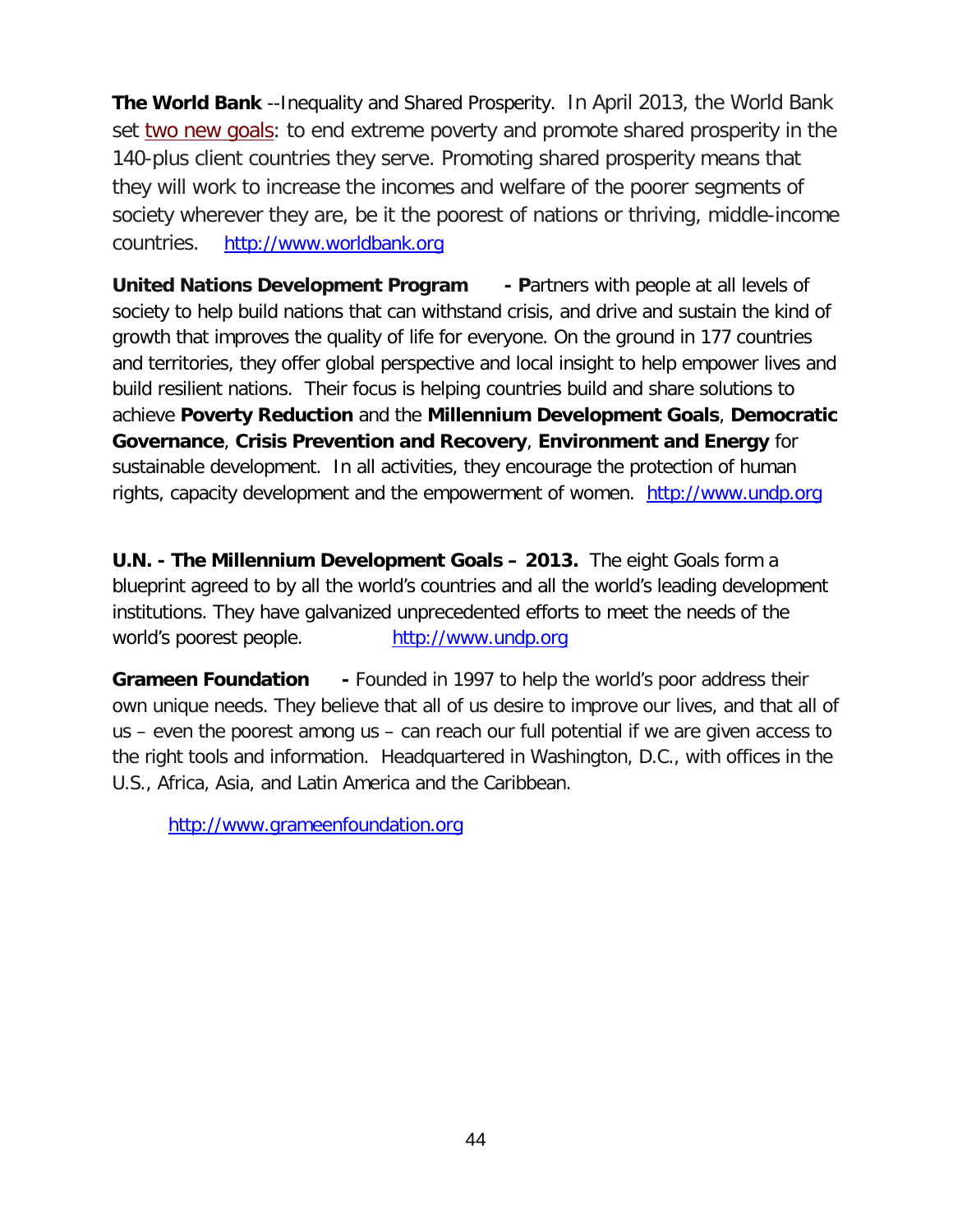## **Temple Emanuel Environmental Policy Statement**

#### **INTRODUCTION**

In 1992, the Temple Emanuel Board of Trustees adopted an environmental policy statement which contained a number of environmental goals and reflected the Temple's strong commitment to the ecological principles of Judaism.

Since that time, a number of goals have been implemented, including the installation of a solar collector for operating the eternal light, an energy audit, and investigation of several recycling activities and environmentally-friendly products. The Temple's Clergy, lay leaders and the Green Team (previously the Green Shalom Committee) have continually promoted environmental stewardship. The Temple has been recognized nationally for its environmental activities.

During 2010 – 2012 we have updated our building with more energy efficient lighting. Motion sensors have been added to turn off lights in unoccupied areas. The parking areas have enhanced lighting with dark sky compliant, energy efficient LED lighting. We are investigating the possibility of installing solar panels on our roof which may generate as much as 35-40% of our electrical needs.

## **POLICY GOALS**

To continue and expand the scope of the Temple's environmental stewardship and education programs, the Temple Emanuel Board of Trustees reaffirmed the following action-oriented goals in 2013:

1. Schedule periodic energy audits of the Temple's facilities and implement further energy conservation recommendations where feasible.

2. Maintain a comprehensive landscaping plan for the Temple that takes advantage of native plant materials, avoids harmful chemical fertilizers and pesticides, conserves water, and provides aesthetic and environmental benefits.

3. Maintain the small biblically-inspired garden on the Temple grounds, and develop an educational experience relating the plantings to major Jewish holidays. Use native plants as substitutes wherever possible.

4. Work with the Kensington Ministerium, Shomrei Adamah, and the Coalition on Jewish Life and the Environment (COEJL) to promote environmental stewardship at the local, regional, and national levels.

5. Periodically review and evaluate Temple recycling programs. Improve/expand recycling where feasible, including the use of high recycled content paper in the Temple Offices, Religious School and Early Childhood Center. Explore the possibility of using "greening" strategies in the selection of food and the disposal of waste. Use recyclable materials as much as possible in food service functions.